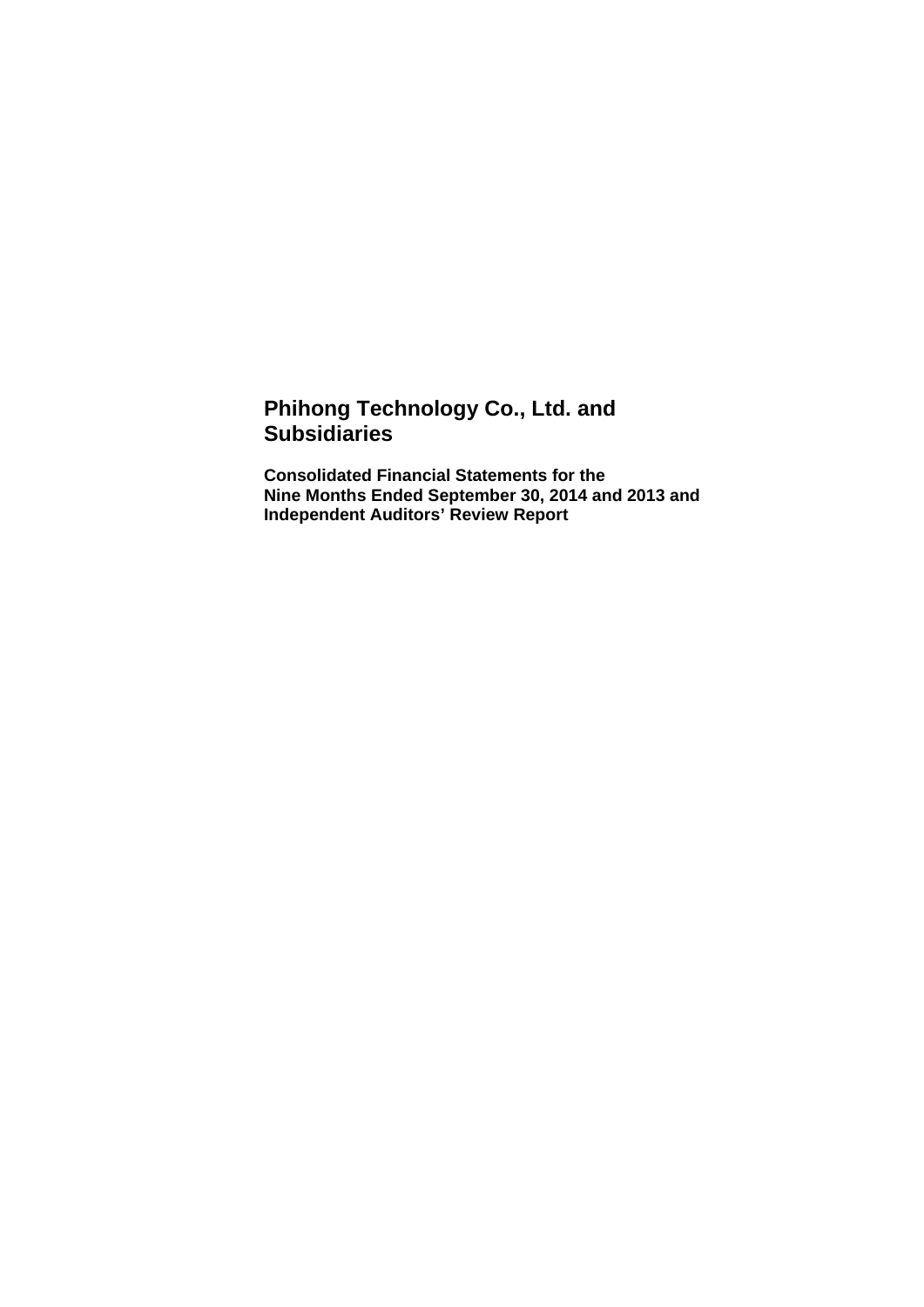#### **INDEPENDENT AUDITORS' REVIEW REPORT**

The Board of Directors and Stockholders Phihong Technology Co., Ltd.

We have reviewed the accompanying consolidated balance sheets of Phihong Technology Co., Ltd. (the "Company") and its subsidiaries (collectively referred to as the "Group") as of September 30, 2014 and 2013, and the related consolidated statements of comprehensive income for the three months and the nine months ended September 30, 2014 and 2013 and changes in equity and cash flows for the nine months ended September 30, 2014 and 2013 (all expressed in thousands of New Taiwan dollars). These consolidated financial statements are the responsibility of the Company's management. Our responsibility is to issue a report based on our reviews.

Except as explained in the following paragraph, we conducted our reviews in accordance with Statement of Auditing Standards No. 36 "Engagements to Review Financial Statements" issued by the Auditing Standards Committee of the Accounting Research and Development Foundation of the Republic of China. A review consists principally of applying analytical procedures to financial data and of making inquiries of persons responsible for financial and accounting matters. It is substantially less in scope than an audit conducted in accordance with auditing standards generally accepted in the Republic of China, the objective of which is the expression of an opinion regarding the consolidated financial statements taken as a whole. Accordingly, we do not express such an opinion.

As disclosed in Note 12 to the consolidated financial statements, long-term equity investments accounted for under the equity method for the nine months ended September 30, 2014 and 2013 were based on unreviewed financial statements. As of September 30, 2014 and 2013, the aggregate balances of the Company's investments in its investees whose financial statements have not been reviewed by independent accountants amounted to \$333,833 thousand and \$320,602 thousand, respectively. For the three months and the nine months ended September 30, 2014 and 2013, the Company's investment income from such investments amounted to gain \$2,389 thousand, loss \$871 thousand, gain \$4,228 thousand and gain \$229 thousand, respectively.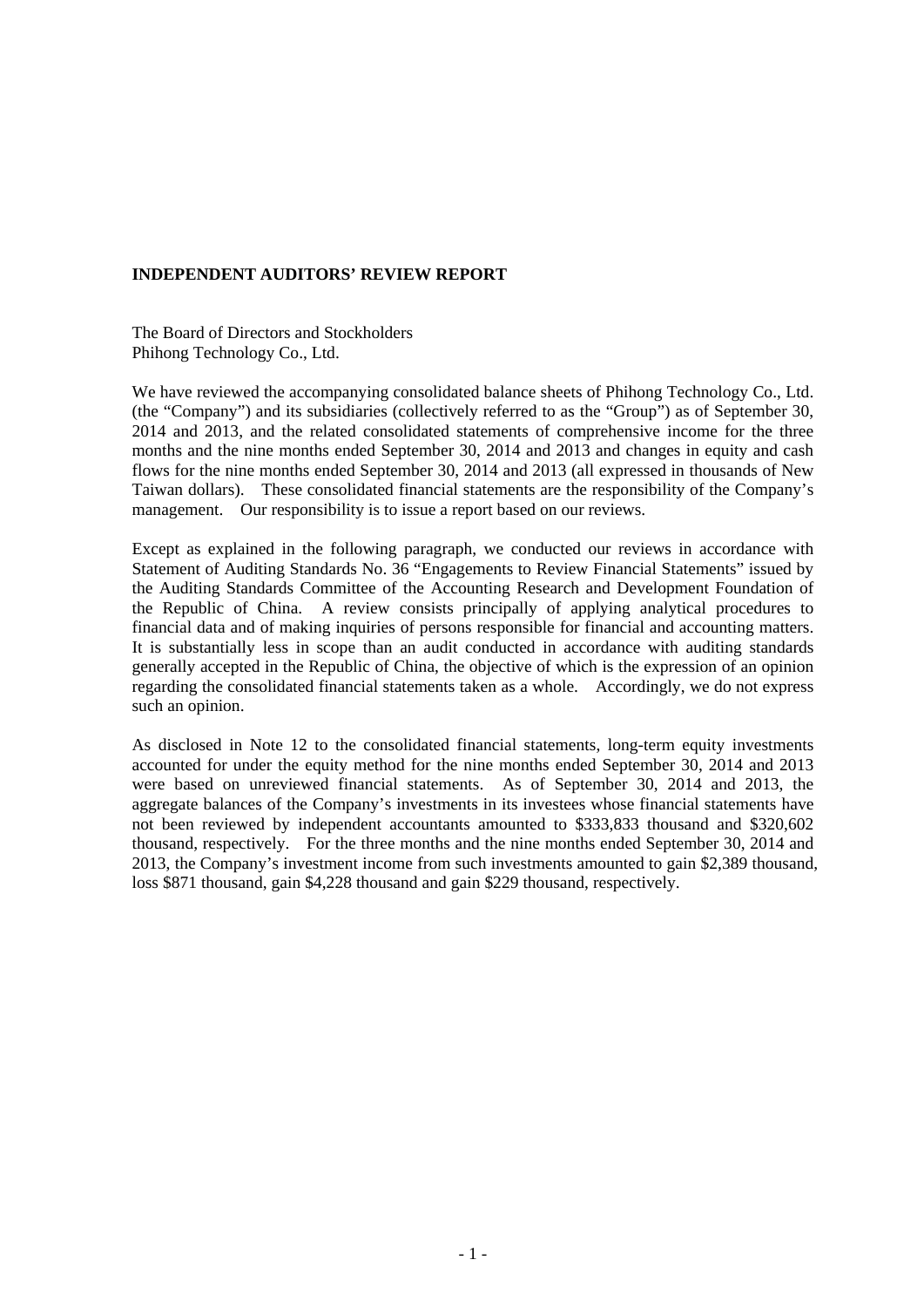Based on our reviews, except for the effects of such adjustments, if any, as might have been determined to be necessary had the long-term equity investments and investment income of investees mentioned above been recognized based on reviewed financial statements, we are not aware of any material modifications that should be made to the consolidated financial statements referred to above for them to be in conformity with the Regulations Governing the Preparation of Financial Reports by Securities Issuers and International Accounting Standard 34 "Interim Financial Reporting" endorsed by the Financial Supervisory Commission of the Republic of China.

November 7, 2014

#### *Notice to Readers*

*The accompanying consolidated financial statements are intended only to present the consolidated financial position, financial performance and cash flows in accordance with accounting principles and practices generally accepted in the Republic of China and not those of any other jurisdictions. The standards, procedures and practices to review such consolidated financial statements are those generally applied in the Republic of China.* 

*For the convenience of readers, the independent auditors' review report and the accompanying consolidated financial statements have been translated into English from the original Chinese version prepared and used in the Republic of China. If there is any conflict between the English version and the original Chinese version or any difference in the interpretation of the two versions, the Chinese-language independent auditors' review report and consolidated financial statements shall prevail.*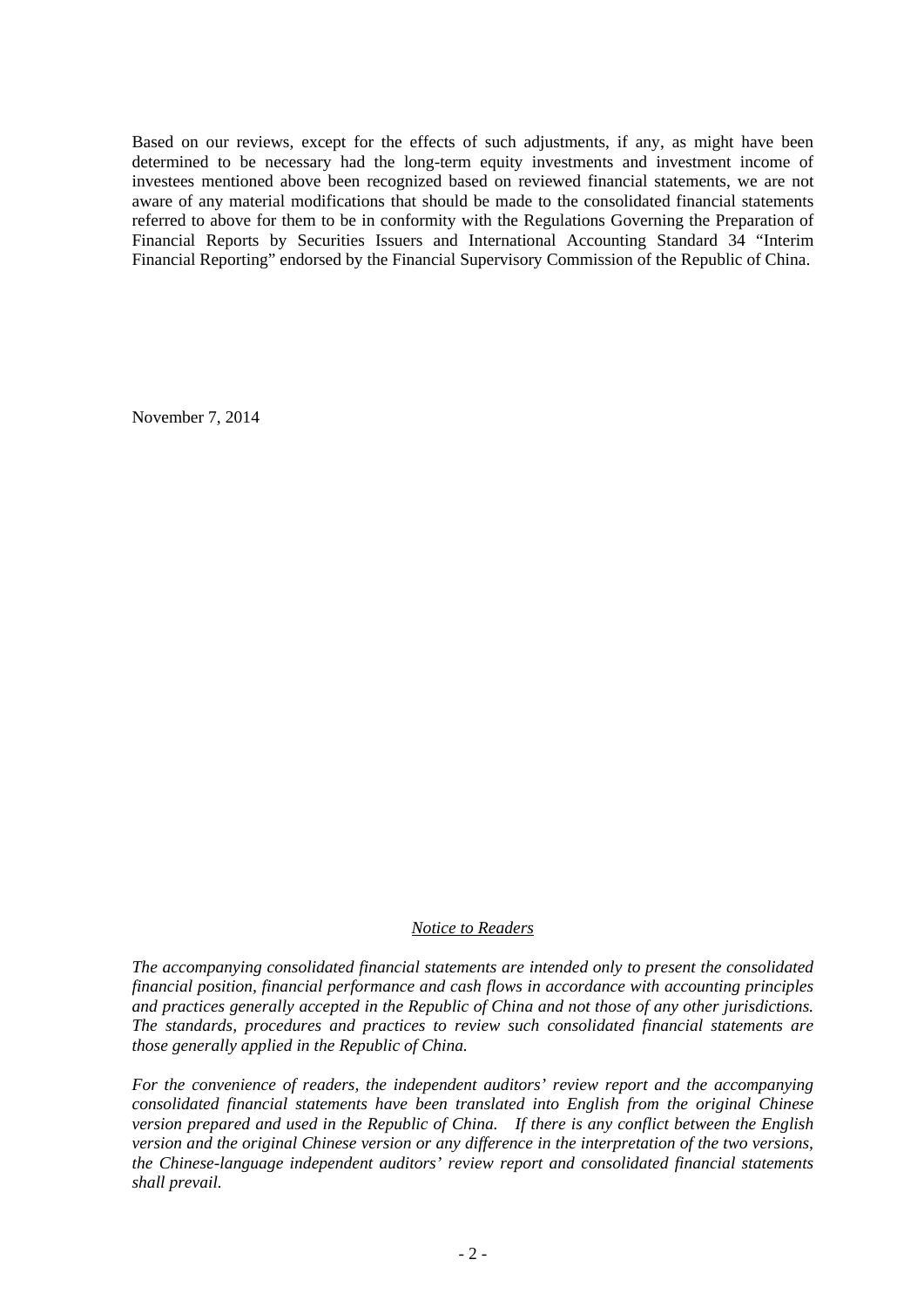**September 30, 2014 (Reviewed) December 31, 2013 (Audited) September 30, 2013 (Reviewed) ASSETS Amount % Amount % Amount %**  CURRENT ASSETS Cash and cash equivalents (Note 6)  $$ 1,979,522$  18  $$ 1,422,745$  14  $$ 1,295,570$  13 Financial assets at fair value through profit or loss - current (Note 7) and the set of the set of the set of the set of the set of the set of the set of the set of the set of the set of the set of the set of the set of th Trade receivables and note receivables (Note 9)  $2,331,209$   $21$   $1,966,820$   $19$   $2,167,786$   $21$ Other receivables 31,956 - 32,607 - 31,956 - 31,956 - 32,607 - 31,956 - 31,956 - 31,956 - 31,956 - 31,956 - 31,956 - 31,956 - 31,956 - 31,956 - 31,956 - 31,956 - 31,956 - 31,956 - 31,956 - 31,956 - 31,956 - 31,956 - 31,956 Inventories (Note 10) 1,589,373 15 1,706,064 17 1,877,236 18 Prepayment for lease (Note 15) 3,931 - 3,303 - 3,239 - 3,239 -Noncurrent assets classified as held for sale, net (Note 11) 52,376 1 Other current assets 139,732 1 336,490 3 292,843 3 Total current assets 6,134,089 56 5,518,986 53 5,807,936 56 5,518,986 55,518,986 55,807,936 56 NON-CURRENT ASSETS Financial assets measured at cost - non-current (Note 8) 82,902 1 111,145 1 116,451 1 Investments accounted for using equity method (Note 12) 333,833 333,833 329,633 329,633 320,602 3 Property, plant and equipment (Note 13)  $\begin{array}{cccc} 4,161,197 & 38 & 3,986,992 & 39 & 3,898,994 & 37 \\ 4,308 & - & 46,308 & - & 45,530 \end{array}$ Intangible assets (Note 14)  $48,308$  -  $46,308$  -  $45,530$ Deferred tax assets (Note 23) 39,723 - 47,423 1 47,669 1 Long-term prepayments for lease (Note 15) 156,463 1 133,309 1 131,504 1 Other non-current assets 68,873 1 1 55,133 2 86,934 1 Total non-current assets **4,901,299** 44 4,809,943 47 4,647,684 44 TOTAL 6 11,035,388 100 \$ 10,328,929 100 \$ 10,455,620 100

#### **CONSOLIDATED BALANCE SHEETS (In Thousands of New Taiwan Dollars)**

### **LIABILITIES AND EQUITY**

| <b>CURRENT LIABILITIES</b>                             |              |                |               |                          |               |                           |
|--------------------------------------------------------|--------------|----------------|---------------|--------------------------|---------------|---------------------------|
| Short-term debt (Note 16)                              | \$           |                | \$<br>100,000 | $\mathbf{1}$             | \$<br>200,000 | $\mathfrak{2}$            |
| Trade payable                                          | 2,245,384    | 20             | 2,026,147     | 20                       | 2,340,859     | $22\,$                    |
| Trade payables to related parties (Note 27)            | 79,534       | -1             | 109,911       | -1                       | 119,381       | $\overline{1}$            |
| Other payables (Note 18)                               | 952,026      | 9              | 1,028,646     | 10                       | 1,005,694     | 10                        |
| Current tax liabilities (Notes 4 and 23)               | 38,582       |                | 86,446        | $\mathbf{1}$             | 99,491        | -1                        |
| Current portion of long-term borrowings (Note 16)      |              |                | 8,333         |                          | 200,000       | $\overline{2}$            |
| Other current liabilities (Note 19)                    | 89,292       | $\overline{1}$ | 105,241       | $\overline{1}$           | 92,383        | $\overline{\phantom{0}}$  |
| Total current liabilities                              | 3,404,818    | $-31$          | 3,464,724     | $\frac{34}{ }$           | 4,057,808     | $-39$                     |
| NON-CURRENT LIABILITIES                                |              |                |               |                          |               |                           |
| Bonds payable (Note 17)                                | 1,423,081    | 13             |               |                          |               |                           |
| Long-term borrowings (Note 16)                         |              |                | 791,667       | 8                        | 400,000       | $\overline{4}$            |
| Deferred tax liabilities (Note 23)                     | 79,832       | $\mathbf{1}$   | 79,832        | $\mathbf{1}$             | 79,832        | $\mathbf{1}$              |
| Accrued pension liabilities (Note 20)                  | 65,824       |                | 65,186        |                          | 66,666        |                           |
| Other non-current liabilities                          | 1,010        |                | 898           | $\overline{\phantom{a}}$ | 880           |                           |
| Total non-current liabilities                          | 1,569,747    | 14             | 937,583       | $\overline{9}$           | 547,378       | $\overline{\phantom{0}5}$ |
| <b>Total liabilities</b>                               | 4,974,565    | 45             | 4,402,307     | 43                       | 4,605,186     | $-44$                     |
| EQUITY ATTRIBUTABLE TO OWNERS OF THE COMPANY (Note 21) |              |                |               |                          |               |                           |
| Share capital                                          |              |                |               |                          |               |                           |
| Common stock                                           | 2,771,639    | $-25$          | 2,771,639     | 27                       | 2,771,639     | $-26$                     |
| Certificate of Bond-to-Stock conversion                | 5,245        |                |               |                          |               | $\frac{1}{9}$             |
| Capital surplus                                        | 1,026,456    | 9              | 949,615       | 9                        | 949,615       |                           |
| Retained earnings                                      |              |                |               |                          |               |                           |
| Legal reserve                                          | 1,098,401    | 10             | 1,083,147     | 11                       | 1,083,147     | <sup>11</sup>             |
| Special reserve                                        | 230,859      | $\sqrt{2}$     | 230,859       | $\sqrt{2}$               | 230,859       | $\overline{2}$            |
| Unappropriated earnings                                | 828,998      | 8              | 853,368       | 8                        | 859,687       | $\frac{8}{-21}$           |
| Total retained earnings                                | 2,158,258    | 20             | 2,167,374     | $\overline{21}$          | 2,173,693     |                           |
| Other equity                                           |              |                |               |                          |               |                           |
| Exchange differences on translating foreign operations | 128,593      | -1             | 73,280        | $\sim$                   | (5,180)       |                           |
| Unrealized loss on available-for-sale financial assets | (20, 142)    |                | (26, 428)     |                          | (30,680)      |                           |
| Total other equity                                     | 108,451      | $\blacksquare$ | 46,852        | $\equiv$                 | (35,860)      | $\overline{\phantom{a}}$  |
| Total equity attributable to owners of the Company     | 6,070,049    | 55             | 5,935,480     | 57                       | 5,859,087     | 56                        |
| NON-CONTROLLING INTEREST                               | (9,226)      |                | (8,858)       | $\equiv$                 | (8,653)       |                           |
| Total equity                                           | 6,060,823    | $-55$          | 5,926,622     | $-57$                    | 5,850,434     | $-56$                     |
| <b>TOTAL</b>                                           | \$11,035,388 | 100            | \$10,328,929  | 100                      | \$10,455,620  | 100                       |

The accompanying notes are an integral part of the consolidated financial statements.

(With Deloitte & Touche review report dated November 7, 2014)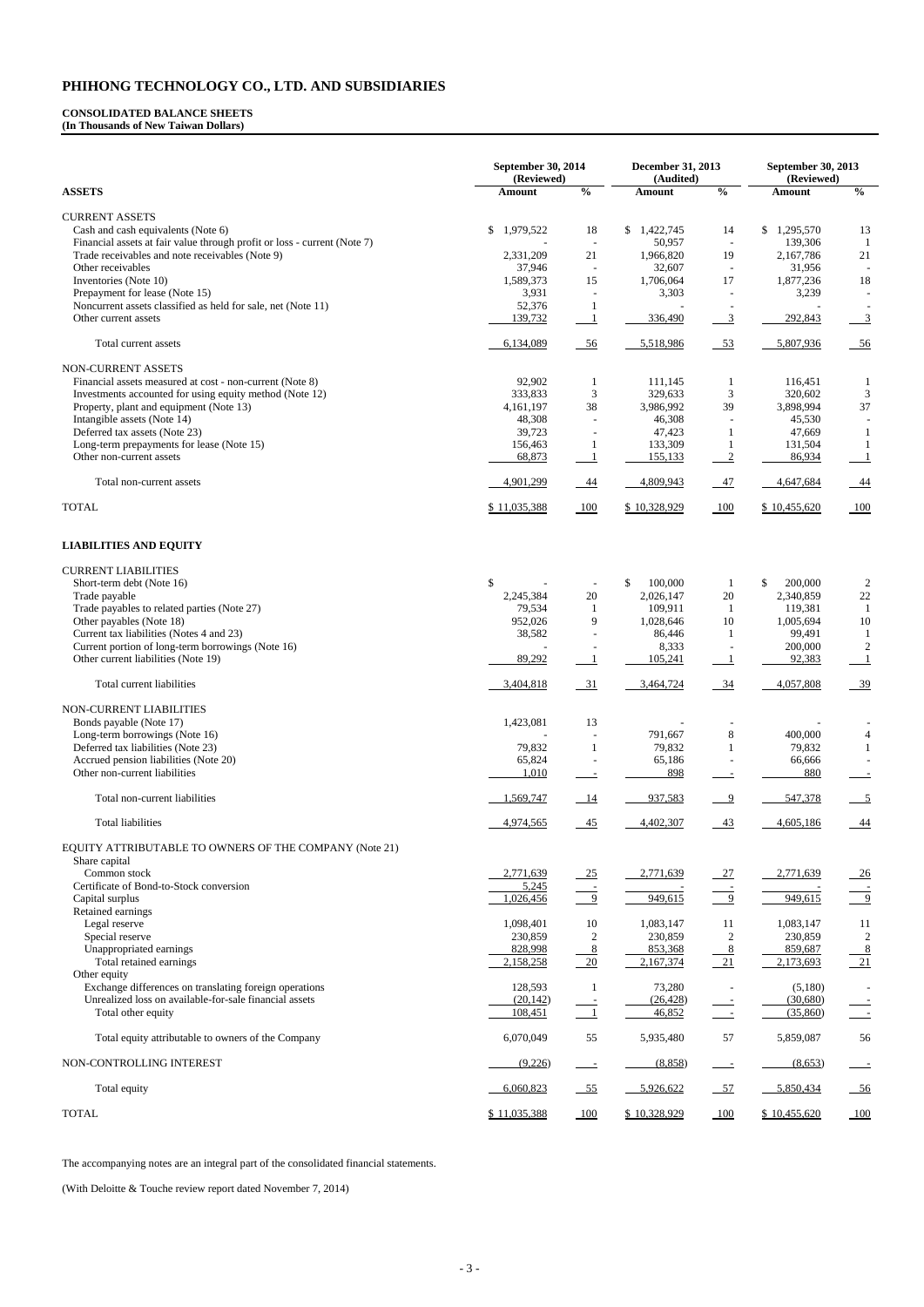**CONSOLIDATED STATEMENTS OF COMPREHENSIVE INCOME (In Thousands of New Taiwan Dollars, Except Earnings Per Share) (Reviewed, Not Audited)** 

|                                                                                                                | For the Three Months Ended September 30 |                          |               |                          | For the Nine Months Ended September 30 |                          |                |                           |
|----------------------------------------------------------------------------------------------------------------|-----------------------------------------|--------------------------|---------------|--------------------------|----------------------------------------|--------------------------|----------------|---------------------------|
|                                                                                                                | 2014                                    |                          | 2013          |                          | 2014                                   |                          | 2013           |                           |
|                                                                                                                | Amount                                  | $\frac{0}{6}$            | <b>Amount</b> | $\frac{0}{6}$            | Amount                                 | $\frac{0}{6}$            | Amount         | $\frac{0}{0}$             |
| NET SALES AND REVENUES                                                                                         |                                         |                          |               |                          |                                        |                          |                |                           |
| (Note 31)                                                                                                      | \$3,363,106                             | 100                      | \$3,408,602   | 100                      | \$9,431,514                            | 100                      | \$9,040,497    | 100                       |
| COST OF GOODS SOLD                                                                                             | 2,871,229                               | 86                       | 2,829,578     | 83                       | 8,066,789                              | 85                       | 7,574,521      | $-84$                     |
| <b>GROSS PROFIT</b>                                                                                            | 491,877                                 | 14                       | 579,024       | 17                       | 1,364,725                              | 15                       | 1,465,976      | - 16                      |
| <b>OPERATING EXPENSES</b>                                                                                      |                                         |                          |               |                          |                                        |                          |                |                           |
| Sales and marketing                                                                                            | 172,844                                 | 5                        | 162,997       | 5                        | 503,960                                | 5                        | 513,758        | 6                         |
| General and administration                                                                                     | 152,605                                 | 5                        | 120,012       | $\overline{4}$           | 453,987                                | 5                        | 379,785        | $\overline{4}$            |
| Research and development                                                                                       | 116,095                                 | 3                        | 137,752       | 4                        | 322,102                                | $\overline{4}$           | 398,787        | $\overline{4}$            |
| Total operating expenses                                                                                       | 441,544                                 | - 13                     | 420,761       | 13                       | 1,280,049                              | 14                       | 1,292,330      | - 14                      |
| <b>INCOME FROM OPERATIONS</b>                                                                                  | 50,333                                  | $\overline{1}$           | 158,263       | $\overline{4}$           | 84,676                                 | $\overline{1}$           | 173,646        | $\overline{2}$            |
| NONOPERATING INCOME<br>(EXPENSES)                                                                              |                                         |                          |               |                          |                                        |                          |                |                           |
| Other income                                                                                                   | 38,290                                  | $\mathbf{1}$             | 33,413        | 1                        | 123,709                                | $\mathbf{1}$             | 128,930        | $\mathbf{1}$              |
| Other gains (losses) (Note 22)                                                                                 | 21,069                                  | $\mathbf{1}$             | (34, 543)     | (1)                      | 2,114                                  |                          | (16, 392)      |                           |
| Finance costs                                                                                                  | (6,927)                                 | ÷.                       | (2,358)       | $\overline{a}$           | (18, 283)                              | $\overline{a}$           | (5,212)        |                           |
| Share of the profit of associates                                                                              | 2,389                                   | $\overline{\phantom{a}}$ | (871)         | $\overline{\phantom{a}}$ | 4,228                                  |                          | 229            |                           |
|                                                                                                                |                                         |                          |               |                          |                                        |                          |                |                           |
| Total nonoperating<br>income (expenses)                                                                        | 54,821                                  | $\overline{2}$           | (4,359)       |                          | 111,768                                | 1                        | 107,555        | 1                         |
| <b>INCOME BEFORE INCOME</b>                                                                                    |                                         |                          |               |                          |                                        |                          |                |                           |
| <b>TAX</b>                                                                                                     | 105,154                                 | 3                        | 153,904       | 4                        | 196,444                                | $\overline{c}$           | 281,201        | 3                         |
|                                                                                                                |                                         |                          |               |                          |                                        |                          |                |                           |
| <b>INCOME TAX EXPENSE</b>                                                                                      | (24,986)                                |                          | (49,097)      |                          | (68, 467)                              |                          | (123,058)      |                           |
| (Note 23)                                                                                                      |                                         | (1)                      |               | (1)                      |                                        | (1)                      |                | (1)                       |
| <b>NET INCOME</b>                                                                                              | 80,168                                  | $\overline{2}$           | 104,807       | $\frac{3}{2}$            | 127,977                                | $\overline{\phantom{0}}$ | 158,143        | $\overline{\phantom{0}2}$ |
| OTHER COMPREHENSIVE<br>INCOME (LOSS)<br>Exchange differences on<br>translating foreign operations<br>(Note 21) | 81,314                                  | 3                        | (54, 384)     | (2)                      | 55,133                                 | 1                        | 141,829        | $\mathbf{1}$              |
| Unrealized gain on<br>available-for-sale financial                                                             |                                         |                          |               |                          |                                        |                          |                |                           |
| assets (Note 21)<br>Share of the other                                                                         |                                         |                          |               |                          |                                        |                          | (1,876)        |                           |
| comprehensive income of                                                                                        |                                         |                          |               |                          |                                        |                          |                |                           |
| associates (Note 21)                                                                                           | 9,857                                   | $\overline{\phantom{a}}$ | (2,687)       | $\sim$                   | 6,286                                  |                          | (13,201)       | $\overline{a}$            |
| Total other comprehensive<br>income                                                                            | 91,171                                  | $\frac{3}{2}$            | (57,071)      | (2)                      | 61,419                                 | $\overline{\phantom{0}}$ | 126,752        | $\perp$                   |
| TOTAL COMPREHENSIVE<br><b>INCOME</b>                                                                           | 171,339<br>\$                           | $\overline{5}$           | 47,736<br>\$  | $\perp$                  | 189,396                                | $\overline{2}$           | 284,895        | $\overline{3}$            |
| <b>NET INCOME</b><br><b>ATTRIBUTABLE TO:</b>                                                                   |                                         |                          |               |                          |                                        |                          |                |                           |
| Owner of the Company                                                                                           | \$<br>80,133                            | $\overline{c}$           | 104,606<br>\$ | 3                        | 128,165<br>\$                          | $\mathbf{1}$             | 160,054<br>\$  | 2                         |
| Non-controlling interests                                                                                      | $\frac{35}{2}$                          | $\overline{z}$           | 201           | $\overline{a}$           | (188)                                  | $\overline{\phantom{a}}$ | (1,911)        | $\equiv$                  |
|                                                                                                                | 80,168<br>S.                            | $\overline{2}$           | 104,807<br>\$ | $\frac{3}{2}$            | 127,977<br>\$.                         | $\perp$                  | 158,143<br>\$_ | (Continued)               |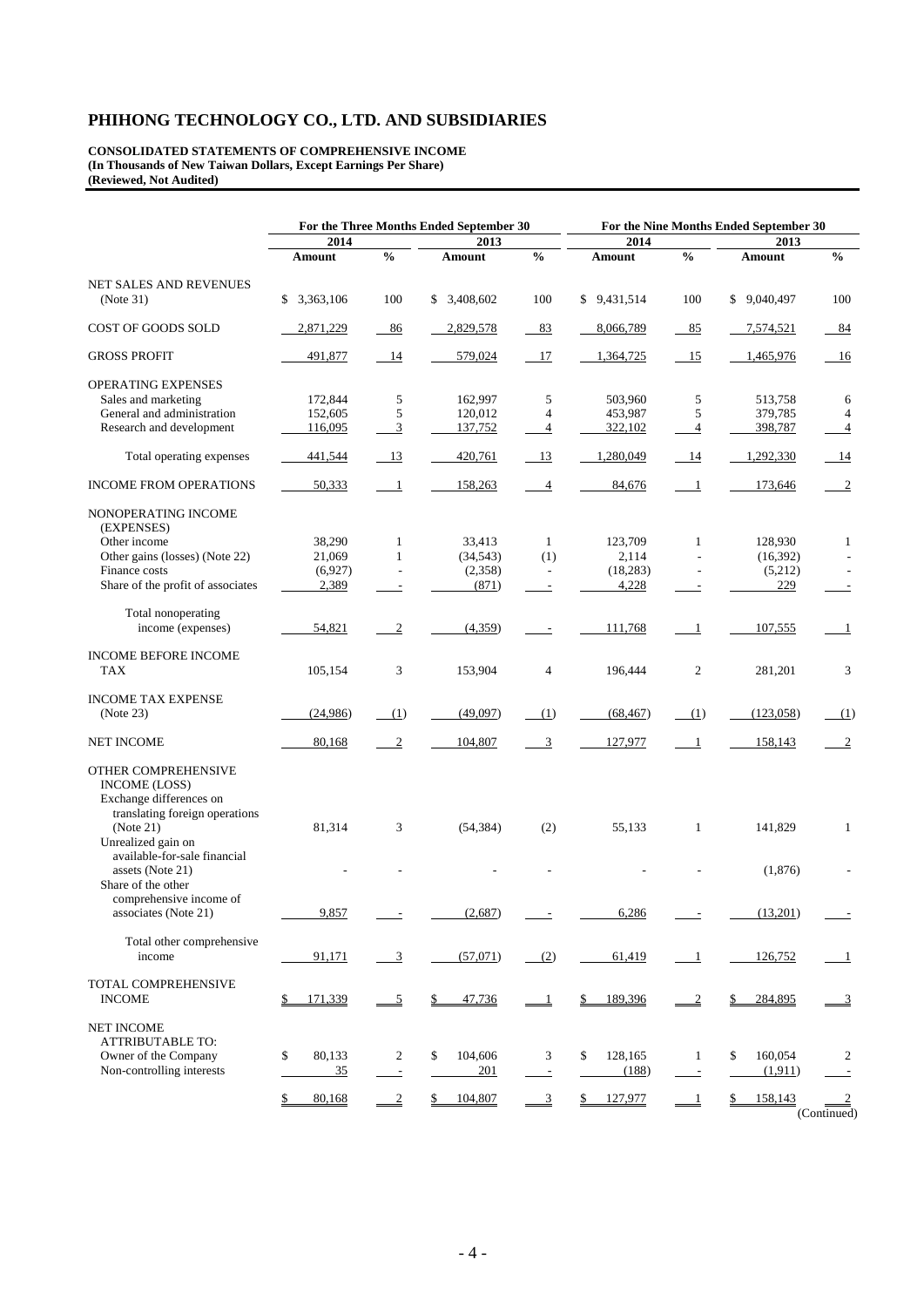**CONSOLIDATED STATEMENTS OF COMPREHENSIVE INCOME (In Thousands of New Taiwan Dollars, Except Earnings Per Share) (Reviewed, Not Audited)** 

|                                                                                                                      | For the Three Months Ended September 30 |               |                     |               |                        |               | For the Nine Months Ended September 30 |               |
|----------------------------------------------------------------------------------------------------------------------|-----------------------------------------|---------------|---------------------|---------------|------------------------|---------------|----------------------------------------|---------------|
|                                                                                                                      | 2014                                    |               | 2013                |               | 2014                   |               | 2013                                   |               |
|                                                                                                                      | Amount                                  | $\frac{0}{0}$ | Amount              | $\frac{0}{0}$ | Amount                 | $\frac{0}{0}$ | Amount                                 | $\frac{0}{0}$ |
| <b>TOTAL COMPREHENSIVE</b><br><b>INCOME ATTRIBUTABLE</b><br>TO:<br>Owner of the Company<br>Non-controlling interests | 171,473<br>\$<br>(134)                  | 5.            | \$<br>47.391<br>345 | 1             | \$<br>189,764<br>(368) | 2             | \$<br>288.158<br>(3,263)               | 3             |
|                                                                                                                      | 171,339                                 |               | 47,736              |               | 189,396                |               | 284,895                                |               |
| <b>EARNINGS PER SHARE</b><br>(Note 24)<br><b>Basic</b><br>Diluted                                                    | 0.29<br>0.24                            |               | 0.38<br>0.38        |               | 0.46<br>0.43           |               | 0.58<br>0.57                           |               |

The accompanying notes are an integral part of the consolidated financial statements.

(With Deloitte & Touche review report dated November 7, 2014) (Concluded)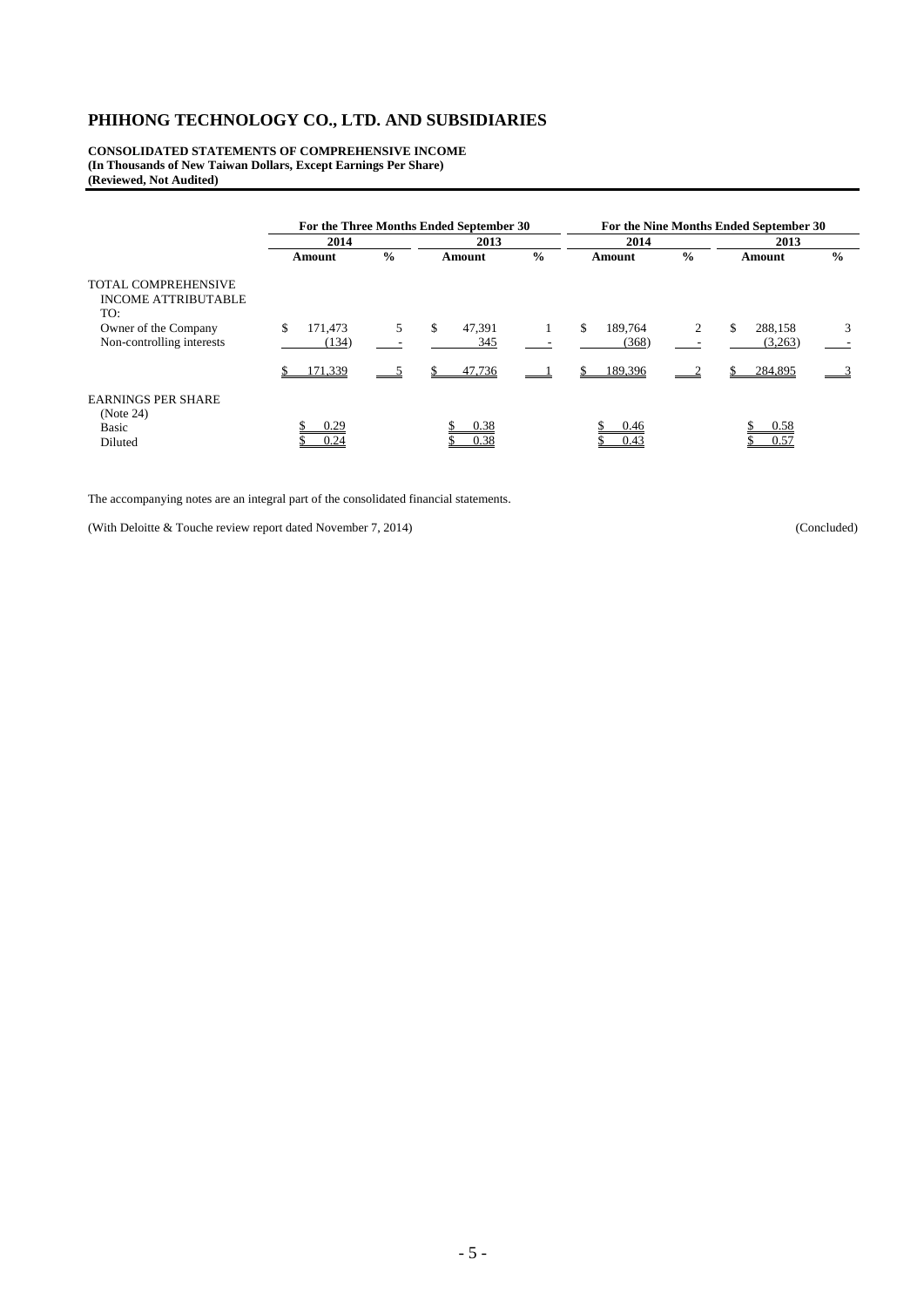#### **CONSOLIDATED STATEMENTS OF CHANGES IN EQUITY (In Thousands of New Taiwan Dollars) (Reviewed, Note Audited)**

|                                                                                                      | <b>Equity Attributable to Owners of the Company</b> |                                    |                         |                          |                        |                                                                              |                                  |                                 |              |                                     |                     |
|------------------------------------------------------------------------------------------------------|-----------------------------------------------------|------------------------------------|-------------------------|--------------------------|------------------------|------------------------------------------------------------------------------|----------------------------------|---------------------------------|--------------|-------------------------------------|---------------------|
|                                                                                                      |                                                     |                                    |                         |                          |                        |                                                                              |                                  | <b>Other Equity</b>             |              |                                     |                     |
|                                                                                                      |                                                     | <b>Certificate of</b>              |                         | <b>Retained Earnings</b> |                        | <b>Unrealized</b><br><b>Exchange</b><br>Differences on<br><b>Translating</b> | Gain (Loss) on<br>Available-for- |                                 |              |                                     |                     |
|                                                                                                      | <b>Share Capital</b><br><b>Common Stock</b>         | <b>Bond-to-Stock</b><br>Conversion | <b>Capital Surplus</b>  | <b>Legal Reserve</b>     | <b>Special Reserve</b> | Unappropriated<br><b>Earnings</b>                                            | Foreign<br><b>Operations</b>     | sale Financial<br><b>Assets</b> | <b>Total</b> | Non-controlling<br><b>Interests</b> | <b>Total Equity</b> |
| BALANCE, JANUARY 1, 2013                                                                             | \$2,771,639                                         | <sup>\$</sup>                      | 949,615<br><sup>S</sup> | \$1,052,192              | <sup>S</sup>           | \$1,238,611                                                                  | \$(148,361)                      | (15,603)<br><sup>\$</sup>       | \$5,848,093  | (5,390)<br>\$                       | \$5,842,703         |
| Appropriation of the 2012 net income<br>Legal reserve                                                |                                                     |                                    |                         | 30,955                   |                        | (30,955)                                                                     |                                  |                                 |              |                                     |                     |
| Cash dividend                                                                                        |                                                     |                                    |                         |                          |                        | (277, 164)                                                                   |                                  |                                 | (277, 164)   |                                     | (277, 164)          |
| Special reserve at first-time adoption of IFRSs                                                      |                                                     |                                    |                         | $\overline{\phantom{a}}$ | 230,859                | (230, 859)                                                                   |                                  |                                 |              |                                     | $\overline{a}$      |
| Net income (loss) for the nine months ended September 30, 2013                                       |                                                     |                                    |                         |                          |                        | 160,054                                                                      |                                  |                                 | 160,054      | (1, 911)                            | 158,143             |
| Other comprehensive income (loss) for the nine months ended<br>September 30, 2013, net of income tax |                                                     |                                    |                         |                          |                        |                                                                              | 143,181                          | (15,077)                        | 128,104      | (1,352)                             | 126,752             |
| Total comprehensive income (loss) for the nine months ended<br>September 30, 2013                    |                                                     |                                    |                         |                          |                        | 160,054                                                                      | 143,181                          | (15,077)                        | $-288,158$   | (3,263)                             | 284,895             |
| BALANCE, SEPTEMBER 30, 2013                                                                          | \$2,771,639                                         |                                    | \$949,615               | \$1,083,147              | \$230,859              | \$859,687                                                                    | \$ (5,180)                       | \$ (30,680)                     | \$5,859,087  | (8,653)                             | \$5,850,434         |
| BALANCE, JANUARY 1, 2014                                                                             | \$2,771,639                                         | <sup>\$</sup>                      | 949,615<br><sup>S</sup> | \$1,083,147              | \$230,859              | \$853,368                                                                    | 73,280<br>$\mathbb{S}^-$         | \$ (26, 428)                    | \$5,935,480  | (8, 858)<br>\$                      | \$5,926,622         |
| Appropriation of the 2013 net income<br>Legal reserve<br>Cash dividend                               |                                                     |                                    |                         | 15,254                   |                        | (15,254)<br>(137, 281)                                                       |                                  |                                 | (137, 281)   |                                     | (137, 281)          |
| Equity component of convertible bonds issued by the Company<br>(Note $17$ )                          |                                                     |                                    | 71,878                  |                          |                        |                                                                              |                                  |                                 | 71,878       |                                     | 71,878              |
| Certificate of Bond-to-Stock conversion                                                              | $\overline{\phantom{a}}$                            | 5,245                              | 4,963                   |                          |                        |                                                                              |                                  | $\overline{\phantom{a}}$        | 10,208       |                                     | 10,208              |
| Net income (loss) for the nine months ended September 30, 2014                                       |                                                     |                                    |                         |                          |                        | 128,165                                                                      |                                  |                                 | 128,165      | (188)                               | 127,977             |
| Other comprehensive income (loss) for the nine months ended<br>September 30, 2014, net of income tax |                                                     |                                    |                         |                          |                        |                                                                              | 55,313                           | 6,286                           | 61,599       | (180)                               | 61,419              |
| Total comprehensive income (loss) for the nine months ended<br>September 30, 2014                    |                                                     |                                    |                         |                          |                        | 128,165                                                                      | 55,313                           | 6,286                           | 189,764      | (368)                               | 189,396             |
| BALANCE, SEPTEMBER 30, 2014                                                                          | \$2,771,639                                         | 5,245                              | \$1,026,456             | \$1,098,401              | \$230,859              | \$828,998                                                                    | \$128,593                        | $\frac{\$}(20,142)$             | \$6,070,049  | (9,226)                             | \$6,060,823         |

The accompanying notes are an integral part of the consolidated financial statements.

(With Deloitte & Touche review report dated November 7, 2014)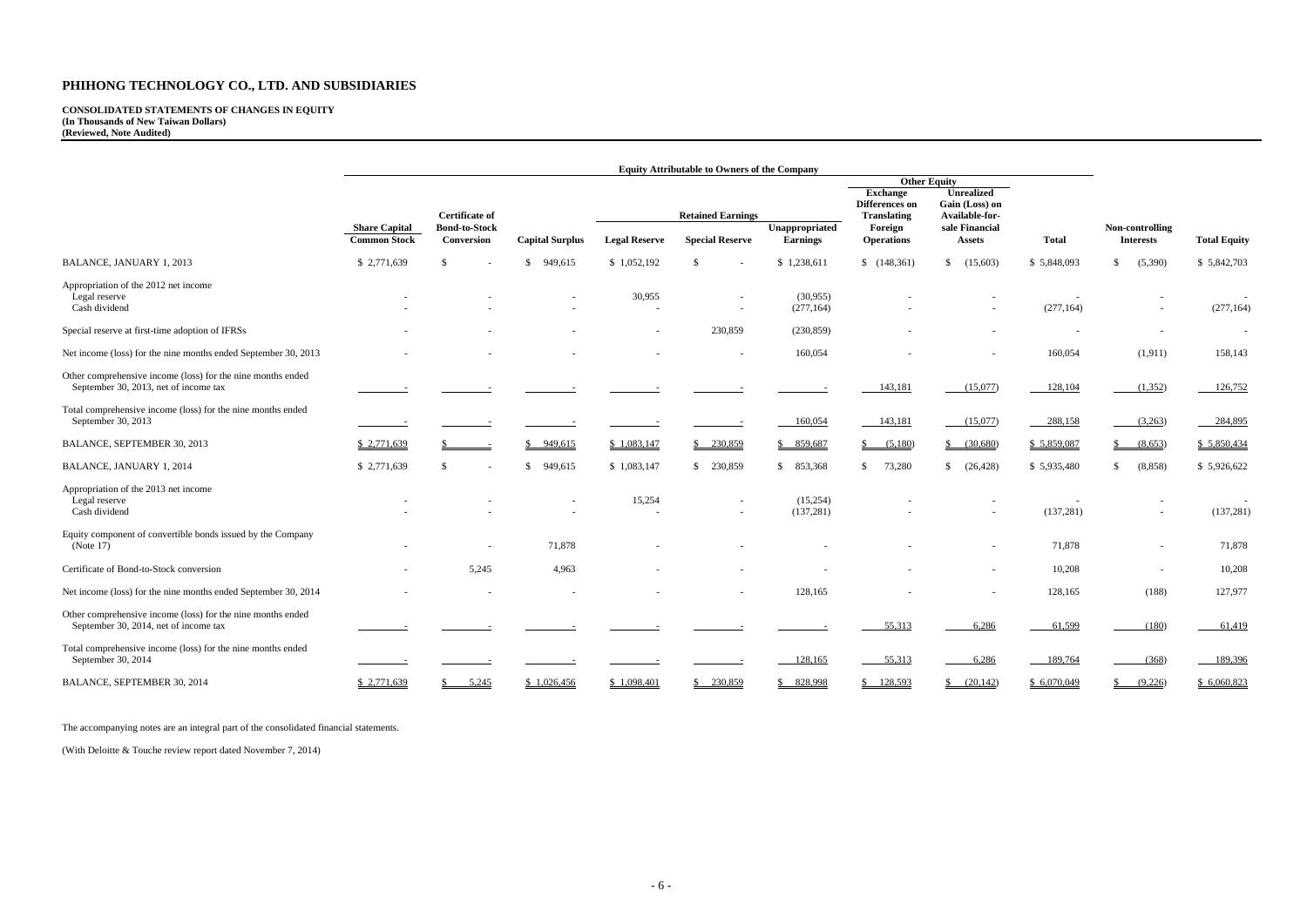#### **CONSOLIDATED STATEMENTS OF CASH FLOWS (In Thousands of New Taiwan Dollars) (Reviewed, Not Audited)**

|                                                                         | <b>For the Nine Months Ended</b><br>September 30 |    |             |  |
|-------------------------------------------------------------------------|--------------------------------------------------|----|-------------|--|
|                                                                         | 2014                                             |    | 2013        |  |
| CASH FLOWS FROM OPERATING ACTIVITIES                                    |                                                  |    |             |  |
| Income before income tax                                                | \$<br>196,444                                    | \$ | 281,201     |  |
| Adjustments for:                                                        |                                                  |    |             |  |
| Impairment loss recognized (reversal of impairment loss) on trade       |                                                  |    |             |  |
| receivables                                                             | 1,046                                            |    | (4,255)     |  |
| Depreciation                                                            | 302,733                                          |    | 316,356     |  |
| Amortization                                                            | 13,783                                           |    | 13,842      |  |
| Finance costs                                                           | 18,283                                           |    | 5,212       |  |
| Interest income                                                         | (13,999)                                         |    | (7, 562)    |  |
| Dividend income                                                         | (4,373)                                          |    | (234)       |  |
| Share of profit of associates                                           | (4,228)                                          |    | (229)       |  |
| Loss on disposal of property, plant and equipment                       | 21,039                                           |    | 1,639       |  |
| Loss on disposal of financial assets                                    |                                                  |    | 169         |  |
| Impairment loss of financial assets measured at cost                    | 11,200                                           |    |             |  |
| Write-down of inventories                                               | 10,812                                           |    | 41,721      |  |
| Net changes in operating assets and liabilities                         |                                                  |    |             |  |
| Trade receivable                                                        | (365, 435)                                       |    | (256,049)   |  |
| Other receivables                                                       | (4,293)                                          |    | 22,667      |  |
| Inventories                                                             | 105,879                                          |    | (238, 733)  |  |
| Other current assets                                                    | 198,074                                          |    | (133, 568)  |  |
| Other non-current assets                                                | 104,771                                          |    | (36, 137)   |  |
| Trade payable                                                           | 219,237                                          |    | 252,557     |  |
| Trade payable to related parties                                        | (30, 377)                                        |    | 71,061      |  |
| Other payables                                                          | (72, 743)                                        |    | (87,160)    |  |
| Other current liabilities                                               | (15,949)                                         |    | (1,747)     |  |
| Reserve for retirement plan                                             | 638                                              |    | (126)       |  |
| Cash generated from operating activities                                | 692,542                                          |    | 240,625     |  |
| Interest paid                                                           | (10, 423)                                        |    | (4,203)     |  |
| Interest received                                                       | 12,953                                           |    | 7,580       |  |
| Income tax paid                                                         | (108, 631)                                       |    | (115, 834)  |  |
| Net cash provided by operating activities                               | 586,441                                          |    | 128,168     |  |
| CASH FLOWS FROM INVESTING ACTIVITIES                                    |                                                  |    |             |  |
| Purchase of financial assets at fair value through profit or loss       |                                                  |    | (139,306)   |  |
| Proceeds on sale of fair value change of financial assets designated as |                                                  |    |             |  |
| at fair value through profit or loss                                    | 50,957                                           |    |             |  |
| Proceeds on sale of available-for-sale financial assets                 |                                                  |    | 31,092      |  |
| Acquisition of financial assets carried at cost                         |                                                  |    | (49,996)    |  |
| Proceeds on sale of financial assets measured at cost                   |                                                  |    | 10,483      |  |
| Decrease and return of capital from investees of financial assets       |                                                  |    |             |  |
| measured at cost                                                        | 7,043                                            |    | 11,490      |  |
|                                                                         |                                                  |    | (Continued) |  |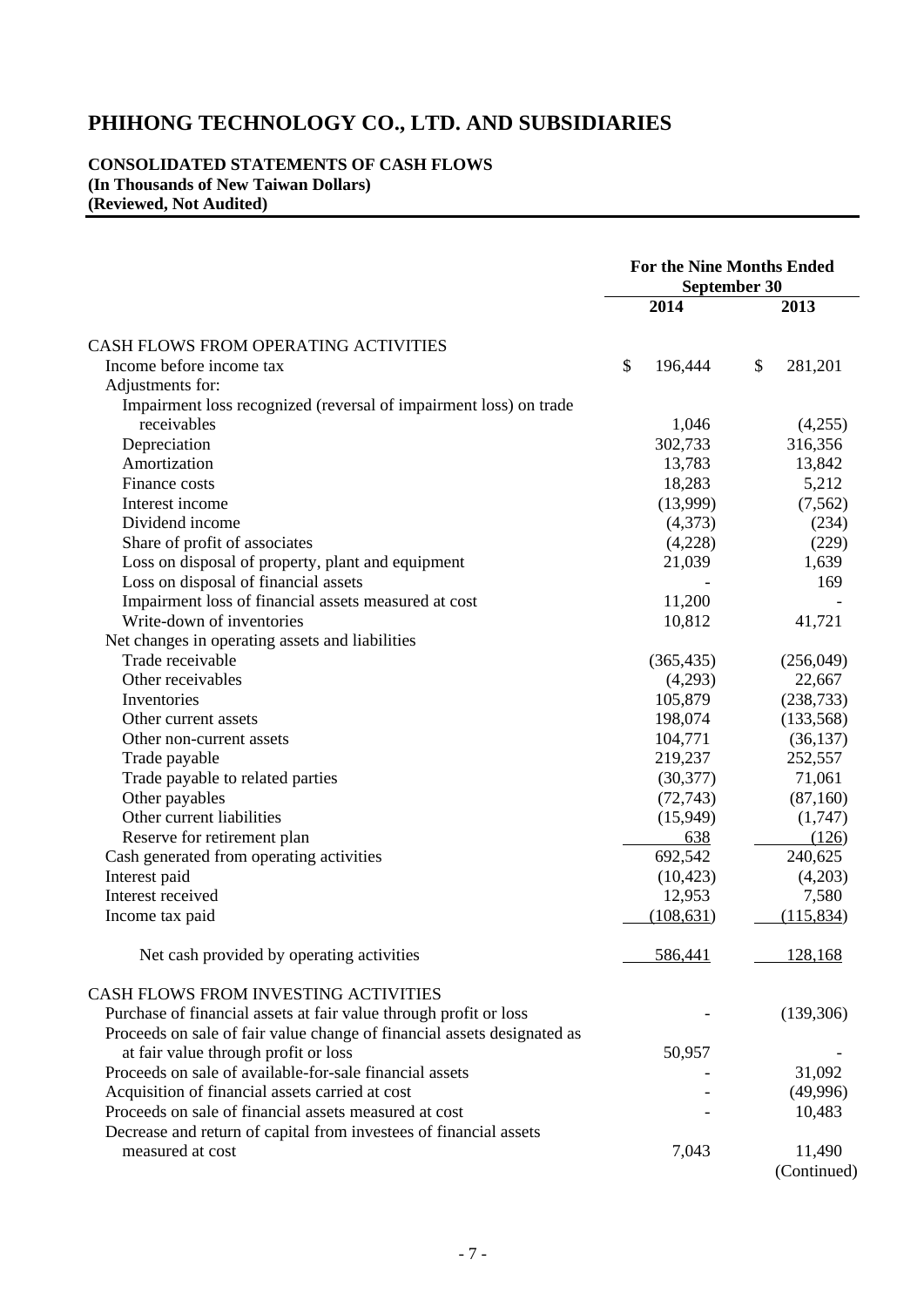### **CONSOLIDATED STATEMENTS OF CASH FLOWS (In Thousands of New Taiwan Dollars) (Reviewed, Not Audited)**

|                                                                                       | <b>For the Nine Months Ended</b><br>September 30 |                  |  |  |
|---------------------------------------------------------------------------------------|--------------------------------------------------|------------------|--|--|
|                                                                                       | 2014                                             | 2013             |  |  |
| Payments for property, plant and equipment                                            | \$<br>(545, 656)                                 | \$<br>(594, 172) |  |  |
| Proceeds from disposal of property, plant and equipment                               | 26,431                                           | 21,298           |  |  |
| Payments for intangible assets                                                        | (13, 123)                                        | (13,942)         |  |  |
| Proceeds from disposal of intangible assets                                           |                                                  | 122              |  |  |
| Increase in refundable deposits                                                       | (18,511)                                         |                  |  |  |
| Decrease in refundable deposits                                                       |                                                  | 4,685            |  |  |
| Increase in pre-paid lease payments                                                   | (25, 468)                                        |                  |  |  |
| Dividend received                                                                     | 10,686                                           | 6,419            |  |  |
| Net cash used in investing activities                                                 | (507, 641)                                       | (711, 827)       |  |  |
| CASH FLOWS FROM FINANCING ACTIVITIES                                                  |                                                  |                  |  |  |
| Proceeds from short-term debt                                                         |                                                  | 200,000          |  |  |
| Cash dividends                                                                        | (137, 281)                                       | (277, 164)       |  |  |
| Repayments of short-term debt                                                         | (100,000)                                        |                  |  |  |
| Proceeds from issuance of convertible bonds                                           | 1,497,331                                        |                  |  |  |
| Proceeds from long-term borrowings                                                    |                                                  | 400,000          |  |  |
| Repayments of long-term borrowings                                                    | (800,000)                                        |                  |  |  |
| Increase in advance deposits received                                                 | 112                                              |                  |  |  |
| Decrease in advance deposits received                                                 |                                                  | (105)            |  |  |
| Net cash provided by financing activities                                             | 460,162                                          | 322,731          |  |  |
| EFFECTS OF EXCHANGE RATE CHANGES ON THE BALANCE<br>OF CASH HELD IN FOREIGN CURRENCIES | 17,815                                           | 13,210           |  |  |
|                                                                                       |                                                  |                  |  |  |
| NET INCREASE (DECREASE) IN CASH AND CASH<br><b>EQUIVALENTS</b>                        | 556,777                                          | (247,718)        |  |  |
| CASH AND CASH EQUIVALENTS AT THE BEGINNING OF THE<br><b>PERIOD</b>                    | 1,422,745                                        | 1,543,288        |  |  |
| CASH AND CASH EQUIVALENTS AT THE END OF THE PERIOD                                    | 1,979,522<br>\$                                  | 1,295,570<br>\$  |  |  |

The accompanying notes are an integral part of the consolidated financial statements.

(With Deloitte & Touche review report dated November 7, 2014) (Concluded)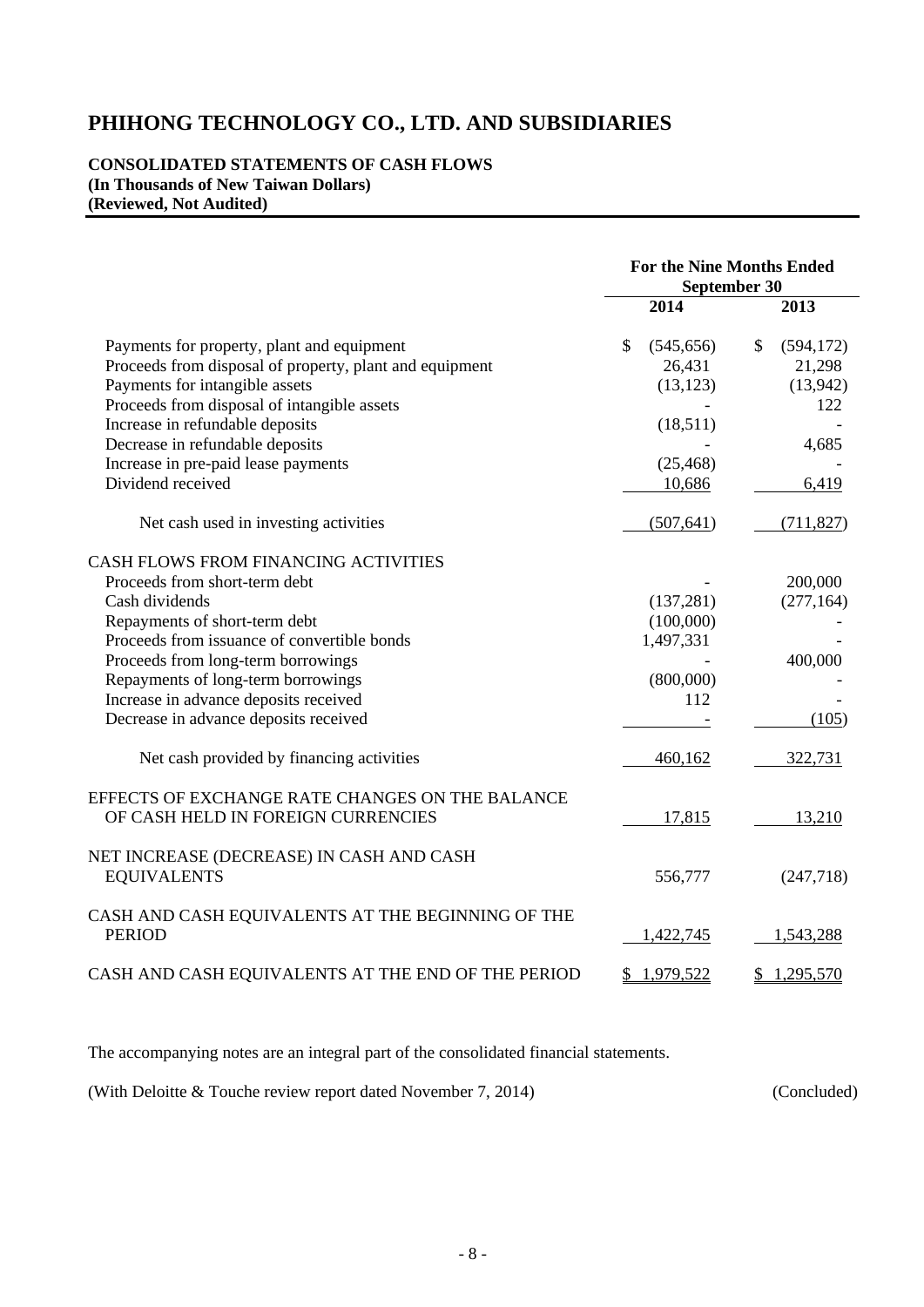### **NOTES TO CONSOLIDATED FINANCIAL STATEMENTS FOR THE NINE MONTHS ENDED SEPTEMBER 30, 2014 AND 2013 (In Thousands of New Taiwan Dollars, Except Per Share Data and Unless Stated Otherwise) (Reviewed, Not Audited)**

### **1. GENERAL INFORMATION**

Phihong Technology Co., Ltd. ("Phihong" or "the Company"), which was formerly known as Phihong Enterprise Co., Ltd. was incorporated on December 12, 1972 under the laws of the Republic of China ("ROC"). Under a resolution approved in the stockholders' meeting in June 2003, Phihong changed its name to Phihong Technology Co., Ltd. Phihong primarily manufactures and sells AC/DC power adapters, charger bases, power supply modules, UPS (uninterruptible power supply) for computers, ballasts, etc.

In February 2000, Phihong was authorized to have its stocks trade on the over-the-counter (OTC) securities exchange in Taiwan. In September 2001, Phihong's stocks were ceased to be OTC traded and Phihong later obtained authorization to have its stocks listed on the Taiwan Stock Exchange.

The functional currency of Phihong is New Taiwan dollars.

### **2. APPROVAL OF FINANCIAL STATEMENTS**

The consolidated financial statements were reported to the board of directors and approved for issue on November 7, 2014.

### **3. APPLICATION OF NEW, AMENDED AND REVISED STANDARDS AND INTERPRETATIONS**

a. The Regulations Governing the Preparation of Financial Reports by Securities Issuers and the 2013 version of the International Financial Reporting Standards, (IFRS), International Accounting Standards (IAS), Interpretations of IFRS (IFRIC) and Interpretations of IAS (SIC) in issue but not yet effective

Rule No. 1030029342 and Rule No. 1030010325 issued by the Financial Supervisory Commission (the "FSC") on April 3, 2014, stipulated that the Group should apply the 2013 version of IFRS, IAS, IFRIC and SIC (collectively, the "IFRSs") endorsed by the FSC and the related amendments to the Guidelines Governing the Preparation of Financial Reports by Securities Issuers starting January 1, 2015.

| <b>New, Amended and Revised</b><br>Standards and Interpretations (the "New IFRSs") | <b>Effective Date</b><br><b>Announced by IASB (Note)</b>           |  |  |  |
|------------------------------------------------------------------------------------|--------------------------------------------------------------------|--|--|--|
|                                                                                    |                                                                    |  |  |  |
| Improvements to IFRSs (2009) - amendment to IAS 39                                 | January 1, 2009 and January 1,<br>2010, as appropriate             |  |  |  |
| Amendment to IAS 39 "Embedded Derivatives"                                         | Effective for annual periods<br>ended on or after June 30,<br>2009 |  |  |  |
| Improvements to IFRSs (2010)                                                       | July 1, 2010 and January 1,<br>2011, as appropriate                |  |  |  |
| Annual Improvements to IFRSs 2009-2011 Cycle                                       | January 1, 2013                                                    |  |  |  |
|                                                                                    | (Continued)                                                        |  |  |  |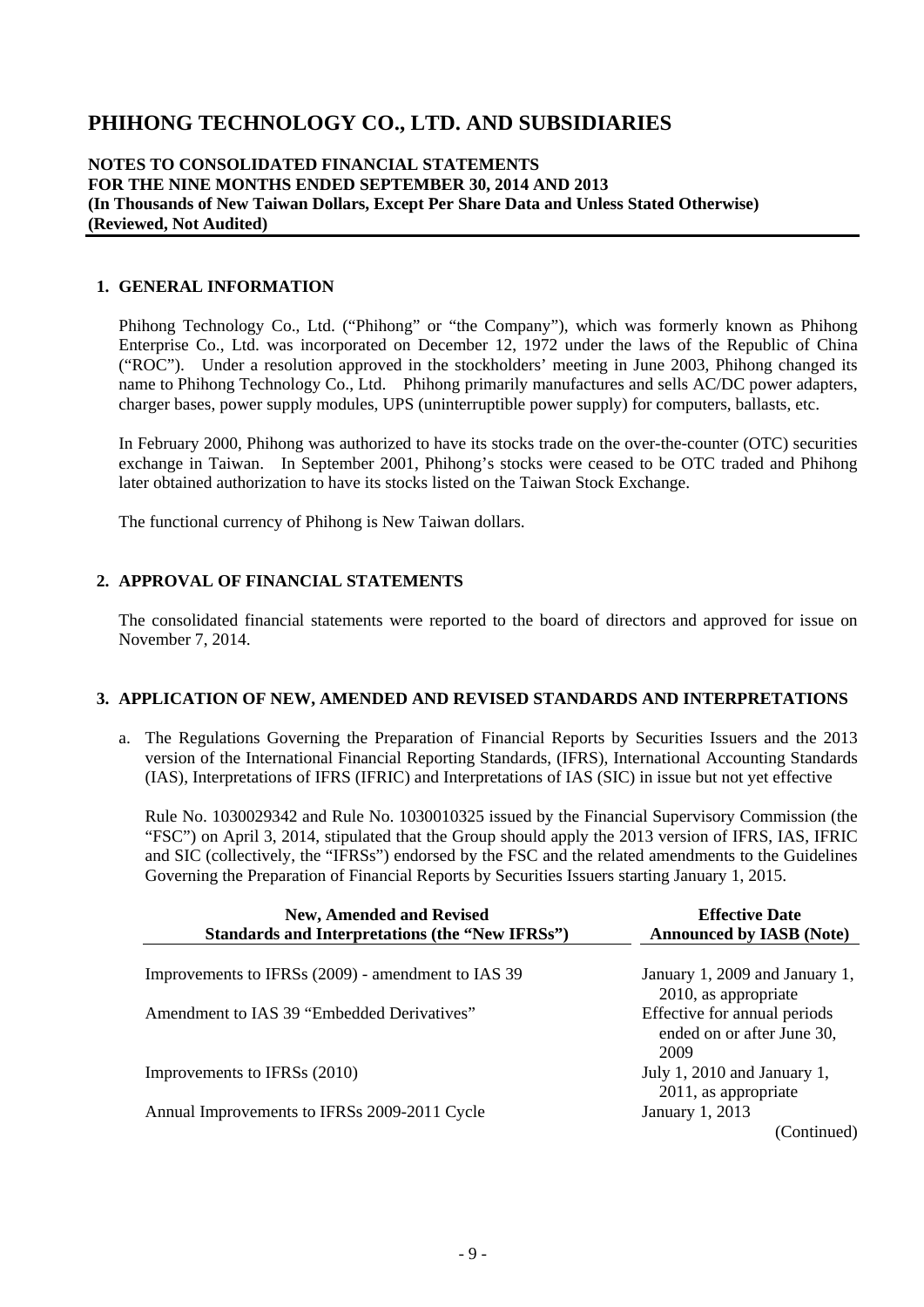| <b>New, Amended and Revised</b>                                   | <b>Effective Date</b>           |             |  |  |
|-------------------------------------------------------------------|---------------------------------|-------------|--|--|
| <b>Standards and Interpretations (the "New IFRSs")</b>            | <b>Announced by IASB (Note)</b> |             |  |  |
|                                                                   |                                 |             |  |  |
| Amendment to IFRS 1 "Limited Exemption from Comparative IFRS 7    | July 1, 2010                    |             |  |  |
| Disclosures for First-time Adopters"                              |                                 |             |  |  |
| Amendment to IFRS 1 "Severe Hyperinflation and Removal of Fixed   | July 1, 2011                    |             |  |  |
| Dates for First-time Adopters"                                    |                                 |             |  |  |
| Amendment to IFRS 1 "Government Loans"                            | January 1, 2013                 |             |  |  |
| Amendment to IFRS 7 "Disclosure - Offsetting Financial Assets and | January 1, 2013                 |             |  |  |
| Financial Liabilities"                                            |                                 |             |  |  |
| Amendment to IFRS 7 "Disclosure - Transfer of Financial Assets"   | July 1, 2011                    |             |  |  |
| IFRS 10 "Consolidated Financial Statements"                       | January 1, 2013                 |             |  |  |
| IFRS 11 "Joint Arrangements"                                      | January 1, 2013                 |             |  |  |
| IFRS 12 "Disclosure of Interests in Other Entities"               | January 1, 2013                 |             |  |  |
| Amendments to IFRS 10, IFRS 11 and IFRS 12 "Consolidated          | January 1, 2013                 |             |  |  |
| Financial Statements, Joint Arrangements and Disclosure of        |                                 |             |  |  |
| Interests in Other Entities: Transition Guidance"                 |                                 |             |  |  |
| Amendments to IFRS 10 and IFRS 12 and IAS 27 "Investment          | January 1, 2014                 |             |  |  |
| Entities"                                                         |                                 |             |  |  |
| IFRS 13 "Fair Value Measurement"                                  | January 1, 2013                 |             |  |  |
| Amendment to IAS 1 "Presentation of Other Comprehensive Income"   | July 1, 2012                    |             |  |  |
| Amendment to IAS 12 "Deferred Tax: Recovery of Underlying         | January 1, 2012                 |             |  |  |
| Assets"                                                           |                                 |             |  |  |
| IAS 19 (Revised 2011) "Employee Benefits"                         | January 1, 2013                 |             |  |  |
| IAS 28 (Revised 2011) "Investments in Associates and Joint        | January 1, 2013                 |             |  |  |
| Ventures"                                                         |                                 |             |  |  |
| Amendment to IAS 32 "Offsetting Financial Assets and Financial    | January 1, 2014                 |             |  |  |
| Liabilities"                                                      |                                 |             |  |  |
| IFRIC 20 "Stripping Costs in Production Phase of a Surface Mine"  | January 1, 2013                 |             |  |  |
|                                                                   |                                 | (Concluded) |  |  |

Note: Unless stated otherwise, the above New IFRSs are effective for annual periods beginning on or after the respective effective dates.

Except for the following, the initial application of the above 2013 IFRSs version and the related amendments to the Guidelines Governing the Preparation of Financial Reports by Securities Issuers has not had any material impact on the Group's accounting policies:

1) IFRS 10 "Consolidated Financial Statements"

IFRS 10 replaces IAS 27 "Consolidated and Separate Financial Statements" and SIC 12 "Consolidation - Special Purpose Entities". The Group considers whether it has control over other entities for consolidation. The Group has control over an investee if and only if it has i) power over the investee; ii) exposure, or rights, to variable returns from its involvement with the investee and iii) the ability to use its power over the investee to affect the amount of its returns. Additional guidance has been included in IFRS 10 to explain when an investor has control over an investee.

2) IFRS 12 "Disclosure of Interests in Other Entities"

IFRS 12 is a new disclosure standard and is applicable to entities that have interests in subsidiaries, joint arrangements, associates and/or unconsolidated structured entities. In general, the disclosure requirements in IFRS 12 are more extensive than in the current standards.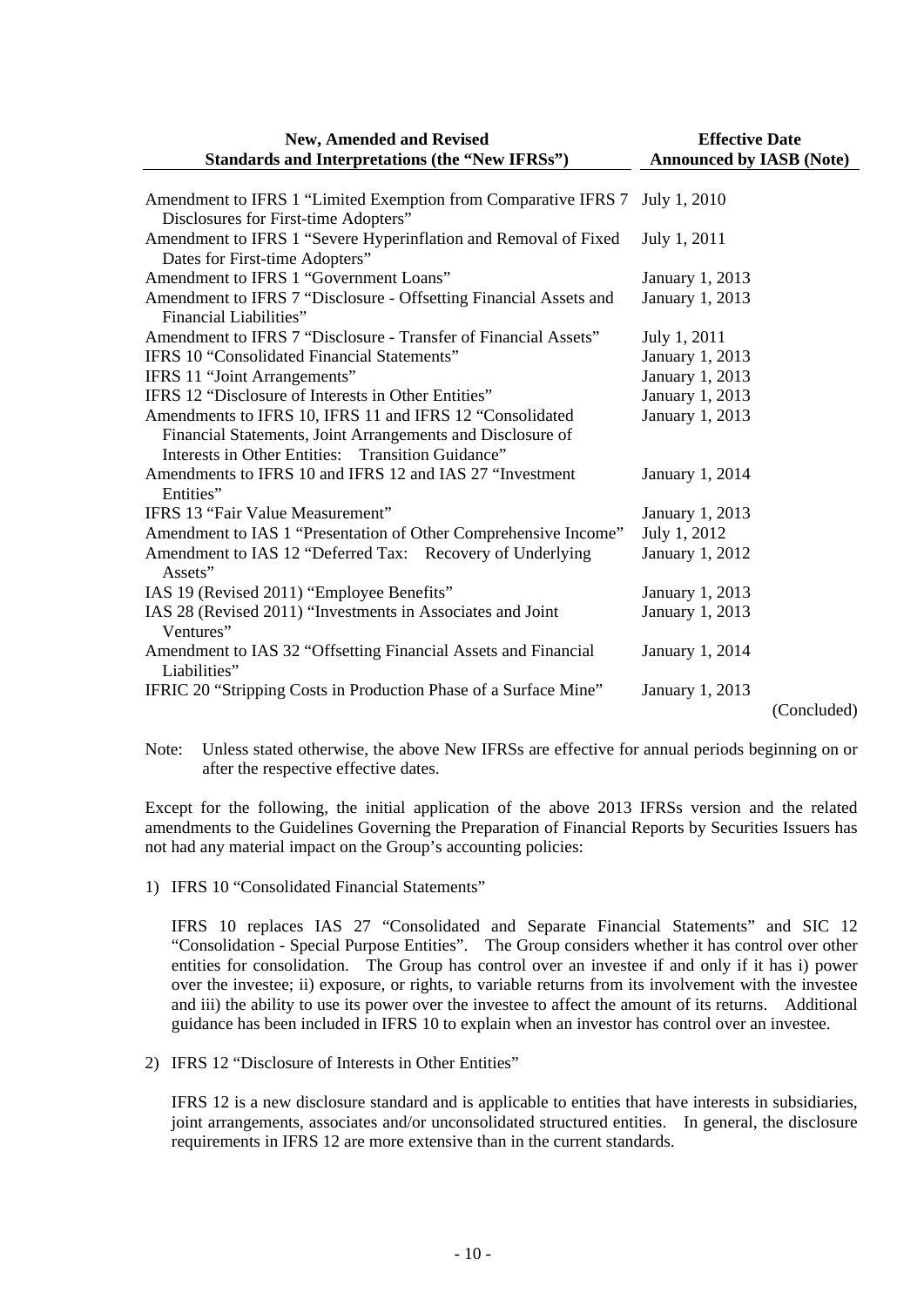3) IFRS 13 "Fair Value Measurement"

IFRS 13 establishes a single source of guidance for fair value measurements. It defines fair value, establishes a framework for measuring fair value, and requires disclosures about fair value measurements. The disclosure requirements in IFRS 13 are more extensive than those required in the current standards. For example, quantitative and qualitative disclosures based on the three-level fair value hierarchy currently required for financial instruments only will be extended by IFRS 13 to cover all assets and liabilities within its scope.

The fair value measurements under IFRS 13 will be applied prospectively from January 1, 2015.

4) Amendment to IAS 1 "Presentation of Items of Other Comprehensive Income"

The amendment to IAS 1 requires items of other comprehensive income to be grouped into those items that (1) will not be reclassified subsequently to profit or loss; and (2) may be reclassified subsequently to profit or loss. Income taxes on related items of other comprehensive income are grouped on the same basis. Under current IAS 1, there were no such requirements.

The Group will apply the above amendments in presenting the consolidated statement of comprehensive income, starting from the year 2015. Items not expected to be reclassified to profit or loss are the actuarial gain (loss) arising from defined benefit plans and share of the actuarial gains (loss) arising from defined benefit plans of associates accounted for using the equity method. Items expected to be reclassified to profit or loss are the exchange differences on translating foreign operations, unrealized gains (loss) on available-for-sale financial assets, cash flow hedges, and share of the other comprehensive income (except the share of the actuarial gains (loss) arising from defined benefit plans) of associates accounted for using the equity method.

Except for the above impacts, as of the date the consolidated financial statements were authorized for issue, the Group was continuingly to assess other possible impacts that the application of the 2013 IFRSs version will have on the Group's financial position and financial performance, and will disclose these other impacts when the assessment is completed.

b. New IFRSs issued but not yet endorsed by the FSC

The Group has not applied the following New IFRSs issued by the IASB but not yet endorsed by the FSC. As of the date the consolidated financial statements were authorized for issue, the FSC has not announced their effective dates.

| <b>New IFRSs</b>                                                                                          | <b>Effective Date</b><br><b>Announced by IASB (Note 1)</b> |  |  |  |
|-----------------------------------------------------------------------------------------------------------|------------------------------------------------------------|--|--|--|
|                                                                                                           |                                                            |  |  |  |
| Annual Improvements to IFRSs 2010-2012 Cycle                                                              | July 1, 2014 (Note 2)                                      |  |  |  |
| Annual Improvements to IFRSs 2011-2013 Cycle                                                              | July 1, 2014                                               |  |  |  |
| Annual Improvements to IFRSs 2012-2014 Cycle                                                              | January 1, 2016 (Note 4)                                   |  |  |  |
| IFRS 9 "Financial Instruments"                                                                            | January 1, 2018                                            |  |  |  |
| Amendments to IFRS 9 and IFRS 7 "Mandatory Effective Date of<br><b>IFRS 9 and Transition Disclosures"</b> | January 1, 2018                                            |  |  |  |
| Amendments to IFRS 10 and IAS 28 "Sale or Contribution of Assets                                          | January 1, 2016 (Note 3)                                   |  |  |  |
| between an Investor and its Associate or Joint Venture"                                                   |                                                            |  |  |  |
| Amendment to IFRS 11 " Accounting for Acquisitions of Interests in January 1, 2016<br>Joint Operations"   |                                                            |  |  |  |
| IFRS 14 "Regulatory Deferral Accounts"                                                                    | January 1, 2016                                            |  |  |  |
| <b>IFRS 15 "Revenue from Contracts with Customers"</b>                                                    | January 1, 2017                                            |  |  |  |
|                                                                                                           | (Continued)                                                |  |  |  |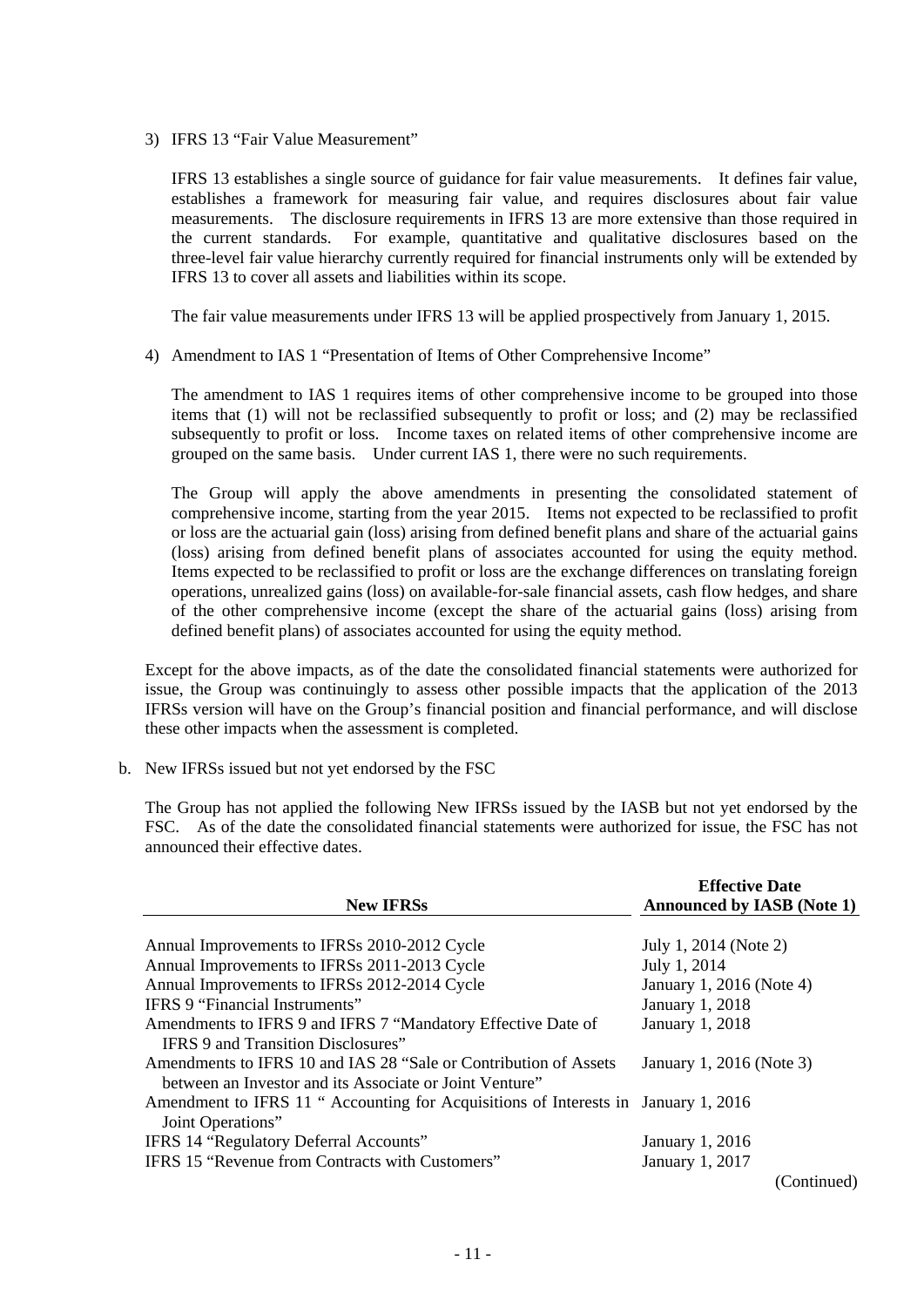| <b>New IFRSs</b>                                                                                                     | <b>Effective Date</b><br><b>Announced by IASB (Note 1)</b> |  |  |  |
|----------------------------------------------------------------------------------------------------------------------|------------------------------------------------------------|--|--|--|
| Amendments to IAS 16 and IAS 38 "Clarification of Acceptable<br>Methods of Depreciation and Amortization"            | January 1, 2016                                            |  |  |  |
| Amendments to IAS 16 and IAS 41 "Agriculture: Bearer Plants"<br>Amendment to IAS 19 "Defined Benefit Plans: Employee | January 1, 2016<br>July 1, 2014                            |  |  |  |
| Contributions"<br>Amendment to IAS 36 "Impairment of Assets: Recoverable Amount January 1, 2014                      |                                                            |  |  |  |
| Disclosures for Non-financial Assets"                                                                                | January 1, 2014                                            |  |  |  |
| Amendment to IAS 39 "Novation of Derivatives and Continuation of<br>Hedge Accounting"                                |                                                            |  |  |  |
| IFRIC 21 "Levies"                                                                                                    | January 1, 2014<br>(Concluded)                             |  |  |  |

- Note 1: Unless stated otherwise, the above New IFRSs are effective for annual periods beginning on or after their respective effective dates.
- Note 2: The amendment to IFRS 2 applies to share-based payment transactions with grant date on or after July 1, 2014; the amendment to IFRS 3 applies to business combinations with acquisition date on or after July 1, 2014; the amendment to IFRS 13 is effective immediately; the remaining amendments are effective for annual periods beginning on or after July 1, 2014.
- Note 3: Prospectively applicable to transactions occurring in annual periods beginning on or after January 1, 2016.
- Note 4: The amendment to IFRS 5 is applied prospectively to changes in a method of disposal that occur in annual periods beginning on or after January 1, 2016; the remaining amendments are effective for annual periods beginning on or after January 1, 2016.

The initial application of the above New IFRSs has not had any material impact on the Group's accounting policies, except for the following:

1) IFRS 9 "Financial Instruments"

#### Recognition and measurement of financial assets

With regards to financial assets, all recognized financial assets that are within the scope of IAS 39 "Financial Instruments: Recognition and Measurement" are subsequently measured at amortized cost or fair value. Under IFRS 9, the requirement for the classification of financial assets is stated below.

For the Group's debt instruments that have contractual cash flows that are solely payments of principal and interest on the principal amount outstanding, their classification and measurement are as follows:

a) For debt instruments, if they are held within a business model whose objective is to collect the contractual cash flows, the financial assets are measured at amortized cost and are assessed for impairment continuously with impairment loss recognized in profit or loss, if any. Interest revenue is recognized in profit or loss by using the effective interest method;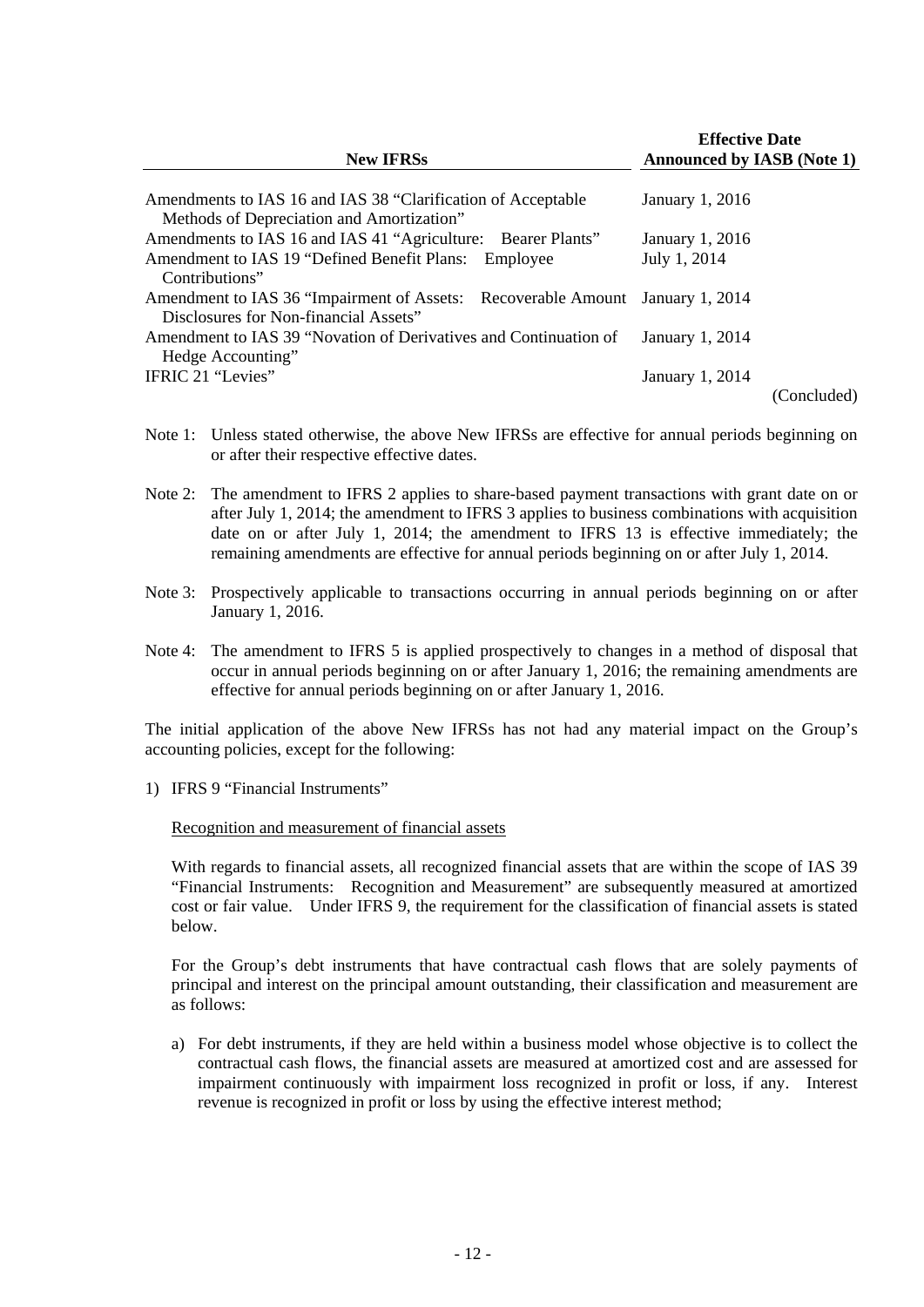b) For debt instruments, if they are held within a business model whose objective is achieved by both collecting contractual cash flows and selling financial assets, the financial assets are measured at fair value through other comprehensive income (FVTOCI) and are assessed for impairment. Interest revenue is recognized in profit or loss by using the effective interest method, and other gain or loss shall be recognized in other comprehensive income, except for impairment gains or losses and foreign exchange gains and losses. When the debt instruments is derecognized or reclassified the cumulative gain or loss previously recognized in other comprehensive income is reclassified from equity to profit or loss.

Except for above, all other financial assets are measured at fair value through profit or loss. However, the Group may make an irrevocable election to present subsequent changes in the fair value of an equity investment (that is not held for trading) in other comprehensive income, with only dividend income generally recognized in profit or loss. No subsequent impairment assessment is required, and the cumulative gain or loss previously recognized in other comprehensive income cannot be reclassified from equity to profit or loss.

### The impairment of financial assets

IFRS 9 requires that impairment loss on financial assets is recognized by using the "Expected Credit Losses Model". The credit loss allowance is required for financial assets measured at amortized cost, financial assets mandatorily measured at FVTOCI, lease receivables, contract assets arising from IFRS 15 "Revenue from Contracts with Customers", certain written loan commitments and financial guarantee contracts. A loss allowance for the 12-month expected credit losses is required for a financial asset if its credit risk has not increased significantly since initial recognition. A loss allowance for full lifetime expected credit losses is required for a financial asset if its credit risk has increased significantly since initial recognition and is not low. However, a loss allowance for full lifetime expected credit losses is required for trade receivables that do not constitute a financing transaction.

For purchased or originated credit-impaired financial assets, the Group takes into account the expected credit losses on initial recognition in calculating the credit-adjusted effective interest rate. Subsequently, any changes in expected losses are recognized as a loss allowance with a corresponding gain or loss recognized in profit or loss.

2) Amendments to IAS 36 "Recoverable Amount Disclosures for Non-financial Assets"

In issuing IFRS 13 "Fair Value Measurement", the IASB made some consequential amendments to the disclosure requirements in IAS 36 "Impairment of Assets", introducing a requirement to disclose in every reporting period the recoverable amount of an asset or each cash-generating unit. The amendment clarifies that the disclosure of such recoverable amount is required only when an impairment loss has been recognized or reversed during the period. Furthermore, the Group is required to disclose the discount rate used in measurements of the recoverable amount based on fair value less costs of disposal measured using a present value technique.

3) Annual Improvements to IFRSs: 2010-2012 Cycle

Several standards including IFRS 2 "Share-Based Payment", IFRS 3 "Business Combinations" and IFRS 8 "Operating Segments" were amended in this annual improvement.

The amended IFRS 2 changes the definitions of 'vesting condition' and 'market condition' and adds definitions for 'performance condition' and 'service condition'. The amendment clarifies that a performance target can be based on the operations (i.e. a non-market condition) of the Group or another entity in the same group or the market price of the equity instruments of the Group or another entity in the same group (i.e. a market condition); that a performance target can relate either to the performance of the Group as a whole or to some part of it (e.g. a division); and that the period for achieving a performance condition must not extend beyond the end of the related service period.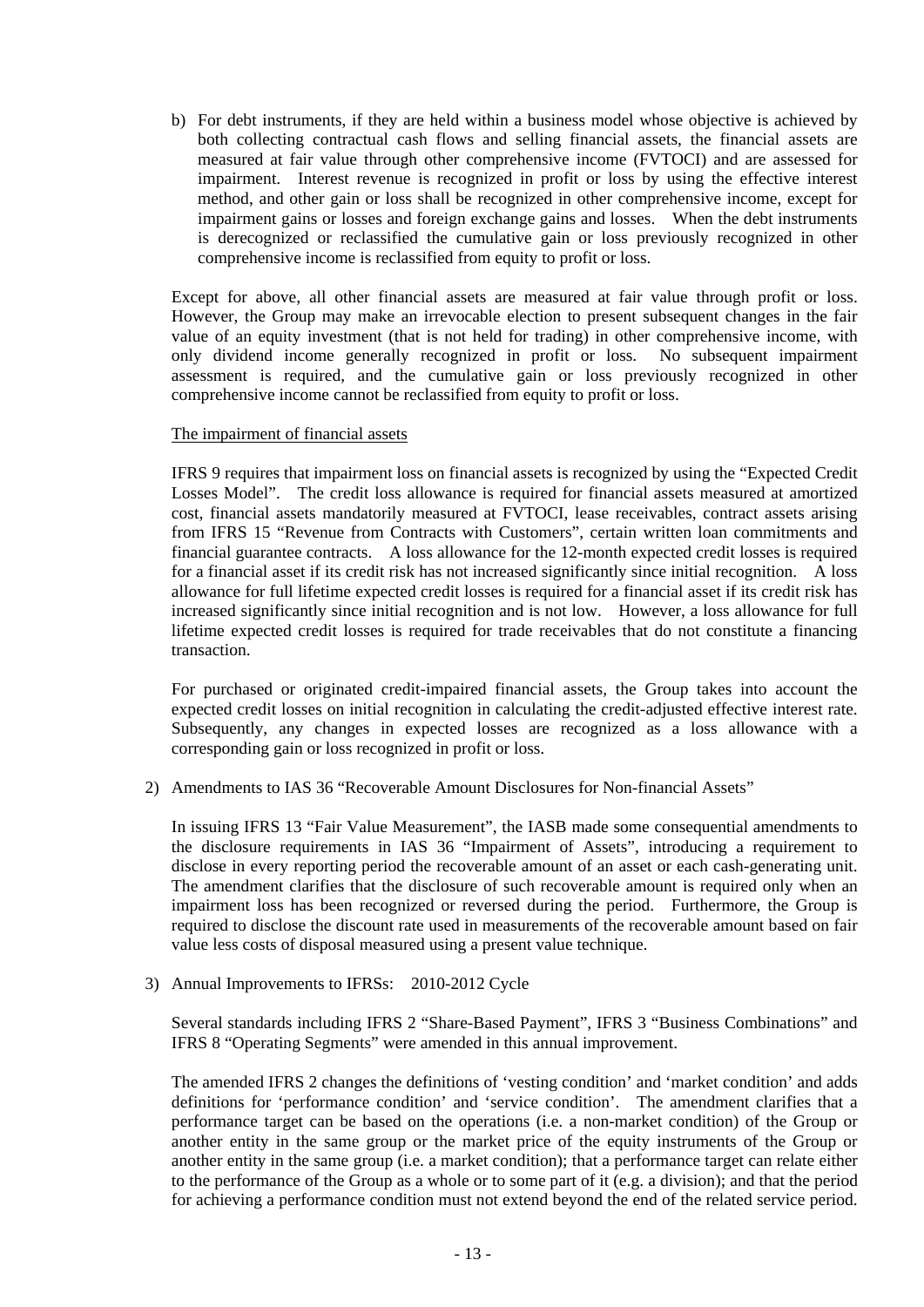In addition, a share market index target is not a performance condition because it not only reflects the performance of the Group, but also of other entities outside the Group.

IFRS 3 was amended to clarify that contingent consideration should be measured at fair value, irrespective of whether the contingent consideration is a financial instrument within the scope of IFRS 9 or IAS 39. Changes in fair value should be recognized in profit or loss.

The amended IFRS 8 requires an entity to disclose the judgments made by management in applying the aggregation criteria to operating segments, including a description of the operating segments aggregated and the economic indicators assessed in determining whether the operating segments have 'similar economic characteristics'. The amendment also clarifies that a reconciliation of the total of the reportable segments' assets to the entity's assets should only be provided if the segments' assets are regularly provided to the chief operating decision-maker.

IFRS 13 was amended to clarify that the issuance of IFRS 13 did not remove the ability to measure short-term receivables and payables with no stated interest rate at their invoice amounts without discounting, if the effect of not discounting is immaterial.

IAS 24 was amended to clarify that a management entity providing key management personnel services to the Group is a related party of the Group. Consequently, the Group is required to disclose as related party transactions the amounts incurred for the service paid or payable to the management entity for the provision of key management personnel services. However, disclosure of the components of such compensation is not required.

4) Annual Improvements to IFRSs: 2011-2013 Cycle

Several standards including IFRS 3, IFRS 13 and IAS 40 "Investment Property" were amended in this annual improvement.

IFRS 3 was amended to clarify that IFRS 3 does not apply to the accounting for the formation of all types of joint arrangements in the financial statements of the joint arrangement itself.

The scope in IFRS 13 of the portfolio exception for measuring the fair value of a group of financial assets and financial liabilities on a net basis was amended to clarify that it includes all contracts that are within the scope of, and accounted for in accordance with, IAS 39 or IFRS 9, even if those contracts do not meet the definitions of financial assets or financial liabilities within IAS 32.

IAS 40 was amended to clarify that IAS 40 and IFRS 3 are not mutually exclusive and application of both standards may be required to determine whether the investment property acquired is acquisition of an asset or a business combination.

5) Amendments to IAS 16 and IAS 38 "Clarification of Acceptable Methods of Depreciation and Amortization"

The entity should use appropriate depreciation and amortization method to reflect the pattern in which the future economic benefits of the property, plant and equipment and intangible asset are expected to be consumed by the entity.

The amended IAS 16 "Property, Plant and Equipment" requires that a depreciation method that is based on revenue that is generated by an activity that includes the use of an asset is not appropriate. The amended standard does not provide any exception from this requirement.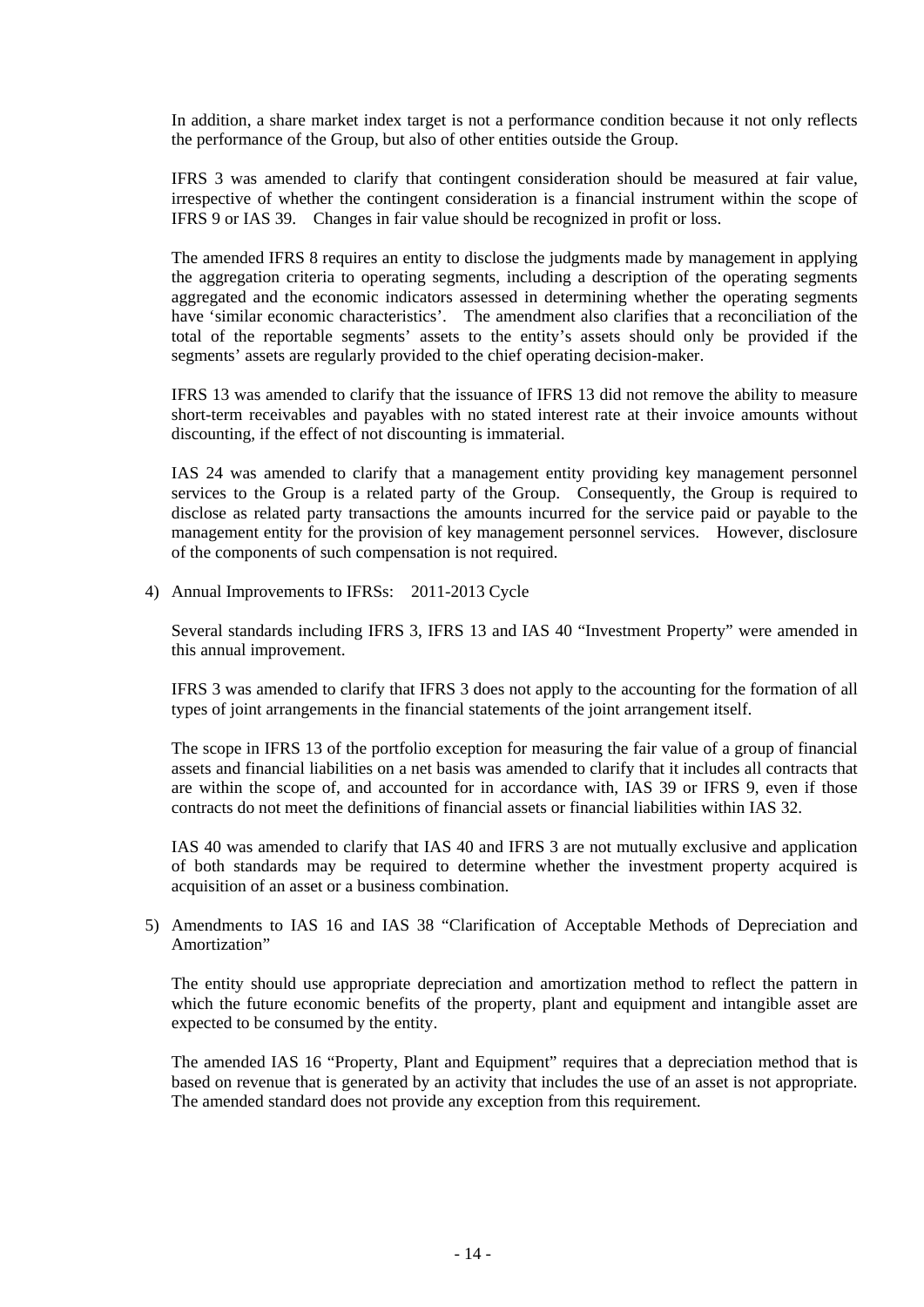The amended IAS 38 "Intangible Assets" requires that there is a rebuttable presumption that an amortization method that is based on revenue that is generated by an activity that includes the use of an intangible asset is not appropriate. This presumption can be overcome only in the following limited circumstances:

- a) In which the intangible asset is expressed as a measure of revenue (for example, the contract that specifies the entity's use of the intangible asset will expire upon achievement of a revenue threshold); or
- b) When it can be demonstrated that revenue and the consumption of the economic benefits of the intangible asset are highly correlated.

An entity should apply the aforementioned amendments prospectively for annual periods beginning on or after the effective date.

6) IFRS 15 "Revenue from Contracts with Customers"

IFRS 15 establishes principles for recognizing revenue that apply to all contracts with customers, and will supersedes IAS 18 "Revenue", IAS 11 "Construction Contracts" and a number of revenue-related interpretations from January 1, 2017.

When applying IFRS 15, an entity shall recognize revenue by applying the following steps:

- Identify the contract with the customer;
- $\bullet$  Identify the performance obligations in the contract;
- Determine the transaction price;
- Allocate the transaction price to the performance obligations in the contracts; and
- Recognize revenue when the entity satisfies a performance obligation.

When IFRS 15 is effective, an entity may elect to apply this Standard either retrospectively to each prior reporting period presented or retrospectively with the cumulative effect of initially applying this Standard recognized at the date of initial application.

7) Amendments to IFRS 10 and IAS 28 "Sale or Contribution of Assets between an Investor and its Associate or Joint Venture"

The amendments stipulated that, when an entity sells or contributes assets that constitute a business (as defined in IFRS 3) to an associate or joint venture, the gain or loss resulting from the transaction is recognized in full. Also, when an entity loses control of a subsidiary that contains a business but retains significant influence or joint control, the gain or loss resulting from the transaction is recognized in full.

Conversely, when an entity sells or contributes assets that do not constitute a business to an associate or joint venture, the gain or loss resulting from the transaction is recognized only to the extent of the unrelated investors' interest in the associate or joint venture, i.e. the entity's share of the gain or loss is eliminated. Also, when an entity loses control of a subsidiary that does not contain a business but retains significant influence or joint control in an associate or a joint venture, the gain or loss resulting from the transaction is recognized only to the extent of the unrelated investors' interest in the associate or joint venture, i.e. the entity's share of the gain or loss is eliminated.

8) Annual Improvements to IFRSs: 2012-2014 Cycle

Several standards including IFRS 5 "Non-current assets held for sale and discontinued operations", IFRS 7, IAS 19 and IAS 34 were amended in this annual improvement.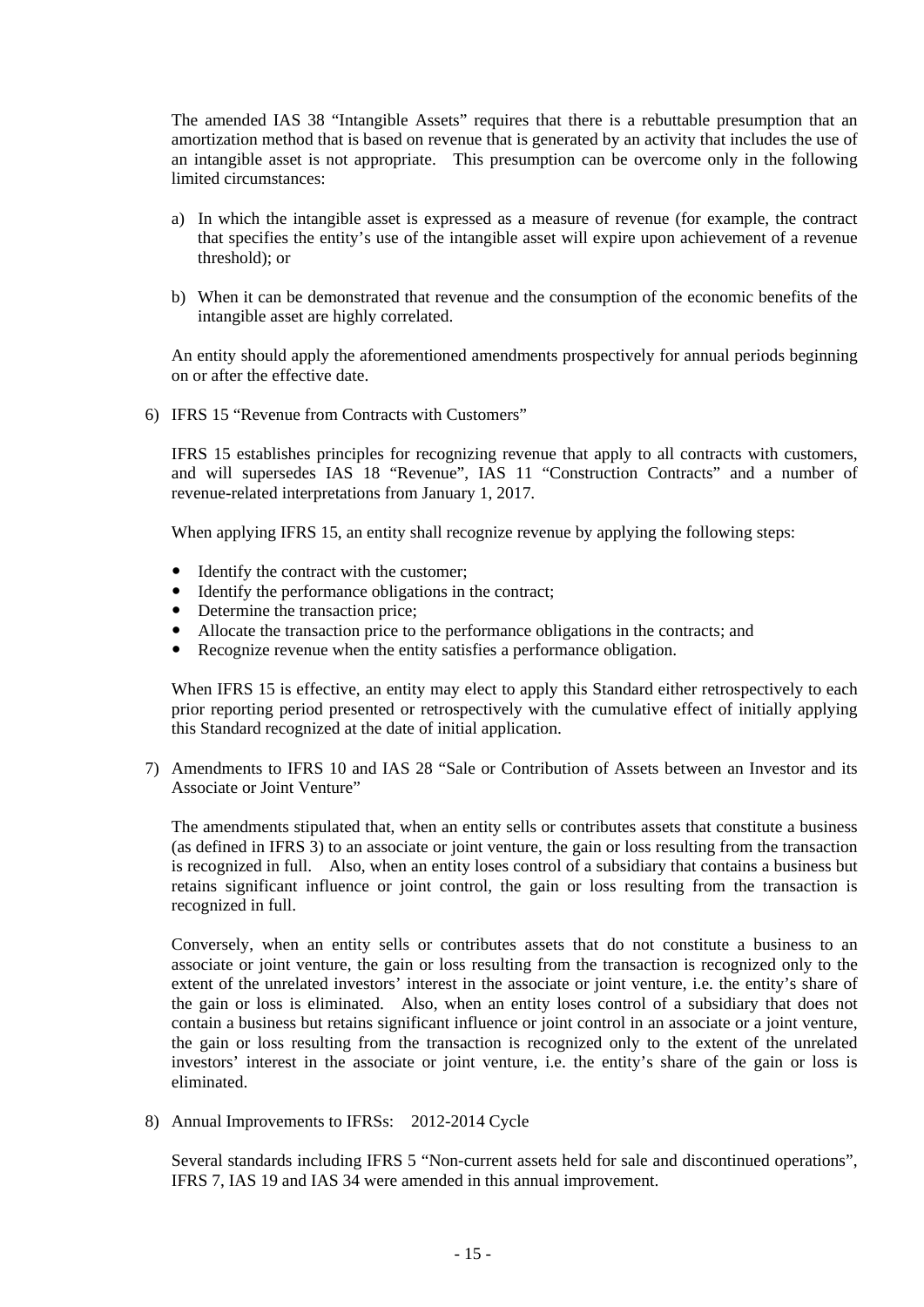IFRS 5 was amended to clarify that reclassification between non-current assets (or disposal group) "held for sale" and non-current assets "held for distribution to owners" does not constitute a change to a plan of sale or distribution. Therefore, previous accounting treatment is not reversed. The amendment also explains that assets that no longer meet the criteria for "held for distribution to owners" and do not meet the criteria for "held for sale" should be treated in the same way as assets that cease to be classified as held for sale.

The amendments to IFRS 7 provide additional guidance to clarify whether a servicing contract is continuing involvement in a transferred asset. In addition, the amendments clarify that the offsetting disclosures are not explicitly required for all interim periods; however, the disclosures may need to be included in condensed interim financial statements to comply with IAS 34 under specific conditions.

IAS 19 was amended to clarify that the depth of the market for high quality corporate bonds used to estimate discount rate for post-employment benefits should be assessed by the market of the corporate bonds denominated in the same currency as the benefits to be paid, i.e. assessed at currency level (instead of country or regional level).

IAS 34 was amended to clarify that other disclosure information required by IAS 34 should be included in interim financial statements. If the Group includes the information in other statements (such as management commentary or risk report) issued at the same time, it is not required to repeat the disclosure in the interim financial statements. However, it is required to include a cross-reference from the interim financial statements to that issued statements that is available to users on the same terms and at the same time as the interim financial statements.

Except for the above impact, as of the date the consolidated financial statements were authorized for issue, the Group is continuingly assessing the possible impact that the application of other standards and interpretations will have on the Group's financial position and financial performance, and will disclose the relevant impact when the assessment is complete.

### **4. SUMMARY OF SIGNIFICANT ACCOUNTING POLICIES**

a. Statement of compliance

The consolidated financial statements have been prepared in accordance with the Regulations Governing the Preparation of Financial Reports by Securities Issuers and IAS 34 "Interim Financial Reporting" as endorsed by the FSC. Disclosure information included in the consolidated financial statements is less than those required in a complete set of annual financial statements.

b. Subsidiary included in consolidated financial statements:

|                                                  |                                          |                                                                    | <b>Percentage of Ownership</b> |              |               |  |
|--------------------------------------------------|------------------------------------------|--------------------------------------------------------------------|--------------------------------|--------------|---------------|--|
|                                                  |                                          |                                                                    | September 30,                  | December 31. | September 30, |  |
| <b>Investor</b>                                  | <b>Investee</b>                          | <b>Main Business</b>                                               | 2014                           | 2013         | 2013          |  |
| Phihong                                          | Phihong International Corp.              | Makes investments                                                  | 100.00                         | 100.00       | 100.00        |  |
|                                                  | Phitek International Co., Ltd.           | Makes investments                                                  | 100.00                         | 100.00       | 100.00        |  |
|                                                  | Ascent Alliance Ltd.                     | Makes investments                                                  | 100.00                         | 100.00       | 100.00        |  |
|                                                  | Phihong USA Corp. ("PHA")                | Sells various power supplies                                       | 100.00                         | 100.00       | 100.00        |  |
|                                                  | American Ballast Corp.                   | Sells various ballasts                                             | 100.00                         | 100.00       | 100.00        |  |
|                                                  | Phihong Technology Japan Co., Ltd.       | Sells power components                                             | 100.00                         | 100.00       | 100.00        |  |
|                                                  | Guang-Lai Investment Co., Ltd.           | Makes investments                                                  | 100.00                         | 100.00       | 100.00        |  |
| Phihong International Corp.                      | Phihong (Dongguan) Electronics Co., Ltd. | Manufactures various power supplies                                | 100.00                         | 100.00       | 100.00        |  |
|                                                  | Phitek (Tianjin) Electronics Co., Ltd.   | Manufactures various power supplies                                | 100.00                         | 100.00       | 100.00        |  |
|                                                  | Phihong Electronics (Suzhou) Co., Ltd.   | Manufactures various power supplies and<br>ballasts                | 100.00                         | 100.00       | 100.00        |  |
|                                                  | Value Dynamic Investment Ltd.            | Makes investments                                                  | 100.00                         | 100.00       | 100.00        |  |
|                                                  | N-Lighten Technologies, Inc.             | Makes investments                                                  | 58.45                          | 58.45        | 58.45         |  |
| Value Dynamic Investment<br>Ltd.                 | Yanghong Trade Co., Ltd.                 | Manufactures various lighting supplies                             | 100.00                         | 100.00       | 100.00        |  |
| N-Lighten Technologies,<br>Inc.                  | N-Lighten (Shanghai) Trading Inc.        | Develops, manufactures and sells various<br>equipment and monitors | 100.00                         | 100.00       | 100.00        |  |
| <b>Phihong Electronics</b><br>(Suzhou) Co., Ltd. | Suzhou Xin Phihong Electronics Co., Ltd. | Manufactures and sells lighting supplies                           | Note                           | 89.88        | 89.88         |  |

(Continued)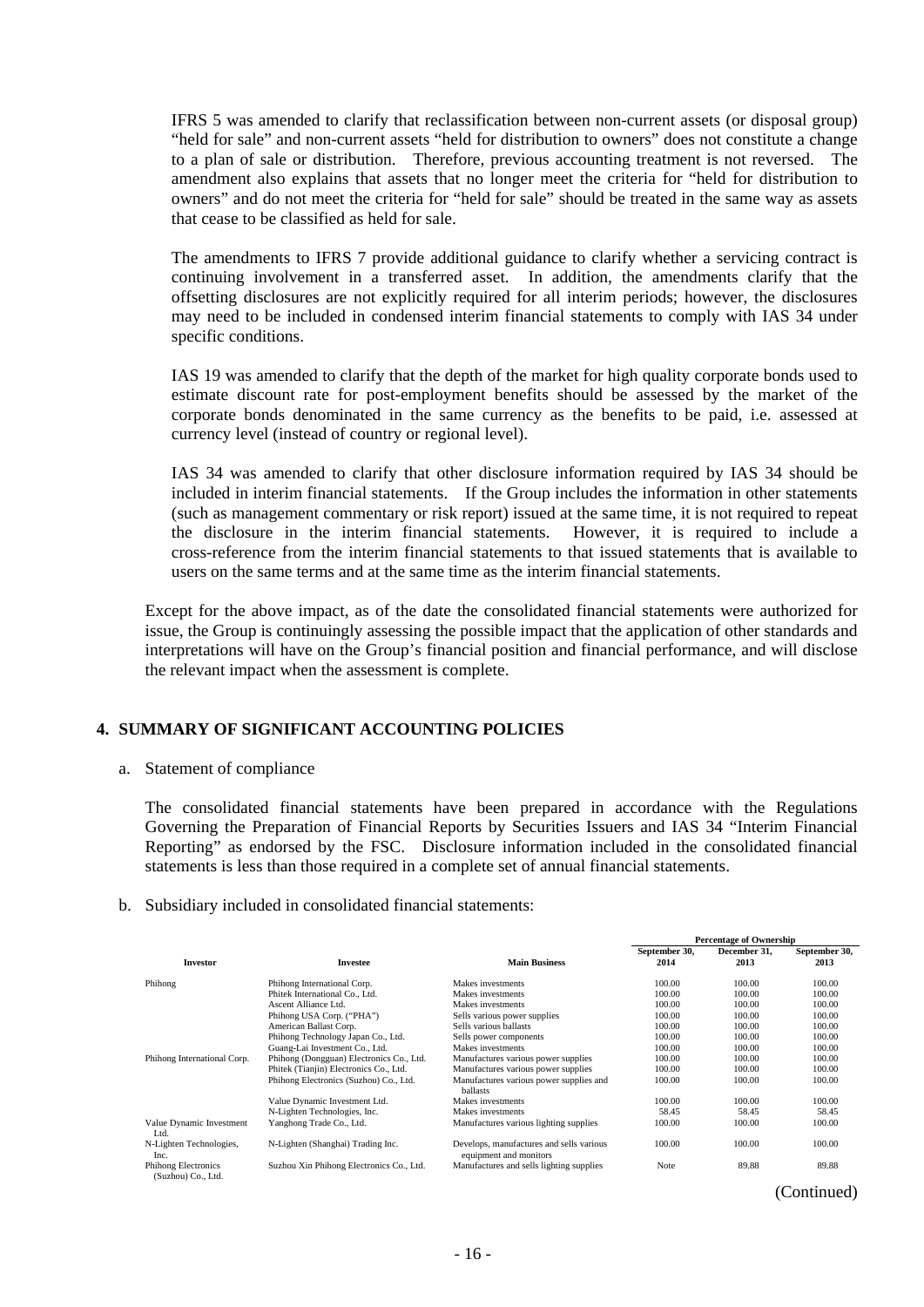|                                   |                                                   |                                                                 | <b>Percentage of Ownership</b> |              |               |  |
|-----------------------------------|---------------------------------------------------|-----------------------------------------------------------------|--------------------------------|--------------|---------------|--|
|                                   |                                                   |                                                                 | September 30,                  | December 31. | September 30, |  |
| <b>Investor</b>                   | Investee                                          | <b>Main Business</b>                                            | 2014                           | 2013         | 2013          |  |
| Phitek International Co           | Dongguan Phitek Electronics Co., Ltd.             | Manufactures various power supplies                             | 100.00                         | 100.00       | 100.00        |  |
| Ltd.                              | Suzhou Xin Phihong Electronics Co., Ltd.          | Manufactures and sells lighting supplies                        | Note                           | 10.12        | 10.12         |  |
| Ascent Alliance Ltd.              | Dongguan Shuang-Ying Electronics Co., Ltd.        | Manufactures and sells electronic materials                     | 100.00                         | 100.00       | 100.00        |  |
|                                   | Jin-Sheng-Hong (Jiangxi) Electronics Co.,<br>Ltd. | Manufactures and sells electronic materials<br>and transformers | 100.00                         | 100.00       | 100.00        |  |
| Guang-Lai Investment Co.,<br>Ltd. | N-Lighten Technologies Inc.                       | Makes investments                                               | 19.78                          | 19.78        | 19.78         |  |

(Concluded)

Note: Liquidation was completed as of July 2014.

#### c. Others

The same accounting policies of these consolidated financial statements have been followed as were applied in the preparation of the Group's consolidated financial statements for the year ended December 31, 2013, except for those described below.

1) Retirement benefit costs

Pension cost for an interim period is calculated on a year-to-date basis by using the actuarially determined pension cost rate at the end of the prior financial year, adjusted for significant market fluctuations since that time and for significant curtailments, settlements, or other significant one-time events.

2) Income taxes

Income tax expense is the sum of the tax currently payable and deferred tax. Interim period income taxes are assessed on an annual basis and calculated by applying to an interim period's pre-tax income the tax rate that would be applicable to expected total annual earnings.

3) Reclassifications

Certain accounts in the financial statements as of and for the nine months ended September 30, 2013 have been reclassified to conform to the presentation of the consolidated financial statements as of and for the nine months ended September 30, 2014.

### **5. CRITICAL ACCOUNTING JUDGMENTS AND KEY SOURCES OF ESTIMATION UNCERTAINTY**

The same critical accounting judgments and key sources of estimation uncertainty of the consolidated financial statements have been followed in these consolidated financial statements as were applied in the preparation of the consolidated financial statements for the year ended December 31, 2013.

### **6. CASH AND CASH EQUIVALENTS**

|                                                                  | September 30,<br>2014    | December 31,<br>2013 | September 30,<br>2013 |  |
|------------------------------------------------------------------|--------------------------|----------------------|-----------------------|--|
| Cash on hand<br>Checking accounts and demand deposits            | \$<br>2.771<br>1,696,005 | 2.267<br>1,346,478   | 1.771<br>1,200,584    |  |
| Time deposits with original maturities less than<br>three months | 280,746                  | 74,000               | 93,215                |  |
|                                                                  | 1,979,522                | 1.422.745            | 1,295,570             |  |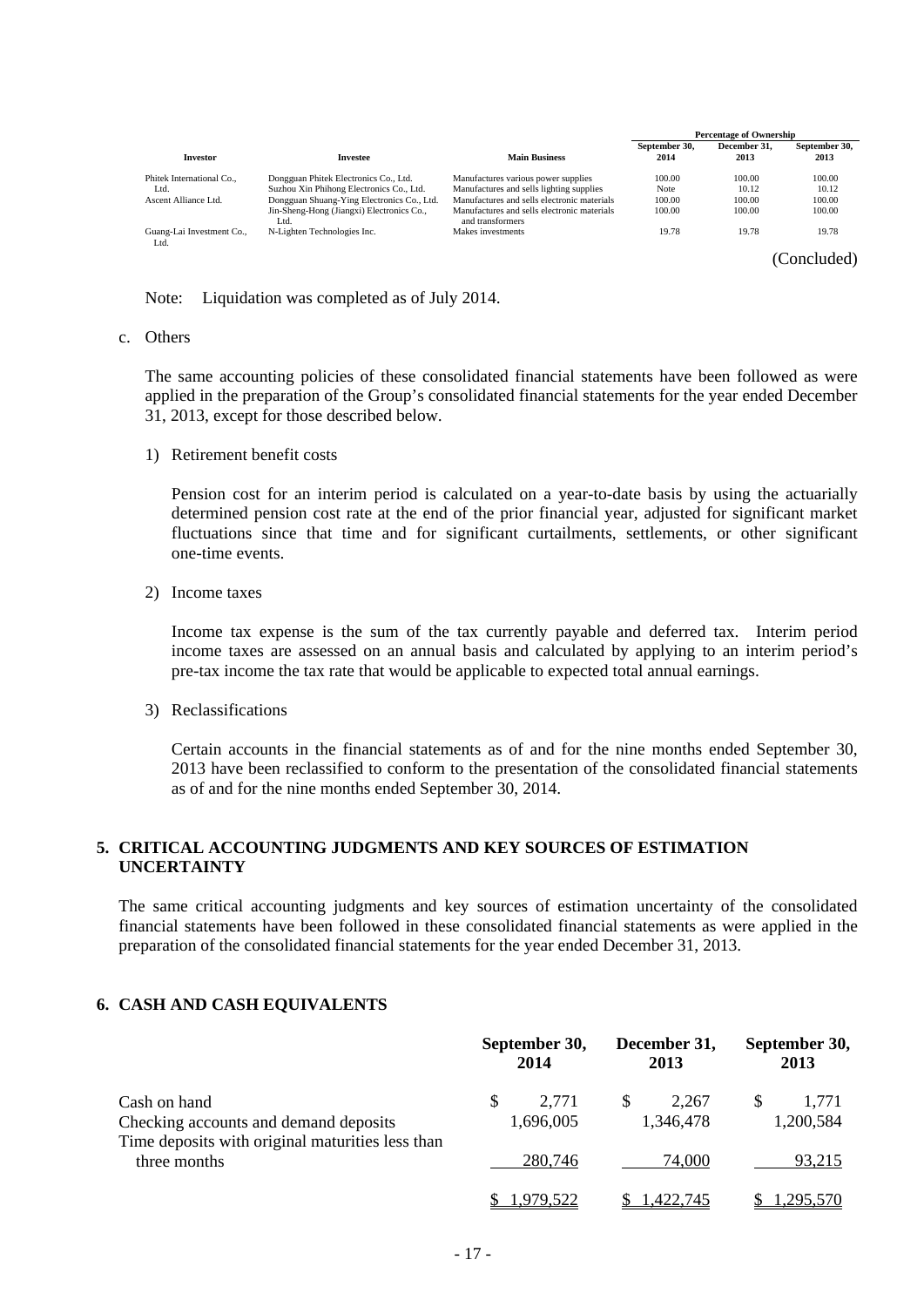The ranges of market rates of demand deposits and time deposits at the end of the reporting period were as follows:

|                                   | September 30,     | December 31,      | September 30,     |
|-----------------------------------|-------------------|-------------------|-------------------|
|                                   | 2014              | 2013              | 2013              |
| Demand deposits and time deposits | $0.01\% - 2.89\%$ | $0.01\% - 3.30\%$ | $0.01\% - 2.85\%$ |

### **7. FINANCIAL ASSETS AT FAIR VALUE THROUGH PROFIT OR LOSS**

|                                         | September 30,<br>2014 | December 31,<br>2013 | September 30,<br>2013 |  |
|-----------------------------------------|-----------------------|----------------------|-----------------------|--|
| Financial assets designated as at FVTPL |                       |                      |                       |  |
| Guaranteed financial products           |                       | 50,957               | 139,306               |  |

The Group entered into a 7 to 15 days guaranteed financial products contract with a bank. The Group designated the entire contract as financial assets at FVTPL on initial recognition.

### **8. FINANCIAL ASSETS MEASURED AT COST**

|                                                                                                                                                                                                                            | September 30,<br>2014                                                          | December 31,<br>2013                                                   | September 30,<br>2013                                                     |  |
|----------------------------------------------------------------------------------------------------------------------------------------------------------------------------------------------------------------------------|--------------------------------------------------------------------------------|------------------------------------------------------------------------|---------------------------------------------------------------------------|--|
| Unlisted stocks                                                                                                                                                                                                            |                                                                                |                                                                        |                                                                           |  |
| Bao-Dian Venture Capital Co., Ltd.<br>Yuan-Jing Venture Capital Co., Ltd.<br>Han-Tong Venture Capital Co., Ltd.<br>Asiatech Taiwan Venture Fund<br>NeoPac Lighting Limited<br>Yong-Li Investment Ltd.<br>TC-1 Culture Fund | $\mathcal{S}$<br>7,615<br>11,367<br>48,396<br>682<br>9,442<br>15,400<br>92,902 | \$<br>9,015<br>20,010<br>49,996<br>682<br>9,442<br>22,000<br>\$111,145 | \$<br>12,255<br>20,010<br>49,996<br>2,748<br>9,442<br>22,000<br>\$116,451 |  |
| Classified according to financial asset<br>measurement categories<br>Available-for-sale financial assets<br>Financial instruments at fair value through<br>profit or loss                                                  | \$<br>92,902<br>92,902<br>\$                                                   | \$111,145<br>111,145<br>\$                                             | \$116,451<br>116,451<br>\$                                                |  |

Management believed that the fair value of the above unlisted equity investments held by the Group cannot be reliably measured due to the difficulty to decide the fair values of the investments; therefore they were measured at cost less impairment at the end of reporting period.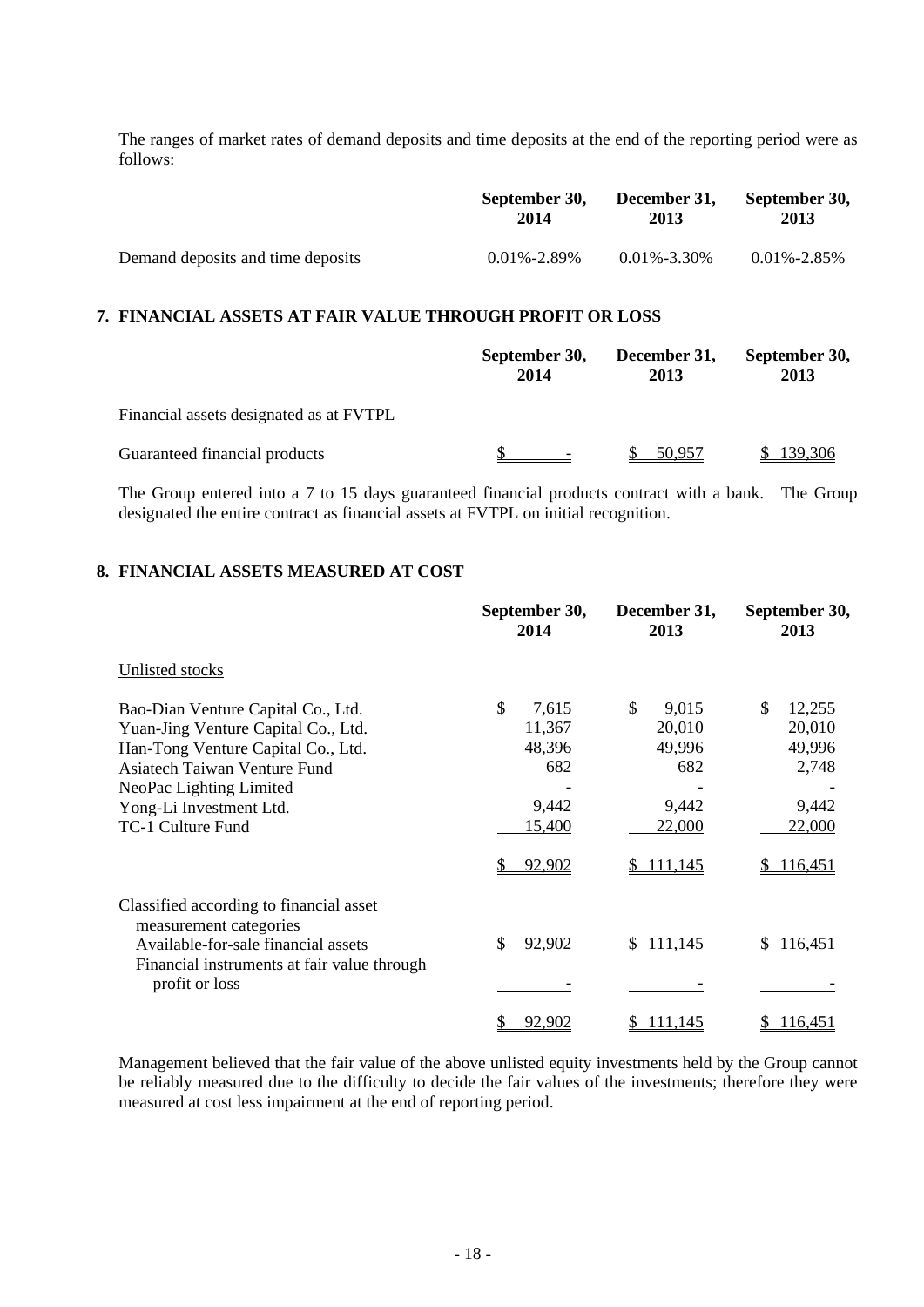Bao-Dian Venture Capital Co., Ltd. had outstanding common stock of \$128,700 thousand at January 1, 2013. In the fourth quarter of 2013, Bao-Dian Venture Capital Co., Ltd.'s board of directors approved to decrease and return its capital in the amount of \$45,045 thousand, capital reduction ratio of 35%. The Company received the returned capital of \$3,240 thousand. Bao-Dian Venture Capital Co., Ltd. had outstanding common stock of \$83,655 thousand at September 30, 2014.

Yuan-Jing Venture Capital Co., Ltd. had outstanding common stock of \$619,750 thousand at January 1, 2013. In the second quarter of 2014 and third quarter of 2013, Yuan-Jing Venture Capital Co., Ltd.'s board of directors approved to decrease and return its capital in the amount of \$130,296 thousand and \$212,575 thousand, capital reduction ratio of 32% and 34.3%. The Company received the returned capital of \$7,043 thousand and \$11,490 thousand. Yuan-Jing Venture Capital Co., Ltd. had outstanding common stock of \$276,879 thousand at September 30, 2014.

The Company purchased 4,330 thousand shares of Han-Tong Venture Capital Co., Ltd.'s common stocks with per share price of NT\$11.55 in August 2013.

The Company recognized an impairment loss of \$1,600 thousand, \$1,400 thousand, \$1,600 thousand and \$6,600 thousand on the investment of Yuan-Jing Venture Capital Co., Ltd., Bao-Dian Venture Capital Co., Ltd., Han-Tong Venture Capital Co., Ltd. and TC-1 Culture Fund as at September 30, 2014, respectively, which were presented under other gains and losses.

### **9. TRADE RECEIVABLE**

|                                       | September 30, | December 31, | September 30, |
|---------------------------------------|---------------|--------------|---------------|
|                                       | 2014          | 2013         | 2013          |
| Trade receivable                      | \$2,345,822   | \$1,980,245  | \$2,190,012   |
| Less: Allowance for doubtful accounts | (14.613)      | (13.425)     | (22, 226)     |
|                                       | 2,331,209     | 1,966,820    | \$2,167,786   |

The average credit period for sales of goods was 30-70 days. In determining the recoverability of a trade receivable, the Group considered any change in the credit quality of the trade receivable since the date credit was initially granted to the end of the reporting period. Allowance for doubtful accounts was recognized against trade receivables based on estimated irrecoverable amounts determined by reference to credit risk level of the counterparties and an analysis of their current financial position.

The aging of receivables that were past due but not impaired was as follows:

|                            | September 30, | December 31, | September 30, |
|----------------------------|---------------|--------------|---------------|
|                            | 2014          | 2013         | 2013          |
| Not overdue                | \$2,283,448   | \$1,922,281  | \$2,129,018   |
| Overdue under 60 days      | 55,082        | 47,081       | 45,468        |
| Overdue 60 days and longer | 7.292         | 10,883       | 15,526        |
|                            | \$2,345,822   | 1,980,245    | 2,190,012     |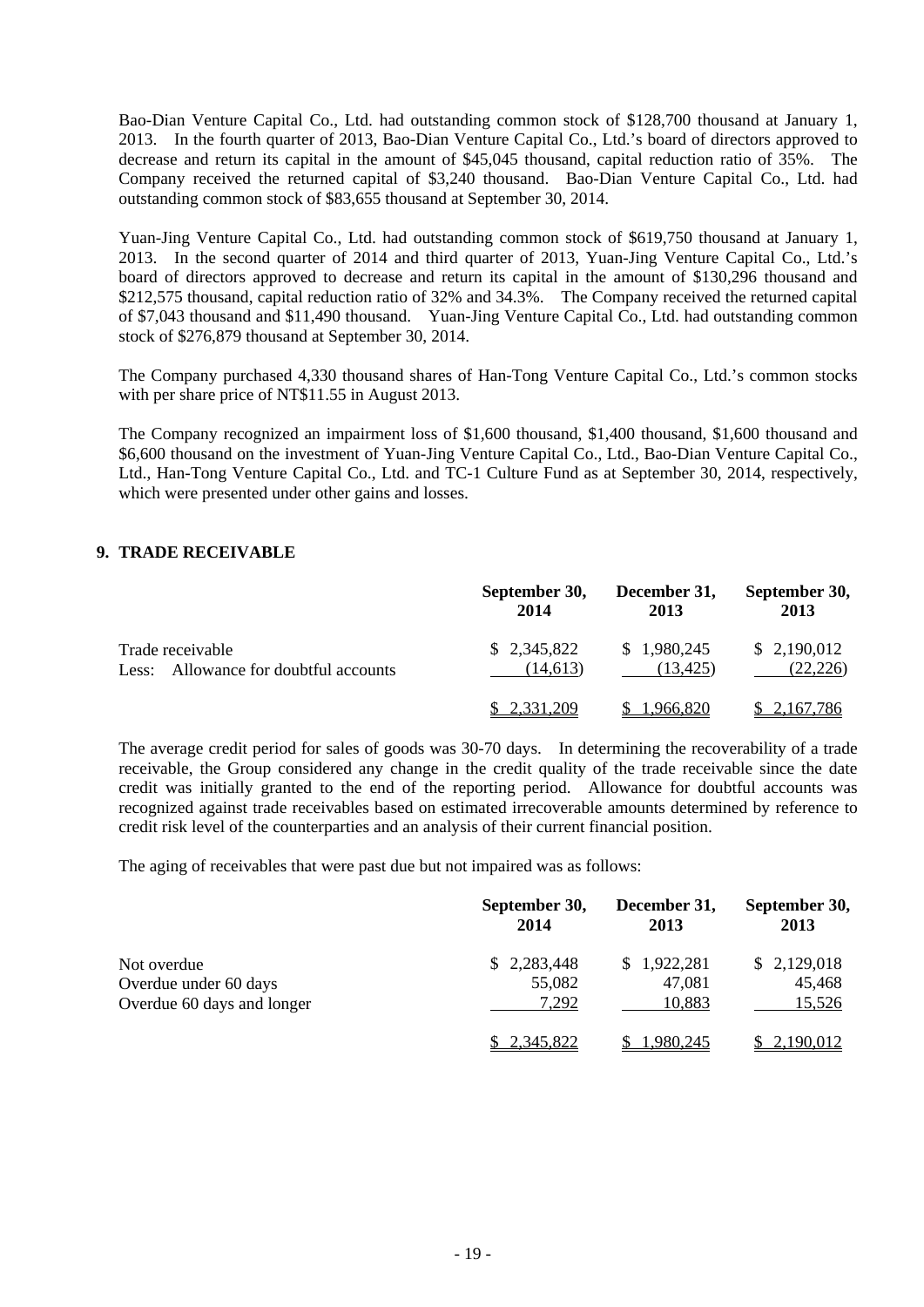Movements in the allowance for doubtful accounts recognized on trade receivable were as follows:

|                                                                                                                                      | <b>Individual</b><br><b>Impairment</b><br><b>Losses</b> | <b>Groups</b><br>Impairment<br><b>Losses</b> | <b>Total</b>                  |
|--------------------------------------------------------------------------------------------------------------------------------------|---------------------------------------------------------|----------------------------------------------|-------------------------------|
| Balance at January 1, 2013                                                                                                           | 22,067<br>S.                                            | 8,130<br>\$                                  | \$30,197                      |
| (Reversed of)Recognized impairment loss on<br>receivables<br>Amounts written off as uncollectible<br>Effect of exchange rate changes | (10,500)                                                | 6,245<br>(3,982)<br>266                      | (4,255)<br>(3,982)<br>266     |
| Balance at September 30, 2013                                                                                                        | \$11,567                                                | \$10,659                                     | 22,226                        |
| Balance at January 1, 2014<br>Reversed impairment loss on receivables<br>Effect of exchange rate changes                             | \$<br>4,482                                             | \$<br>8,943<br>1,046<br>142                  | \$.<br>13,425<br>1,046<br>142 |
| Balance at September 30, 2014                                                                                                        | 4,482                                                   | 10,131                                       | 14,613                        |

As of September 30, 2014, December 31, 2013 and September 30, 2013, trade receivable of PHA in the amount of \$736,305 thousand, \$725,785 thousand and \$809,782 thousand, respectively, had been pledged to secure short-term debts (the amount was not used as of September 30, 2014, December 31, 2013 and September 30, 2013, respectively). See Note 28 to the consolidated financial statements.

### **10. INVENTORIES**

|                 |    | September 30,<br>2014 |   | December 31,<br>2013 |  | September 30,<br>2013 |  |
|-----------------|----|-----------------------|---|----------------------|--|-----------------------|--|
| Raw materials   | \$ | 470,053               | S | 502,913              |  | 485,790               |  |
| Work-in-process |    | 214,268               |   | 168,856              |  | 231,266               |  |
| Finished goods  |    | 291,271               |   | 465,439              |  | 369,070               |  |
| Merchandise     |    | 613,781               |   | 568,856              |  | 791,110               |  |
|                 |    | .589,373              |   | 1.706.064            |  | <u>.877,236</u>       |  |

As of September 30, 2014, December 31, 2013 and September 30, 2013, allowance of inventory devaluation was \$335,242 thousand, \$321,282 thousand and \$325,832 thousand, respectively.

For the three months and the nine months ended September 30, 2014 and 2013, the cost of inventories recognized as cost of goods sold was \$2,871,229 thousand, \$2,829,578 thousand, \$8,066,789 thousand and \$7,574,521 thousand, respectively. Provision for inventory (reversal) write-down and obsolescence in the amounts of \$7,254 thousand, \$13,054 thousand, \$10,812 thousand and \$41,721 thousand was included in the cost of goods sold for the three months and the nine months ended September 30, 2014 and 2013, respectively.

### **11. NON-CURRENT ASSETS HELD FOR SALE**

|                                    | September 30, | December 31, | September 30,            |  |
|------------------------------------|---------------|--------------|--------------------------|--|
|                                    | 2014          | 2013         | 2013                     |  |
| PHTJ property, plant and equipment | \$52,376      |              | $\overline{\phantom{0}}$ |  |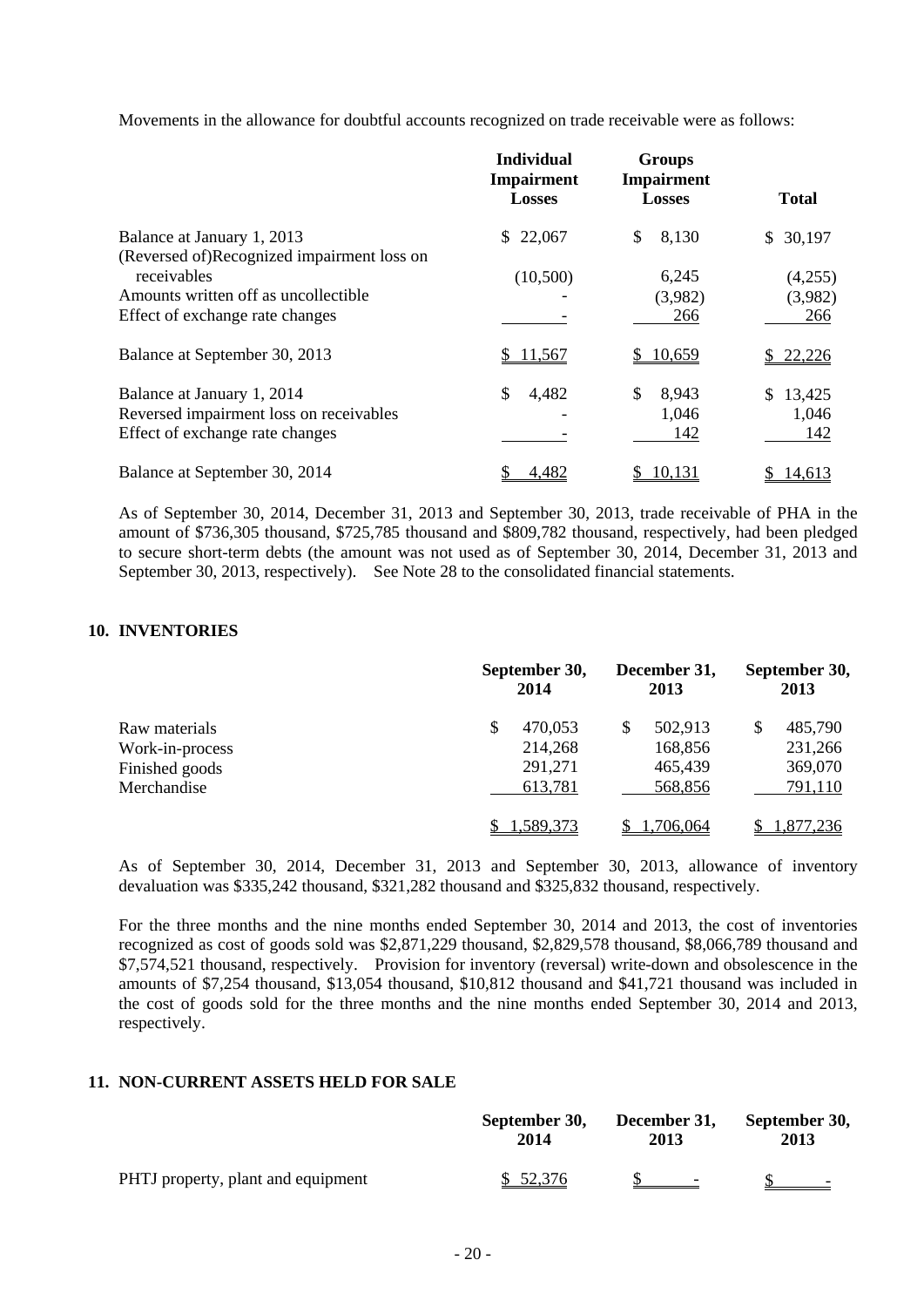On August 8, 2014, the board of directors resolved to plan to dispose of all of the PHTJ property, plant and equipment. The Company is actively seeking a buyer and expects to complete the deal within 12 months. Therefore, the assets was reclassified to non-current assets held for sale, and presented separately in the consolidated balance sheets. The proceeds of the deal are expected to exceed the net carrying amount of the relevant assets. Accordingly, the Company did not recognize impairment losses on the reclassification.

The classes of property, plant and equipment reclassified as non-current assets held for sale was as follows:

|                                               | September 30,<br>2014 |
|-----------------------------------------------|-----------------------|
| <b>Buildings</b>                              | \$112,734             |
| Machinery and equipment                       | 9,335                 |
| Other equipment                               | 5,835                 |
| Less: Accumulated depreciation and impairment | (75, 528)             |
|                                               | 52.376                |

### **12. INVESTMENTS ACCOUNTED FOR USING EQUITY METHOD**

Investments in associates:

|                                    | September 30,<br>2014 | December 31,<br>2013 | September 30,<br>2013 |
|------------------------------------|-----------------------|----------------------|-----------------------|
| Unlisted stocks                    |                       |                      |                       |
| Hao-Xuan Venture Capital Co., Ltd. | 62,302                | \$<br>40.208         | 41,362<br>\$.         |
| H&P Venture Capital Co., Ltd.      | 137,739               | 137,642              | 146,126               |
| Han-Yu Venture Capital Co., Ltd.   | 103,741               | 116,630              | 98,072                |
| Spring City Resort Co., Ltd.       | 30,051                | 35,153               | 35,042                |
|                                    | 333,833               | 329.633              | \$ 320,602            |

At the end of the reporting period, the percentages of ownership and voting rights in associates held by the Group were as follows:

|                                              | September 30,<br>2014 | December 31,<br>2013 | September 30,<br>2013 |
|----------------------------------------------|-----------------------|----------------------|-----------------------|
| Hao-Xuan Venture Capital Co., Ltd.           | 24.67%                | 24.67%               | 24.67%                |
| H&P Venture Capital Co., Ltd.                | 32.26%                | 32.26%               | 32.26%                |
| Han-Yu Venture Capital Co., Ltd.             | 22.22%                | 22.22\%              | 22.22%                |
| Spring City Resort Co., Ltd.                 | 25.33%                | 25.33%               | 25.33%                |
| Phihong PWM Brasil Ltda.                     | 60.00%                | 60.00%               | 60.00%                |
| First International Computer Do Brasil Ltda. | 33.85%                | 33.85%               | 33.85%                |

Phihong's investments in Brazil include 60% ownership interest of Phihong PWM Brasil Ltda. and 33.85% ownership interest of First International Computer Do Brasil Ltda. Additionally, Phihong PWM Brasil Ltda. also holds 21.15% ownership interest of First International Computer Do Brasil Ltda. The other 40% ownership interest of Phihong PWM Brasil Ltda. is held by the local management team. According to cooperation mode between the Company and the local management team and under Brazilian local laws, the Company has no controlling power over Phihong PWM Brasil Ltda. Because the recoverability of the investments in Phihong PWM Brasil Ltda. and First International Computer Do Brasil Ltda. is considered remote, the Company reduced the carrying value of both investments to zero.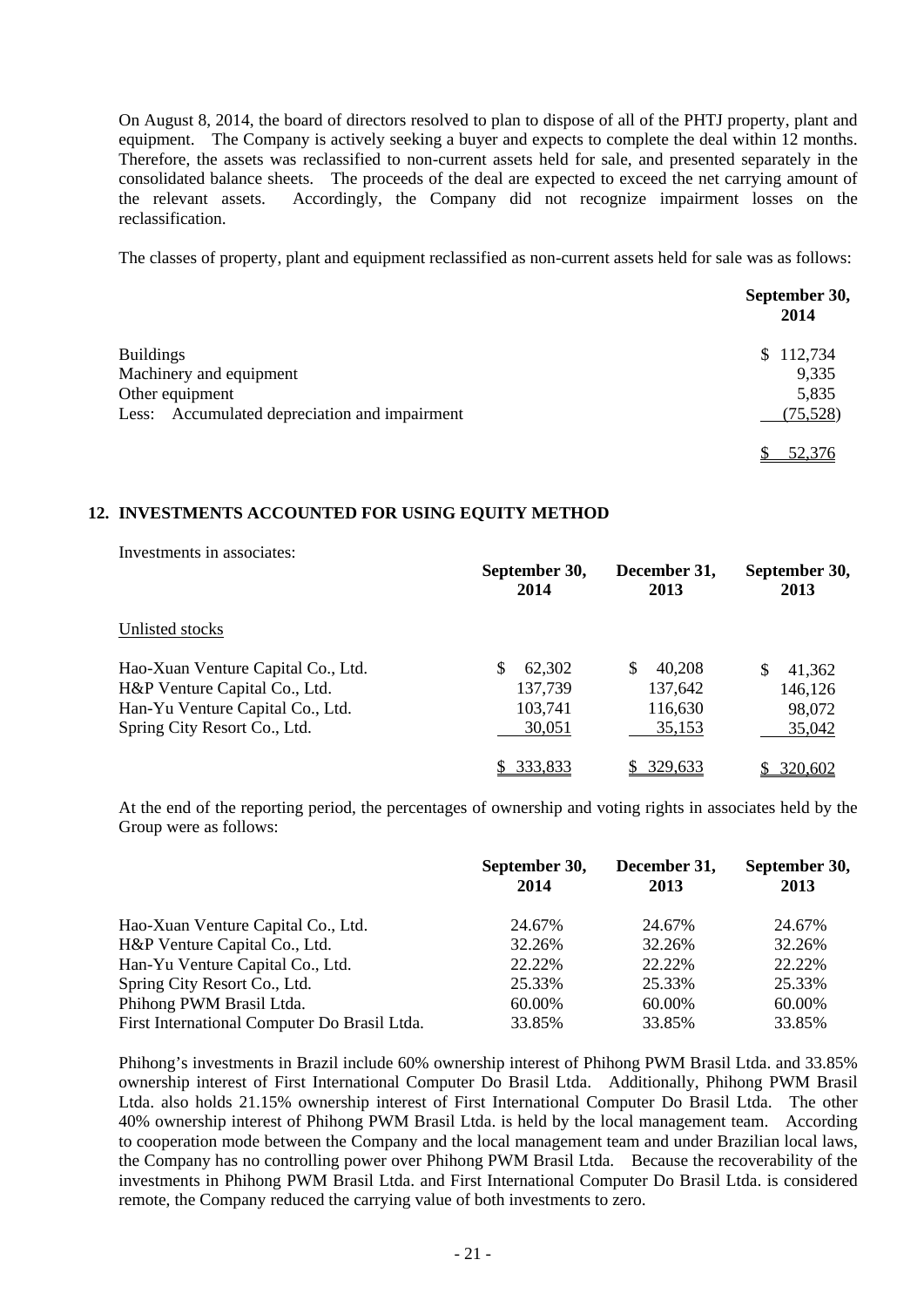The summarized financial information in respect of the Group's associates was set out below:

|                                                                                      |                     | September 30,<br>2014                             | December 31,<br>2013 | September 30,<br>2013                            |
|--------------------------------------------------------------------------------------|---------------------|---------------------------------------------------|----------------------|--------------------------------------------------|
| Total assets<br><b>Total liabilities</b>                                             |                     | .701.042<br>462,603                               | ,735,926<br>482,631  | .706,286<br>454,945                              |
|                                                                                      |                     | <b>For the Three Months Ended</b><br>September 30 |                      | <b>For the Nine Months Ended</b><br>September 30 |
|                                                                                      | 2014                | 2013                                              | 2014                 | 2013                                             |
| Revenue for the period<br>Profit for the period<br>Other comprehensive income (loss) | 105,543<br>(13,692) | 137,273<br>(30, 301)                              | 391,147<br>20,805    | 297,185<br>(27, 693)                             |

The equity-method investees' financial statements for the three months and the nine months ended September 30, 2014 and 2013, which had been used to determine the carrying amount of the Group's investments and the share of profit and other comprehensive income of associates, had not been reviewed.

for the period  $\frac{\$ (27,149)}{\$ (27,149)}$   $\frac{\$ (81,314)}{\$ (523)}$   $\frac{\$ (91,462)}{\$ (101,162)}$ 

### **13. PROPERTY, PLANT AND EQUIPMENT**

|                                                                                                                         | Freehold<br>Land        | <b>Buildings</b>                                        | <b>Machinery</b><br>and<br>Equipment                    | Other<br>Equipment                                         | <b>Construction</b><br>in Progress | <b>Total</b>                                 |
|-------------------------------------------------------------------------------------------------------------------------|-------------------------|---------------------------------------------------------|---------------------------------------------------------|------------------------------------------------------------|------------------------------------|----------------------------------------------|
| Cost                                                                                                                    |                         |                                                         |                                                         |                                                            |                                    |                                              |
| Balance at January 1, 2013<br><b>Additions</b><br>Disposals<br>Effect of foreign currency                               | \$<br>254,350<br>16,379 | \$2,446,205<br>31,342<br>(2,603)                        | \$2,365,881<br>50.110<br>(37, 977)                      | \$<br>604,405<br>36.639<br>(24, 325)                       | \$<br>284,237<br>491,768           | \$5,955,078<br>626,238<br>(64,905)           |
| exchange differences<br>Others                                                                                          | 993                     | 84,077<br>1,214                                         | 89,533<br>104,327                                       | 13,743<br>(63, 508)                                        | 9,635<br>(42, 475)                 | 197,981<br>(442)                             |
| Balance at September 30,<br>2013                                                                                        | 271,722                 | \$2,560,235                                             | \$2,571,874                                             | 566,954                                                    | \$<br>743,165                      | \$6,713,950                                  |
| Accumulated depreciation<br>and impairment                                                                              |                         |                                                         |                                                         |                                                            |                                    |                                              |
| Balance at January 1, 2013<br>Disposals<br>Depreciation<br>Effect of foreign currency<br>exchange differences<br>Others | \$                      | \$<br>837,046<br>(1,463)<br>75,212<br>27,771<br>(1,144) | \$1,186,716<br>(20, 459)<br>191,293<br>42,875<br>59,677 | \$<br>437,732<br>(21,745)<br>49,851<br>10,127<br>(58, 533) | \$                                 | \$2,461,494<br>(43,667)<br>316,356<br>80,773 |
| Balance at September 30,<br>2013                                                                                        | \$                      | 937,422                                                 | 1,460,102                                               | 417,432                                                    |                                    | \$2,814,956                                  |
| Carrying amounts at<br>January 1, 2013<br>Carrying amounts at                                                           | 254,350                 | \$<br>1,609,159                                         | 1,179,165<br>\$                                         | 166,673                                                    | 284,237                            | \$ 3,493,584                                 |
| September 30, 2013                                                                                                      | 271,722                 | 1,622,813                                               | \$1,111,772                                             | 149,522                                                    | 743,165                            | \$ 3,898,994<br>(Continued)                  |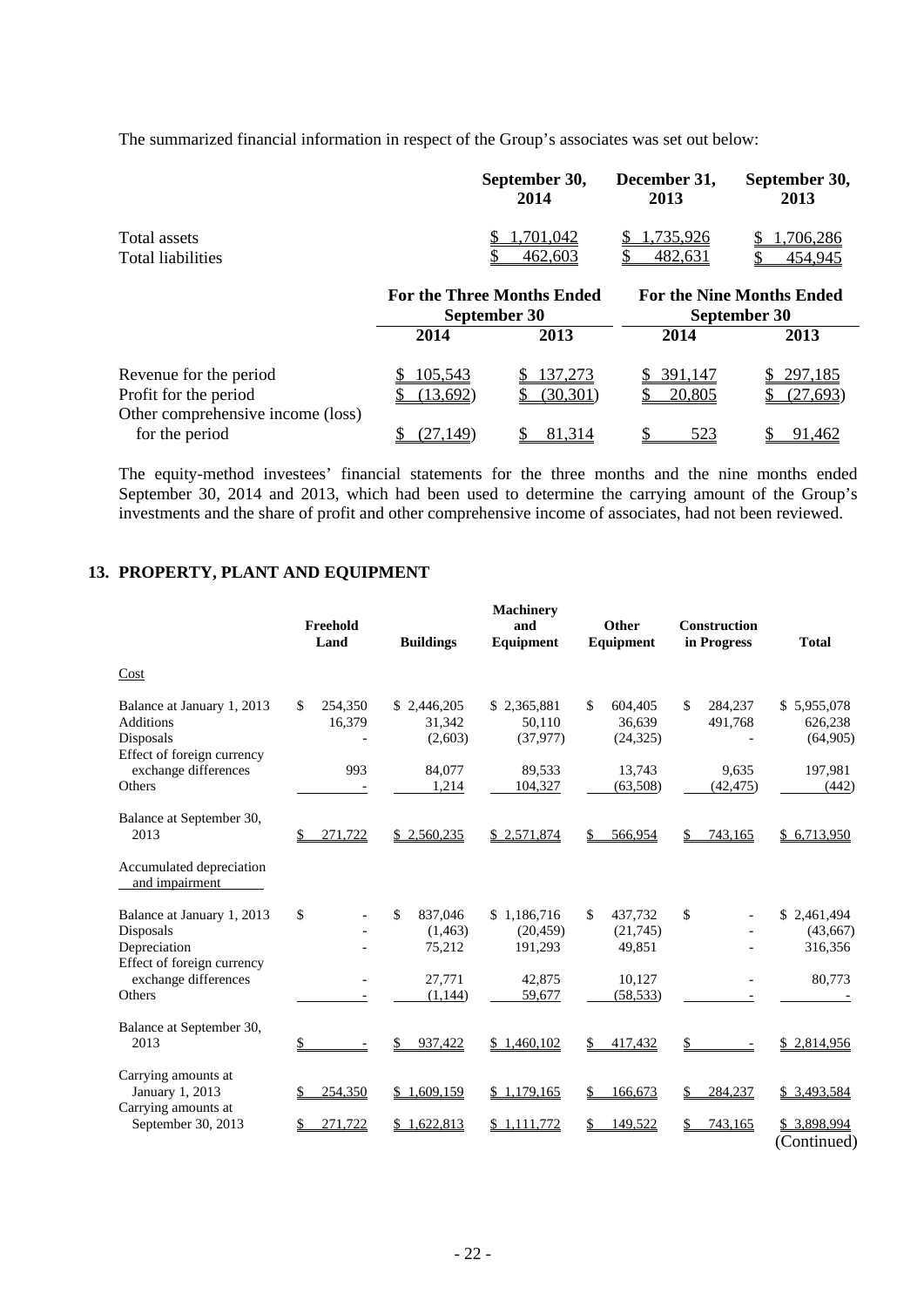|                                                                                           | Freehold<br>Land        | <b>Buildings</b>                    | <b>Machinery</b><br>and<br>Equipment | Other<br><b>Equipment</b>            | <b>Construction</b><br>in Progress | <b>Total</b>                             |
|-------------------------------------------------------------------------------------------|-------------------------|-------------------------------------|--------------------------------------|--------------------------------------|------------------------------------|------------------------------------------|
| Cost                                                                                      |                         |                                     |                                      |                                      |                                    |                                          |
| Balance at January 1, 2014<br><b>Additions</b><br>Disposals<br>Effect of foreign currency | $\mathbb{S}$<br>271,486 | \$2,611,612<br>33.139<br>(21, 823)  | \$2,634,160<br>104.693<br>(87, 302)  | \$<br>592,202<br>44.899<br>(28, 756) | \$<br>838,106<br>358,810           | 6,947,566<br>\$<br>541,541<br>(137, 881) |
| exchange differences<br>Others                                                            | 653                     | 22,982<br>(100, 389)                | 27,145<br>(9,267)                    | 3,910<br>(3,615)                     | 10.743<br>(15, 124)                | 65,433<br>(128, 395)                     |
| Balance at September 30,<br>2014                                                          | 272,139<br>\$           | \$2,545,521                         | \$2,669,429                          | 608,640                              | 1,192,535<br>\$                    | 7,288,264<br>\$                          |
| Accumulated depreciation<br>and impairment                                                |                         |                                     |                                      |                                      |                                    |                                          |
| Balance at January 1, 2014<br>Disposals<br>Depreciation<br>Effect of foreign currency     | \$                      | \$<br>978,713<br>(8, 435)<br>76,038 | \$1,546,586<br>(55, 818)<br>179,948  | \$<br>435,275<br>(26, 591)<br>46,747 | \$                                 | \$2,960,574<br>(90, 844)<br>302,733      |
| exchange differences<br>Others                                                            |                         | 9,265<br>(59, 793)                  | 16,864<br>(9,266)                    | 3,178<br>(5,644)                     |                                    | 29,307<br>(74, 703)                      |
| Balance at September 30,<br>2014                                                          | \$                      | 995,788                             | \$1,678,314                          | 452,965                              | \$                                 | \$3,127,067                              |
| Carrying amounts at<br>January 1, 2014<br>Carrying amounts at                             | 271,486                 | 1,632,899<br>\$                     | \$1,087,574                          | 156,927                              | 838,106                            | \$ 3,986,992                             |
| September 30, 2014                                                                        | 272,139                 | \$1,549,733                         | 991.115                              | 155,675                              | \$1,192,535                        | \$4,161,197<br>(Concluded)               |

The above items of property, plant and equipment were depreciated on a straight-line basis over the following estimated useful life:

| 50 years     |
|--------------|
| 10 years     |
| $3-10$ years |
| 3-5 years    |
|              |

Refer to Note 28 for the carrying amount of property, plant and equipment that had been pledged by the Group to secure long-term loans.

### **14. INTANGIBLE ASSETS**

|                   | September 30, | December 31, | September 30, |  |
|-------------------|---------------|--------------|---------------|--|
|                   | 2014          | 2013         | 2013          |  |
| Computer software | \$48,308      | 46,308       | \$45,530      |  |

Except for amortization recognized, the Group had neither significant addition, disposal, nor impairment of other intangible assets during the nine months ended September 30, 2014 and 2013.

The above items of intangible assets were depreciated on a straight-line basis over estimated useful life of 2 to 5 years.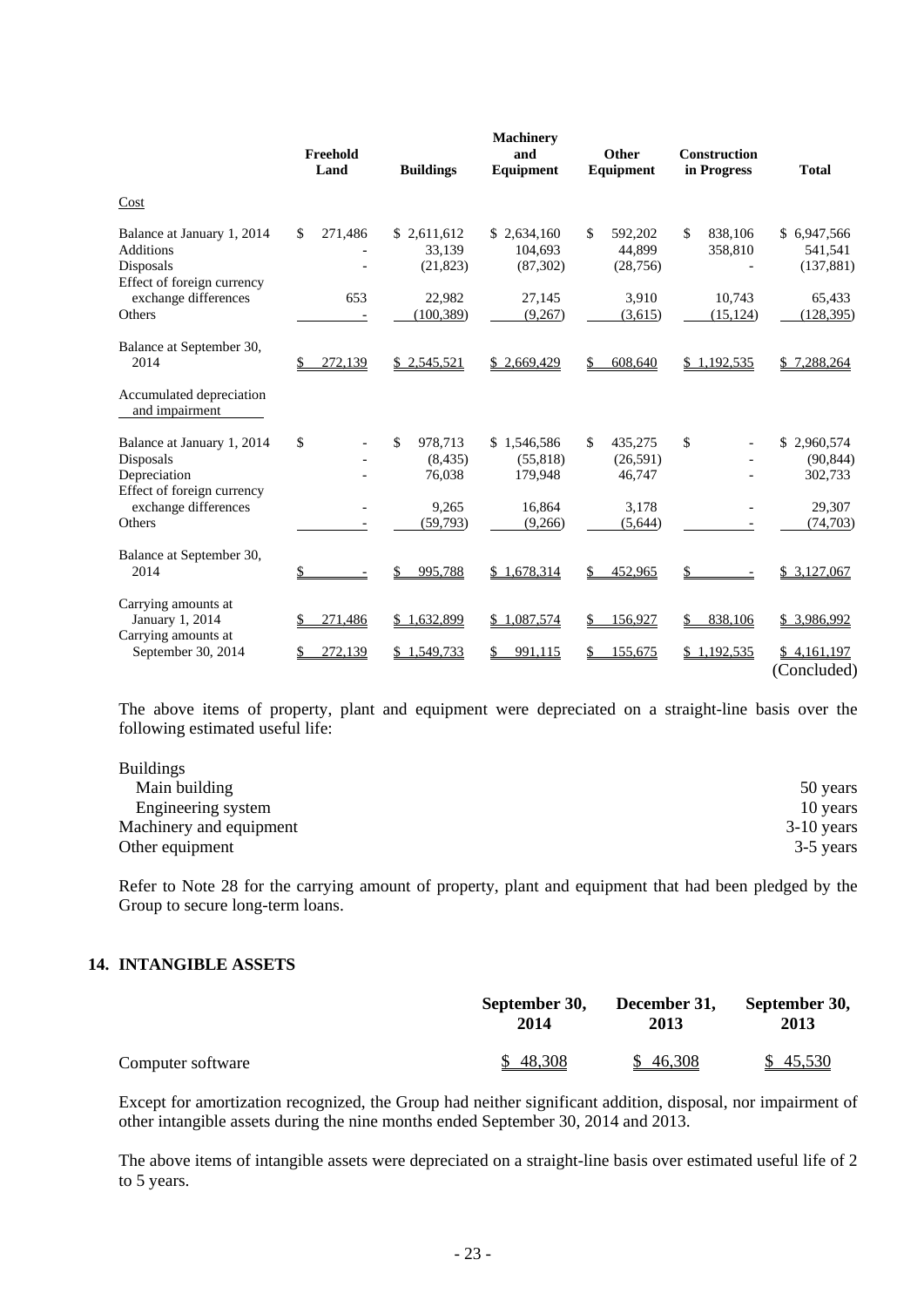### **15. PREPAYMENTS FOR LEASE**

|                       | September 30,<br>2014  | December 31,<br>2013 | September 30,<br>2013 |  |
|-----------------------|------------------------|----------------------|-----------------------|--|
| Current<br>Noncurrent | 3,931<br>\$<br>156,463 | 3,303<br>133,309     | 3,239<br>131,504      |  |
|                       | 160,394                | 136,612              | 134,743               |  |

Prepayments for lease are prepaid for land use rights located in Mainland China.

# **16. BORROWINGS**

### **Short-term Debt**

|                                                                                                                                                                                                                                                                                                                                                                                                                                          | September 30,<br>2014 | December 31,<br>2013 | September 30,<br>2013 |
|------------------------------------------------------------------------------------------------------------------------------------------------------------------------------------------------------------------------------------------------------------------------------------------------------------------------------------------------------------------------------------------------------------------------------------------|-----------------------|----------------------|-----------------------|
| Unsecured loan                                                                                                                                                                                                                                                                                                                                                                                                                           |                       |                      |                       |
| <b>Bank borrowings</b><br>Interest rate                                                                                                                                                                                                                                                                                                                                                                                                  | $\mathbb{S}$          | 100,000<br>1.32%     | 200,000<br>1.32%      |
| <b>Long-term Debt</b>                                                                                                                                                                                                                                                                                                                                                                                                                    |                       |                      |                       |
|                                                                                                                                                                                                                                                                                                                                                                                                                                          | September 30,<br>2014 | December 31,<br>2013 | September 30,<br>2013 |
| <b>Unsecured</b> loan                                                                                                                                                                                                                                                                                                                                                                                                                    |                       |                      |                       |
| Medium-term loan<br>Repayable from March 13, 2013 to March 13,<br>2015; interest rate was 1.42% on<br>December 31, 2013. Interest is paid<br>monthly and principal is due on March 13,<br>2015. Principal was fully repaid in June<br>2014.<br>Medium-term loan<br>Repayable from August 13, 2013 to August 13,<br>2015; interest rate was 1.42% on<br>December 31, 2013. Interest is paid<br>monthly and principal is due on August 13, | \$                    | 100,000<br>\$        | 100,000<br>\$         |
| 2015. Principal was fully repaid in June<br>2014.<br>Medium-term loan<br>Repayable from December 11, 2013 to<br>December 11, 2015; interest rate was 1.39%<br>on December 31, 2013. Interest is paid<br>monthly and principal is due on<br>December 11, 2015. Principal was fully                                                                                                                                                        |                       | 100,000              | 100,000               |
| repaid in June 2014.                                                                                                                                                                                                                                                                                                                                                                                                                     |                       | 250,000              | (Continued)           |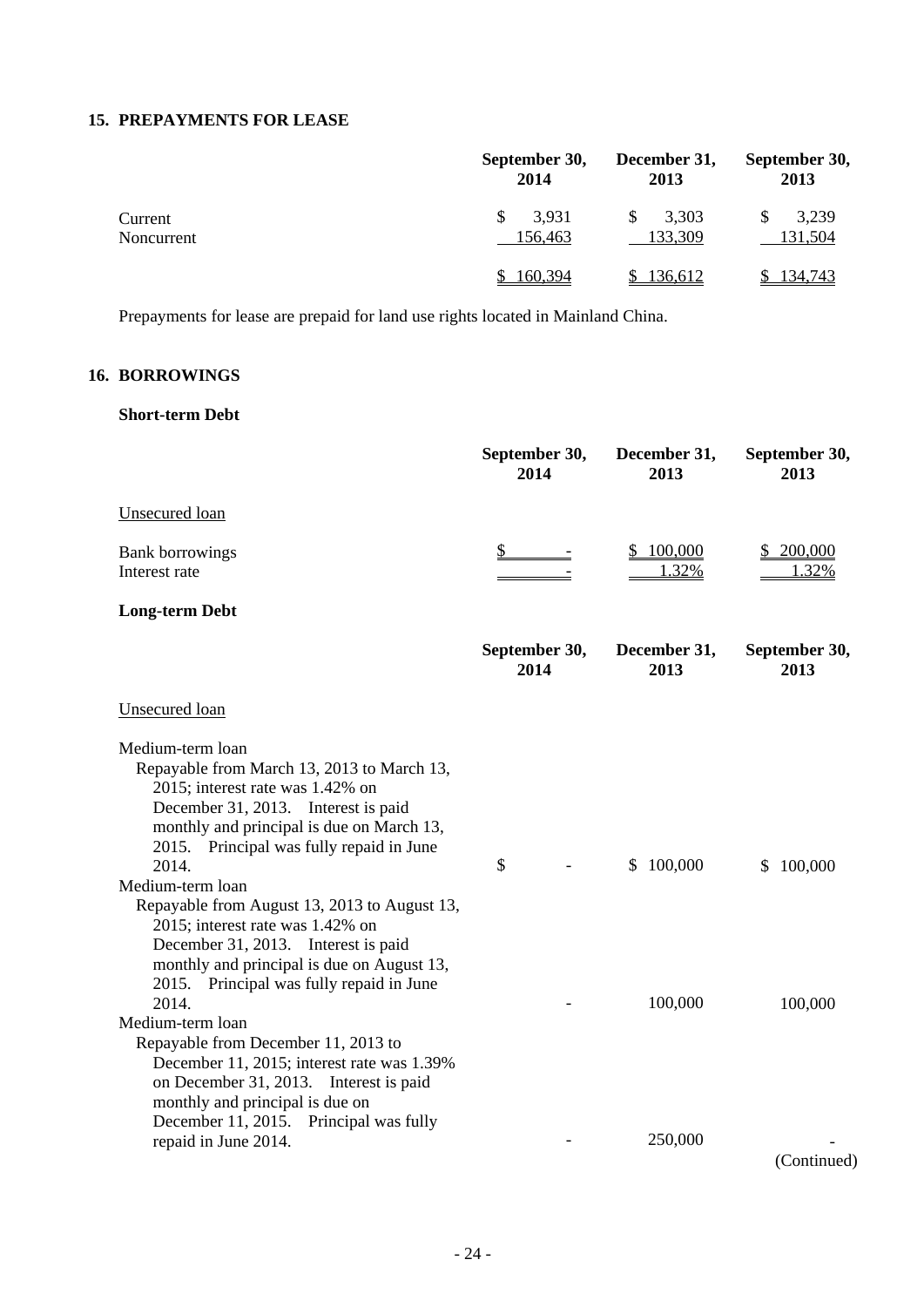|                                                                                                                                                                                                                                                                                                                                                                             | 2014 | September 30,<br>December 31,<br>2013 |           |                     | September 30,<br>2013                                       |
|-----------------------------------------------------------------------------------------------------------------------------------------------------------------------------------------------------------------------------------------------------------------------------------------------------------------------------------------------------------------------------|------|---------------------------------------|-----------|---------------------|-------------------------------------------------------------|
| Medium-term loan<br>Repayable from September 27, 2012 to<br>September 27, 2014; interest rate was 1.37%<br>on September 30, 2013. Interest is paid<br>monthly and principal is due on<br>September 27, 2014. Principal was fully<br>repaid in December 2013.                                                                                                                | \$   |                                       | \$        |                     | \$<br>100,000                                               |
| Secured loan                                                                                                                                                                                                                                                                                                                                                                |      |                                       |           |                     |                                                             |
| Medium-term secured loan<br>Repayable from December 11, 2013 to<br>December 11, 2015; interest rate was 1.39%<br>on December 31, 2013. Interest is paid<br>monthly and principal is due on<br>December 11, 2015. Principal was fully<br>repaid in June 2014.<br>Medium-term secured loan<br>Repayable from August 13, 2013 to<br>November 19, 2015; interest rate was 1.48% |      |                                       |           | 250,000             |                                                             |
| on December 31, 2013. Interest is due<br>monthly and principal is repaid monthly<br>from December 19, 2014. Principal was<br>fully repaid in June 2014.<br>Medium-term secured loan<br>Repayable from September 27, 2012 to                                                                                                                                                 |      |                                       |           | 100,000             | 100,000                                                     |
| September 27, 2014; interest rate was 1.37%<br>on September 30, 2013. Interest is paid<br>monthly and principal is due on<br>September 27, 2014. Principal was fully<br>repaid in December 2013.<br>Medium-term secured loan<br>Repayable from August 13, 2013 to August 13,<br>2015; interest rate was 1.37% on<br>September 30, 2013. Interest is due                     |      |                                       |           |                     | 100,000                                                     |
| monthly and principal is due on August 13,<br>2015. Principal was fully repaid in<br>December 2013.<br>Long-term loans payable - current portion<br>Less:                                                                                                                                                                                                                   | \$   |                                       | \$791,667 | 800,000<br>(8, 333) | 100,000<br>600,000<br>(200,000)<br>\$400,000<br>(Concluded) |

For pledged properties and endorsements/guarantees, please see Notes 27 and 28 to the consolidated financial statements.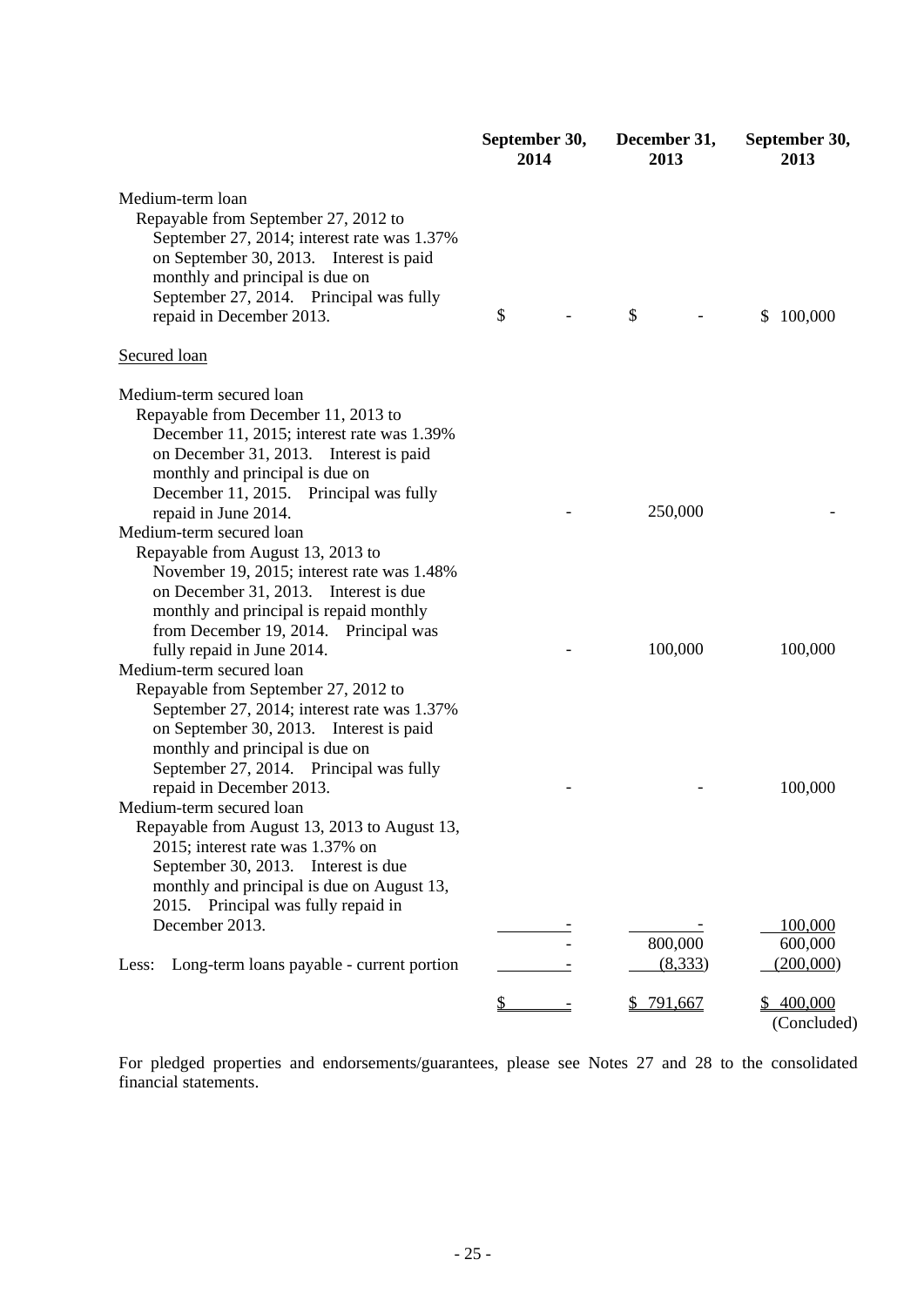### **17. BONDS PAYABLE**

| Unsecured domestic convertible bonds | September 30,<br>2014 | <b>December 31,</b><br>2013 | September 30,<br>2013 |  |
|--------------------------------------|-----------------------|-----------------------------|-----------------------|--|
|                                      | \$1,423,081           |                             |                       |  |

On June 4, 2014, the Company issued 15 thousand units of \$100 thousand 0% NT unsecured convertible bonds in Taiwan, with an aggregate principal of \$1,500,000 thousand, proceeds from issue was \$1,503,000 thousand.

Each bond entitles the holder to convert into ordinary shares of the Company at a conversion price of \$20.4. If the Company changes its capital or pays cash dividends, the conversion price will be adjusted by the formula set up in the prospectus. From August 9, 2014, the conversion price has been adjusted to \$19.9. Conversion may occur at any time between July 5, 2014 and May 25, 2017. If the bonds are not converted, they will be redeemed on June 4, 2017 at \$100 thousand each.

The convertible bonds contain both liability and equity components. The equity component was presented in equity under the heading of capital surplus. The effective interest rate of the liability component was 1.7% per annum on initial recognition.

| Proceeds from issue (less transaction costs \$5,669 thousand)                       | \$1,497,331 |
|-------------------------------------------------------------------------------------|-------------|
| Equity component (less transaction costs allocated to the equity component of \$272 |             |
| thousand)                                                                           | (71, 878)   |
| Liability component at the date of issue.                                           | 1,425,453   |
| Interest charged at an effective interest rate of 1.70%                             | 7.836       |
| Conversion to common shares                                                         | (10,208)    |
| Liability component at September 30, 2014                                           | 1.423.081   |

As of September 30, 2014, \$10,700 thousand of the convertible bonds have been converted into 5,245 thousand ordinary shares. Because the capital registration procedures were in process, the ordinary shares were recorded as "certificate of Bond-to-Stock conversion" at September 30, 2014.

### **18. OTHER PAYABLES**

|                                       | September 30,<br>2014 | December 31,<br>2013 |           | September 30,<br>2013 |           |
|---------------------------------------|-----------------------|----------------------|-----------|-----------------------|-----------|
| Payable for purchase of equipment     | \$<br>33,832          | \$                   | 37,946    | S                     | 45,225    |
| Payable for salaries and bonus        | 309,459               |                      | 307,706   |                       | 294,855   |
| Compensation payable to employees and |                       |                      |           |                       |           |
| directors and supervisors             | 23,070                |                      | 27,456    |                       | 28,810    |
| Payable for annual leave              | 41,439                |                      | 37,880    |                       | 36,626    |
| Others                                | 544,226               |                      | 617,658   |                       | 600,178   |
|                                       | 952,026               |                      | 1.028.646 |                       | 1.005.694 |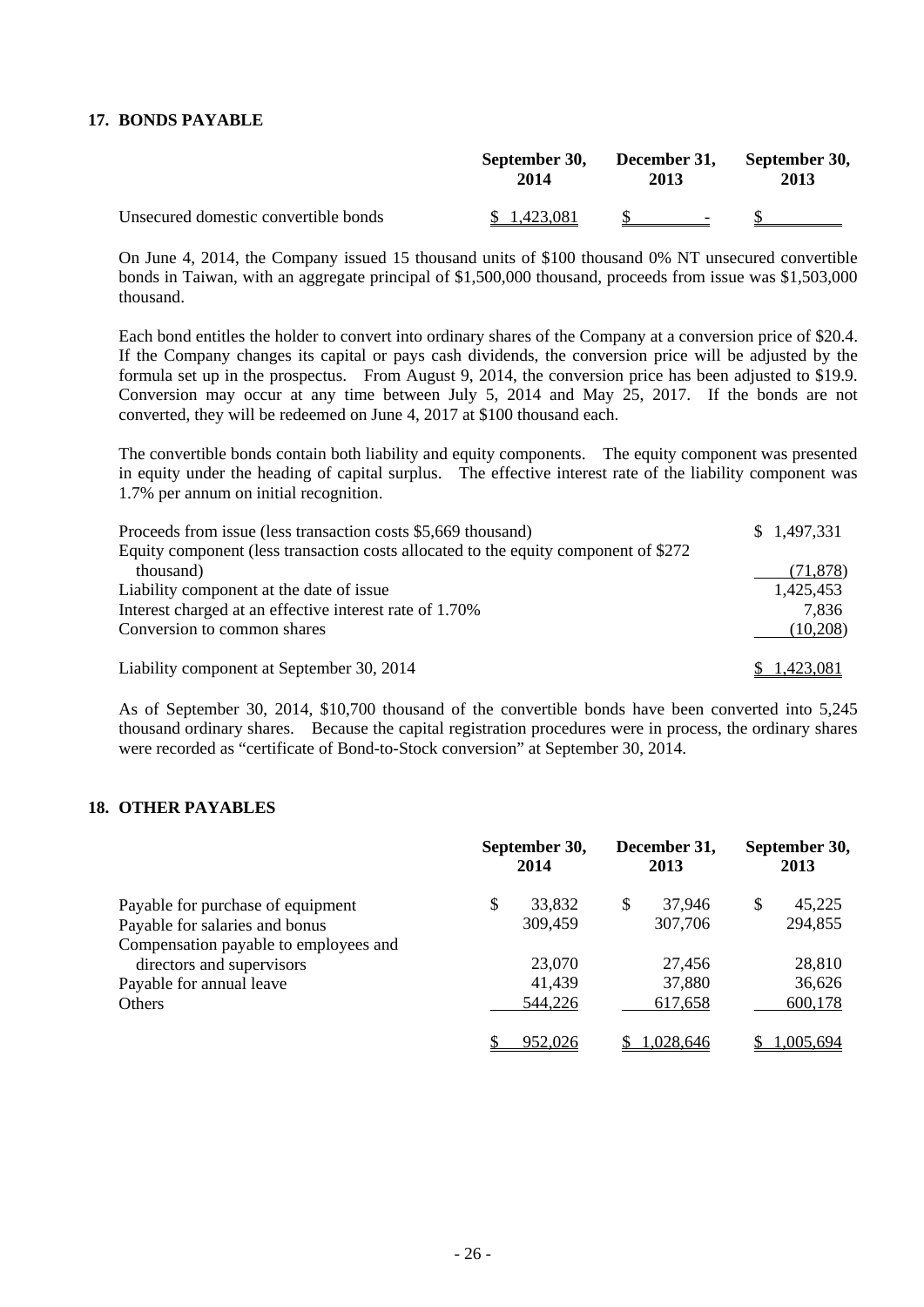### **19. PROVISION (RECORDED AS OTHER CURRENT LIABILITIES)**

|                      | September 30, | December 31, | September 30, |
|----------------------|---------------|--------------|---------------|
|                      | 2014          | 2013         | 2013          |
| Warranties           | \$10,467      | 9,444        | \$10,505      |
| <b>Export losses</b> | 49,052        | 49,052       | 49,052        |
|                      | \$59,519      | \$ 58,496    | 59,557        |

The provision for warranty claims represents the present value of management's best estimate of the future outflow of economic benefits that will be required under the Group's obligations for warranties under local regulations on sale of goods.

The provision of export loss represents the possible product returns and rebates; the amount was estimated based on historical experience, management's judgments and other known reasons.

### **20. RETIREMENT BENEFIT PLANS**

Employee benefit expenses in respect of the Group's defined benefit retirement plans were calculated using the actuarially determined pension cost discount rate as of December 31, 2013 and 2012, and recognized in the following line items in their respective periods:

|                                      | <b>For the Three Months Ended</b><br>September 30 |   | <b>For the Nine Months Ended</b><br>September 30 |   |       |    |       |
|--------------------------------------|---------------------------------------------------|---|--------------------------------------------------|---|-------|----|-------|
|                                      | 2014                                              |   | 2013                                             |   | 2014  |    | 2013  |
| Operating cost                       | \$<br>74                                          | S | 51                                               | S | 231   | \$ | 148   |
| Marketing expenses                   | 164                                               |   | 73                                               |   | 450   |    | 223   |
| Administration expenses              | 110                                               |   | 69                                               |   | 325   |    | 214   |
| Research and development<br>expenses | 426                                               |   | 344                                              |   | 1,316 |    | 1,027 |
|                                      | 774                                               |   | 537                                              |   | 2.322 |    | .612  |

### **21. EQUITY**

### **Share Capital**

|                                                                                                               | September 30,        | December 31,         | September 30,        |
|---------------------------------------------------------------------------------------------------------------|----------------------|----------------------|----------------------|
|                                                                                                               | 2014                 | 2013                 | 2013                 |
| Number of shares authorized (in thousands)<br>Shares authorized<br>Number of shares issued and fully paid (in | 600,000<br>6,000,000 | 600,000<br>6,000,000 | 600,000<br>6,000,000 |
| thousands)                                                                                                    | 277,164              | 277,164              | 277,164              |
| Shares issued                                                                                                 | 2,771,639            | 2,771,639            | 2,771,639            |

Fully paid ordinary shares, which have a par value of NT\$10, carry one vote per share and carry a right to dividends.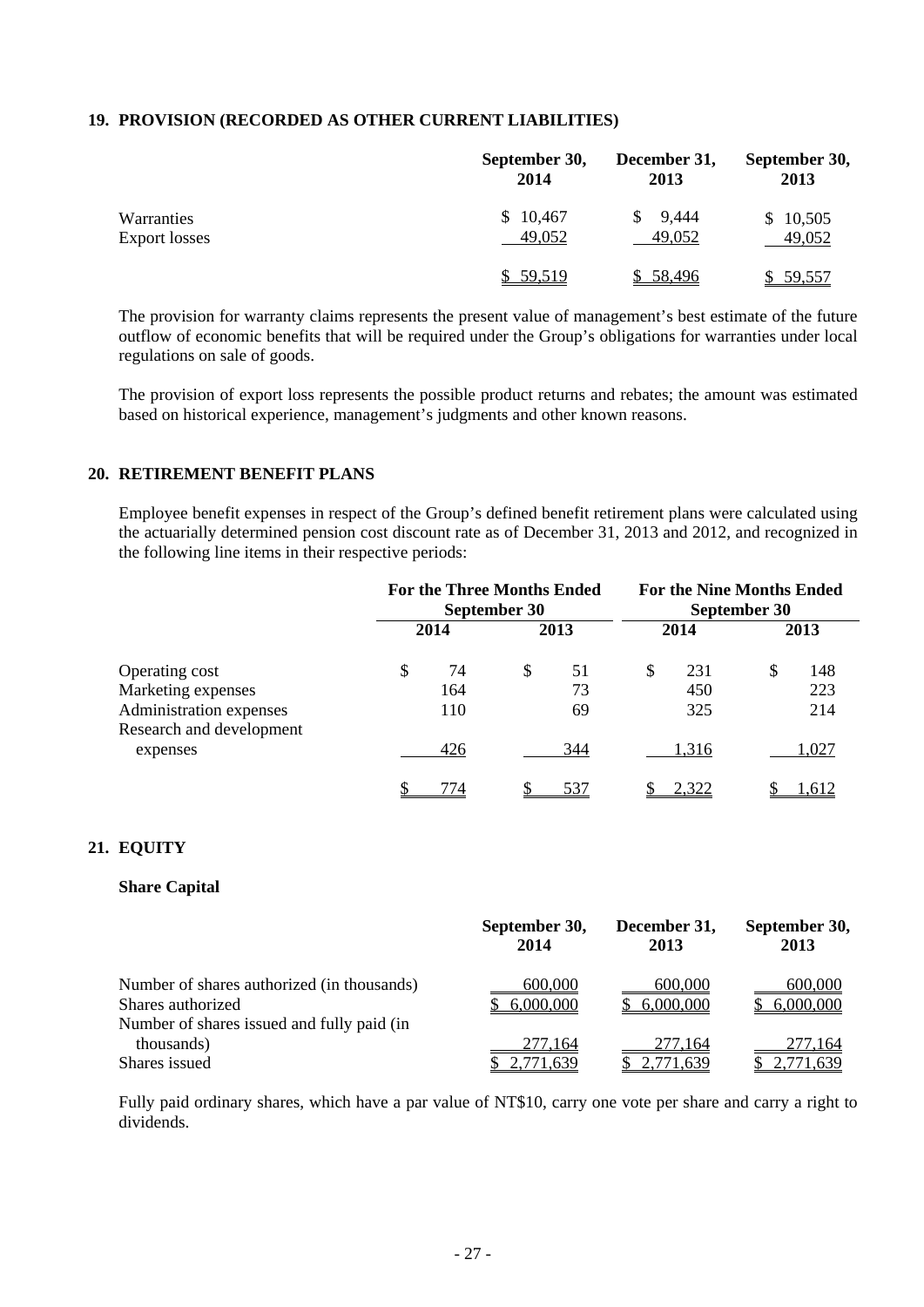On June 14, 2013, Phihong Technology Co., Ltd.'s board of stockholders resolved to issue 5,000 thousand restricted stock shares, with a par value of NT\$10 each, or \$50,000 thousand total. Each share's exercise value is NT\$0. Except for restrictions against the transfer of shares, the rights and obligations of these common stocks (including allotment, dividend, shareholders' voting right, and capital injection right, etc.) before the employees fulfill the vesting conditions, are the same with other outstanding common stocks. As of the date September 30, 2014, the Company has not actually issued restricted stock shares.

On June 19, 2014, Phihong Technology Co., Ltd.'s board of stockholders resolved to issue 5,000 thousand restricted stock shares, with a par value of NT\$10 each, or \$50,000 thousand total. Each share's exercise value is NT\$0. Except for restrictions against the transfer of shares, the rights and obligations of these common stocks (including allotment, dividend, shareholders' voting right, and capital injection right, etc.) before the employees fulfill the vesting conditions, are the same with other outstanding common stocks.

In the third quarter of 2014, \$10,700 thousand of convertible bonds have been converted into the 5,245 thousand ordinary shares. Because the capital registration procedures were in process, the ordinary shares were recorded as "certificate of Bond-to-Stock conversion".

### **Capital Surplus**

|                                     |   | September 30,<br>2014 |   | December 31,<br>2013 | September 30,<br>2013 |
|-------------------------------------|---|-----------------------|---|----------------------|-----------------------|
| Issuance of common shares           | S | 226,556               | S | 226,556              | 226,556               |
| Conversion of bonds                 |   | 667,058               |   | 661,582              | 661,582               |
| Treasury share transactions         |   | 48,234                |   | 48,234               | 48,234                |
| Interest payable of bond conversion |   | 13,243                |   | 13.243               | 13,243                |
| Convertible bonds                   |   | 71,365                |   |                      |                       |
|                                     |   | .026.456              |   | 949,615              | 949.615               |

The capital surplus arising from shares issued in excess of par (including share premium from issuance of common shares, conversion of bonds and treasury share transactions) and donations may be used to offset a deficit; in addition, when the Company has no deficit, such capital surplus may be distributed as cash dividends or transferred to share capital (limited to a certain percentage of the Company's capital and once a year).

### **Retained Earnings and Dividend Policy**

Under the Company Law of the ROC and Phihong's Articles of Incorporation, 10% of Phihong's annual earnings, net of tax and any deficit, should first be appropriated as legal reserve until such reserve equals to the amount of Phihong's capital, and then a special reserve should be appropriated as required by laws or local authorities. Any remaining earnings plus unappropriated earnings accumulated in prior years, unless to be retained partially by Phihong or resolved otherwise by the stockholders, should be appropriated as follows:

- a. Not greater than 2% as remuneration to directors and supervisors;
- b. Not less than 10% as bonuses to employees; and
- c. The remaining as dividends, of which at least 10% should be cash dividends.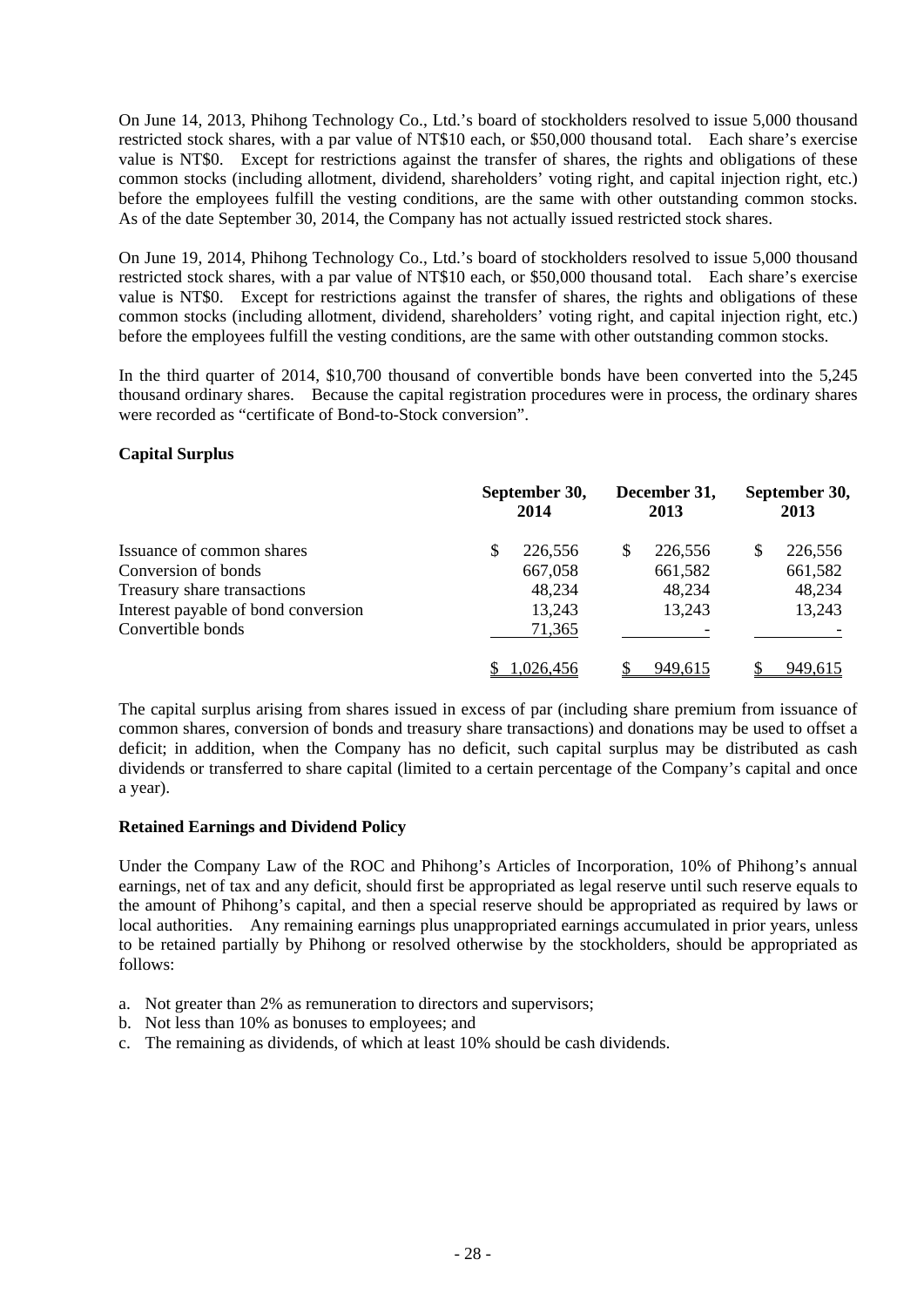For the nine months ended September 30, 2014 and 2013, the bonus to employees were estimated \$20,763 thousand and \$25,929 thousand, respectively, and the remuneration to directors and supervisors were \$2,307 thousand and \$2,881 thousand, respectively. The bonus to employees and remuneration to directors and supervisors were expensed based on estimated percentage of net income (net of the bonus and remuneration). Material differences between such estimated amounts and the amounts proposed by the board of directors in the following year are adjusted for in the current year. If the actual amounts subsequently resolved by the stockholders differ from the proposed amounts, the differences are recorded in the year of stockholders' resolution as a change in accounting estimate. If a share bonus is resolved to be distributed to employees, the number of shares is determined by dividing the amount of the share bonus by the closing price (after considering the effect of cash and stock dividends) of the shares of the day immediately preceding the stockholders' meeting.

The Company appropriates or reverses a special reserve in accordance with Rule No. 1010012865 and Rule No. 1010047490 issued by the FSC on April 6, 2012 and the directive entitled "Questions and Answers on Special Reserves Appropriated Following the Adoption of IFRSs". Distributions can be made out of any subsequent reversal of the debit to other equity items.

Appropriation of earnings to legal reserve shall be made until the legal reserve equals the Company's capital surplus. Legal reserve may be used to offset deficit. If the Company has no deficit and the legal reserve has exceeded 25% of the Company's paid-in capital, the excess may be transferred to capital or distributed in cash.

Except for non-ROC resident stockholders, all stockholders receiving the dividends are allowed a tax credit equal to their proportionate share of the income tax paid by the Company.

The appropriations of earnings for 2013 and 2012 had been approved in stockholders' meetings on June 19, 2014 and June 14, 2013, respectively. The appropriations and dividends per share were as follows:

|                                              | <b>Appropriation of Earnings</b> |    |                         | <b>Dividends Per Share (NT\$)</b>         |                  |  |
|----------------------------------------------|----------------------------------|----|-------------------------|-------------------------------------------|------------------|--|
|                                              |                                  |    |                         | For Year 2013 For Year 2012 For Year 2013 | For Year 2012    |  |
| Legal reserve                                | \$<br>15,254                     | S. | 30,955                  | $\mathbb{S}$ -                            | \$-              |  |
| Cash dividends                               | 137,281                          |    | 277,164                 | 0.5                                       | 1.0              |  |
|                                              | For the Year Ended 2013          |    | For the Year Ended 2012 |                                           |                  |  |
|                                              | Cash                             |    | <b>Stock</b>            | Cash                                      | <b>Stock</b>     |  |
|                                              | <b>Dividends</b>                 |    | <b>Dividends</b>        | <b>Dividends</b>                          | <b>Dividends</b> |  |
| Bonus to employees                           | \$24,710                         | \$ |                         | \$50,148                                  | \$               |  |
| Remuneration of directors and<br>supervisors | 2,746                            |    |                         | 5.572                                     |                  |  |

There was no difference between the amounts of the bonus to employees and the remuneration to directors and supervisors approved in the stockholders' meetings on June 19, 2014 and June 14, 2013 and the amounts recognized in the consolidated financial statements for the years ended December 31, 2013 and 2012 respectively.

Information on the bonus to employees, directors and supervisors proposed by the Company's board of directors and approved by the Company is available on the Market Observation Post System website of the Taiwan Stock Exchange.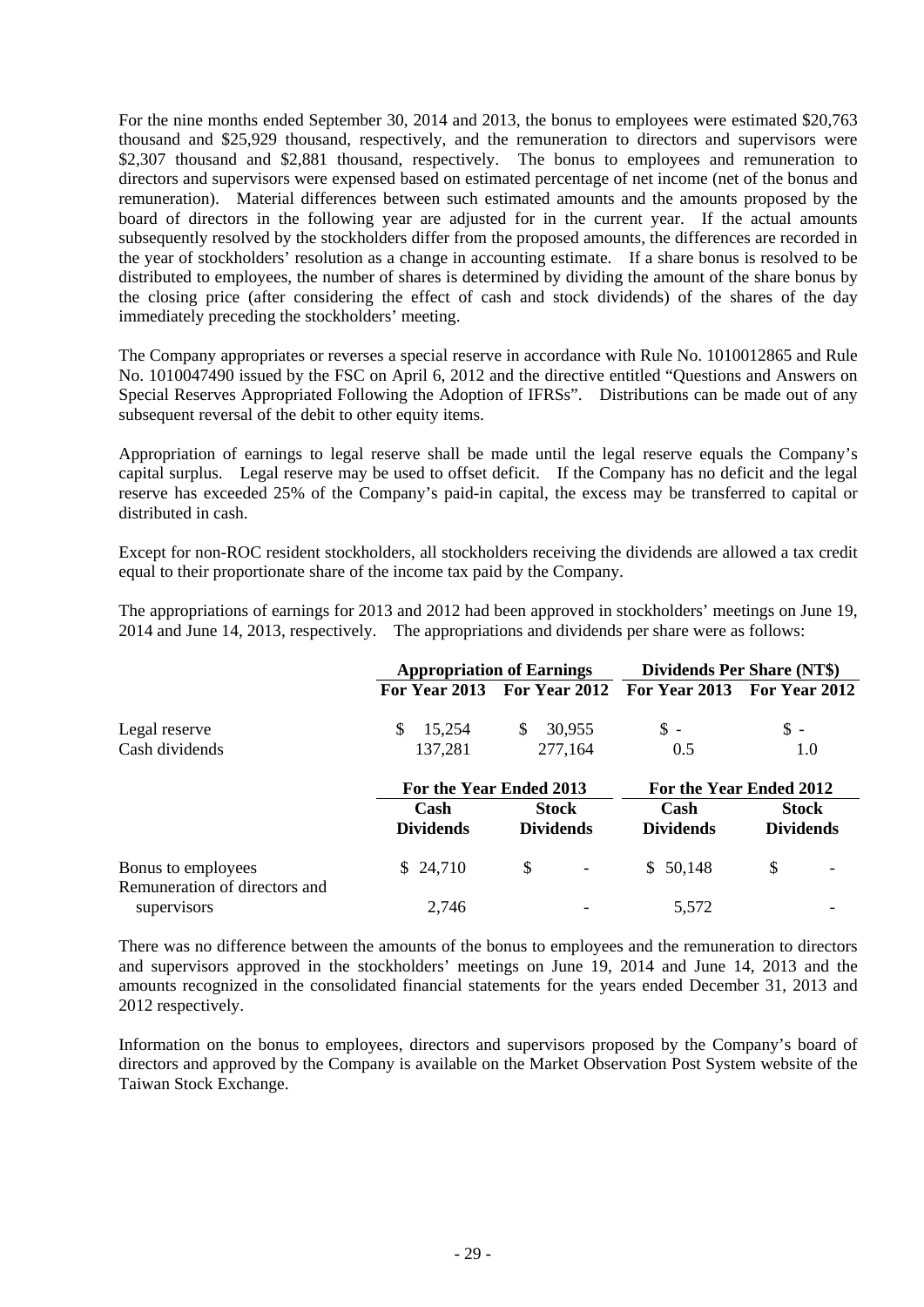### **Special Reserves Appropriated Following First-time Adoption of IFRSs**

The Company's special reserves appropriated following first-time adoption of IFRSs were as follows:

|                 | September 30, | December 31, | September 30, |
|-----------------|---------------|--------------|---------------|
|                 | 2014          | 2013         | 2013          |
| Special reserve | \$230,859     | \$230,859    | \$230,859     |

The Company transferred unrealized revaluation increment and cumulative translation differences to retained earnings at the amount of \$10,968 thousand and \$250,296 thousand, respectively. The increase in retained earnings that resulted from all IFRSs adjustments was smaller than the total revaluation and translation differences; therefore, the Company appropriated to the special reserve an amount of \$230,859 thousand, the increase in retained earnings that resulted from all IFRSs adjustments on transitions to IFRSs.

#### **Other Equity Items**

#### a. Foreign currency translation reserve

|                                                                                        |                  | <b>For the Nine Months Ended</b><br><b>September 30</b> |
|----------------------------------------------------------------------------------------|------------------|---------------------------------------------------------|
|                                                                                        | 2014             | 2013                                                    |
| Balance at January 1<br>Exchange differences arising on translating foreign operations | 73.280<br>55,313 | \$(148,361)<br>143,181                                  |
| Balance at September 30                                                                | 128.593          | (5.180)                                                 |

Exchange differences relating to the translation of the results and net assets of the Group's foreign operations from their functional currencies to the Group's presentation currency (i.e. New Taiwan dollars) were recognized directly in other comprehensive income and accumulated in the foreign currency translation reserve. Exchange differences previously accumulated in the foreign currency translation reserve (in respect of translating both the net assets of foreign operations and hedges of foreign operations) were reclassified to profit or loss on the disposal of the foreign operation.

b. Investments revaluation reserve

|                                                                                                                                                    | <b>For the Nine Months Ended</b><br>September 30 |                |
|----------------------------------------------------------------------------------------------------------------------------------------------------|--------------------------------------------------|----------------|
|                                                                                                                                                    | 2014                                             | 2013           |
| Balance at January 1<br>Unrealized gain arising on revaluation of available-for-sale                                                               | (26, 428)<br>S.                                  | (15,603)<br>S. |
| financial assets<br>Share of unrealized gain on revaluation of available-for-sale<br>financial assets of associates accounted for using the equity |                                                  | (1,876)        |
| method                                                                                                                                             | 6,286                                            | (13,201)       |
| Balance at September 30                                                                                                                            | (20.142)                                         | (30,680)       |

The investments revaluation reserve represents the cumulative gains and losses arising on the revaluation of available-for-sale financial assets that have been recognized in other comprehensive income, net of amounts reclassified to profit or loss when those assets have been disposed of or are determined to be impaired.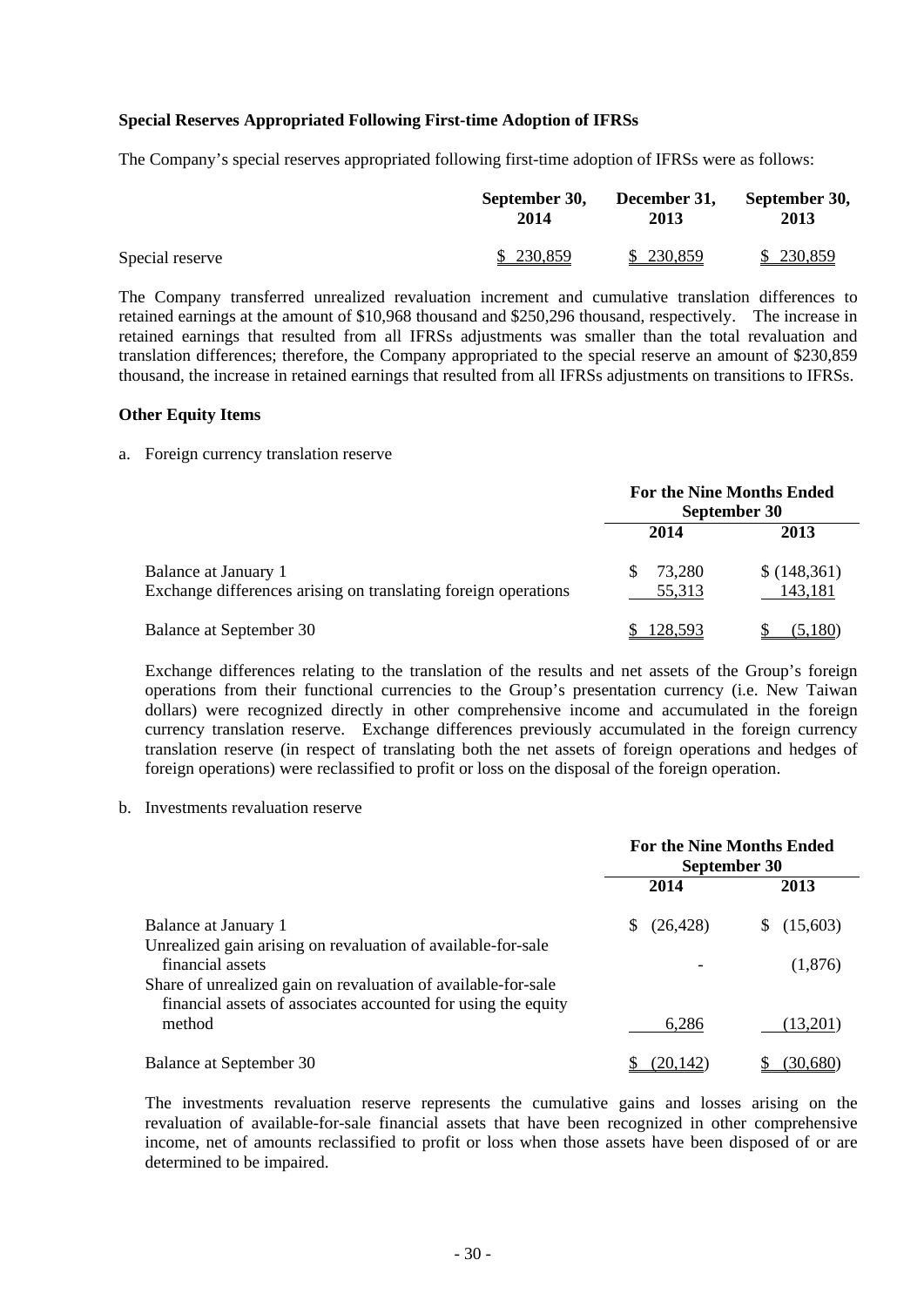# **Non-controlling Interest**

|                                                                | <b>For the Nine Months Ended</b><br>September 30 |            |
|----------------------------------------------------------------|--------------------------------------------------|------------|
|                                                                | 2014                                             | 2013       |
| Balance at January 1                                           | (8,858)<br>S.                                    | \$ (5,390) |
| Attributable to non-controlling interests:                     |                                                  |            |
| Share of profit (loss) for the period                          | (188)                                            | (1,911)    |
| Exchange difference arising on translation of foreign entities | (180)                                            | (1,352)    |
| Balance at September 30                                        | 19.226                                           | (8,653)    |

## **22. NET PROFIT FROM CONTINUING OPERATIONS**

# a. Other gains and losses

|                                                             | <b>For the Three Months Ended</b><br>September 30 |              | <b>For the Nine Months Ended</b><br>September 30 |                    |
|-------------------------------------------------------------|---------------------------------------------------|--------------|--------------------------------------------------|--------------------|
|                                                             | 2014                                              | 2013         | 2014                                             | 2013               |
| Loss on disposal of property,<br>plant and equipment        | \$(12,054)                                        | \$.<br>(236) | \$ (21,039)                                      | (1,639)<br>S       |
| Exchange gain (loss), net<br>Loss on disposal of investment | 33,291                                            | (30, 954)    | 38,197                                           | (10, 267)<br>(169) |
| Impairment loss<br><b>Others</b>                            | (168)                                             | (3,353)      | (11,200)<br>(3,844)                              | (4,317)            |
|                                                             | 21,069                                            | \$ (34.543)  | 2.114                                            | (16.392)           |

# b. Depreciation and amortization

|                                            |              | <b>For the Three Months Ended</b><br>September 30 | <b>For the Nine Months Ended</b><br>September 30 |             |  |
|--------------------------------------------|--------------|---------------------------------------------------|--------------------------------------------------|-------------|--|
|                                            | 2014         | 2013                                              | 2014                                             | 2013        |  |
| An analysis of depreciation by<br>function |              |                                                   |                                                  |             |  |
| Operating costs                            | \$<br>58,771 | \$<br>66,197                                      | 181,812<br>S                                     | 199,393     |  |
| Operating expenses                         | 40,122       | 38,724                                            | 120,921                                          | 116,963     |  |
|                                            | 98,893<br>\$ | 104,921<br>\$                                     | \$302,733                                        | \$316,356   |  |
| An analysis of amortization by<br>function |              |                                                   |                                                  |             |  |
| Operating costs                            | \$<br>1,284  | \$<br>1,052                                       | \$<br>3,729                                      | \$<br>3,054 |  |
| Operating expenses                         | 3,641        | 3,676                                             | 10,054                                           | 10,788      |  |
|                                            | \$<br>4,925  | 4,728                                             | \$<br>13,783                                     | 13,842      |  |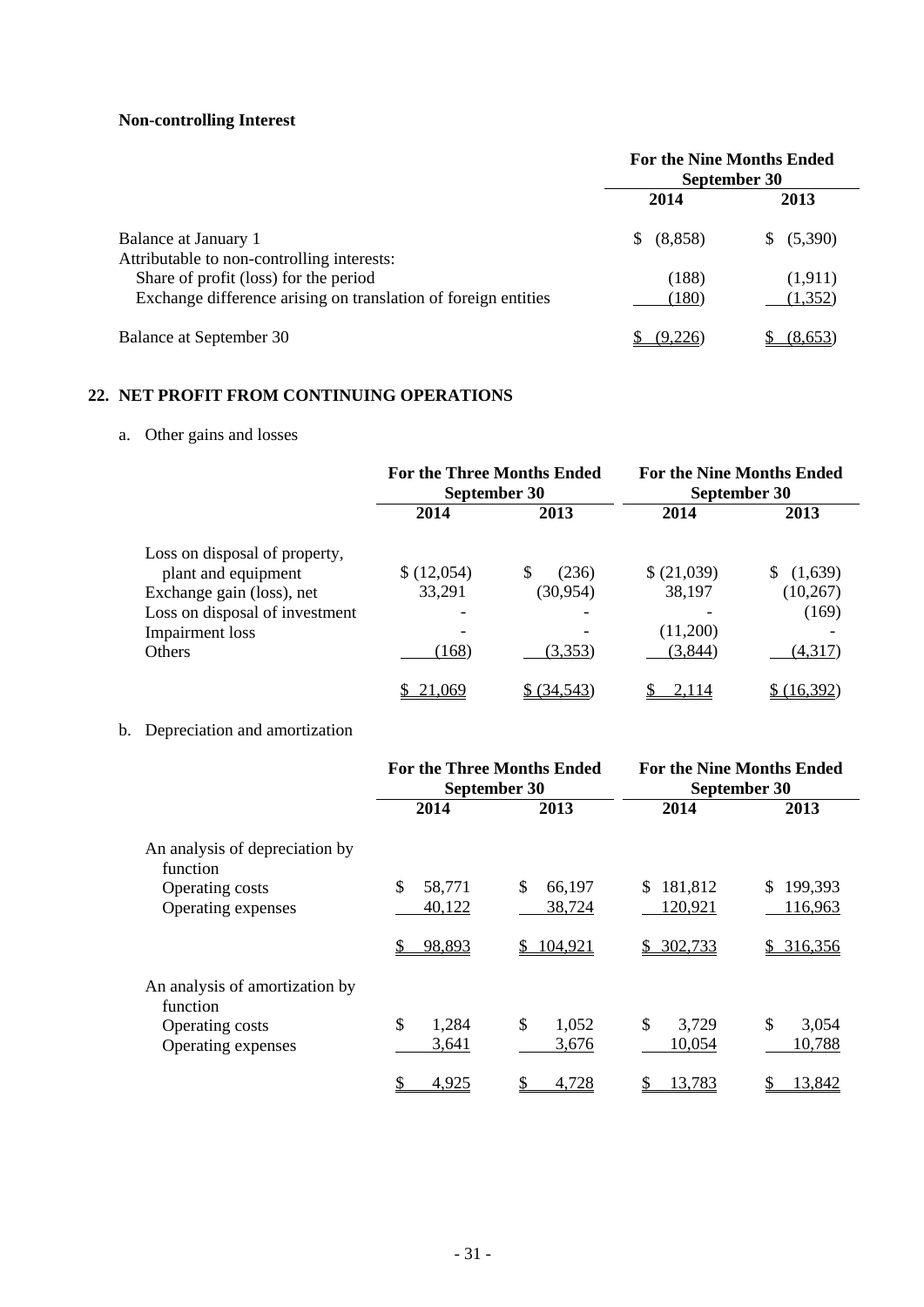## c. Employee benefits expense

|                                                                                                  |                             | <b>For the Three Months Ended</b><br>September 30 | <b>For the Nine Months Ended</b><br>September 30 |                                 |
|--------------------------------------------------------------------------------------------------|-----------------------------|---------------------------------------------------|--------------------------------------------------|---------------------------------|
|                                                                                                  | 2014                        | 2013                                              | 2014                                             | 2013                            |
| Post-employment benefits<br>(Note 20)                                                            |                             |                                                   |                                                  |                                 |
| Defined contribution plans<br>Defined benefit plans                                              | \$<br>6,073<br>774<br>6,847 | \$<br>5,665<br>537<br>6,202                       | \$<br>17,619<br>2,322<br>19,941                  | \$<br>16,611<br>1,612<br>18,223 |
| Short-term employee benefits                                                                     | 650,899<br>\$<br>657,746    | 650,304<br>656,506                                | 1,944,349<br>1,964,290<br>S                      | 1,819,707<br>1,837,930<br>\$.   |
| An analysis of employee<br>benefits expense by function<br>Operating costs<br>Operating expenses | \$<br>417,441<br>240,305    | \$<br>417,015<br>239,491                          | 1,273,204<br>\$<br>691,086                       | \$<br>1,148,475<br>689,455      |
|                                                                                                  | \$<br>657,746               | 656,506                                           | ,964,290<br>S                                    | 1,837,930                       |

## **23. INCOME TAXES RELATING TO CONTINUING OPERATIONS**

# a. Income tax recognized in profit or loss

The major components of tax expense were as follows:

|                                                                 |              | <b>For the Three Months Ended</b><br>September 30 | <b>For the Nine Months Ended</b><br>September 30 |                |  |
|-----------------------------------------------------------------|--------------|---------------------------------------------------|--------------------------------------------------|----------------|--|
|                                                                 | 2014         | 2013                                              | 2014                                             | 2013           |  |
| Current tax                                                     |              |                                                   |                                                  |                |  |
| In respect of the current<br>period                             | \$<br>17,739 | \$<br>49,097                                      | \$.<br>65,683                                    | 104,925<br>S.  |  |
| In respect of prior periods<br>Additional tax at 10% of         |              |                                                   | (4, 463)                                         | 17,240         |  |
| unappropriated earnings                                         | 17,739       | 49,097                                            | 61,220                                           | 143<br>122,308 |  |
| Deferred tax                                                    |              |                                                   |                                                  |                |  |
| In respect of the current<br>period                             | 7,247        |                                                   | 7,247                                            | 750            |  |
| Total income tax expense<br>recognized in the current<br>period | 24.986       | 49,097                                            | 68,467                                           | 123,058        |  |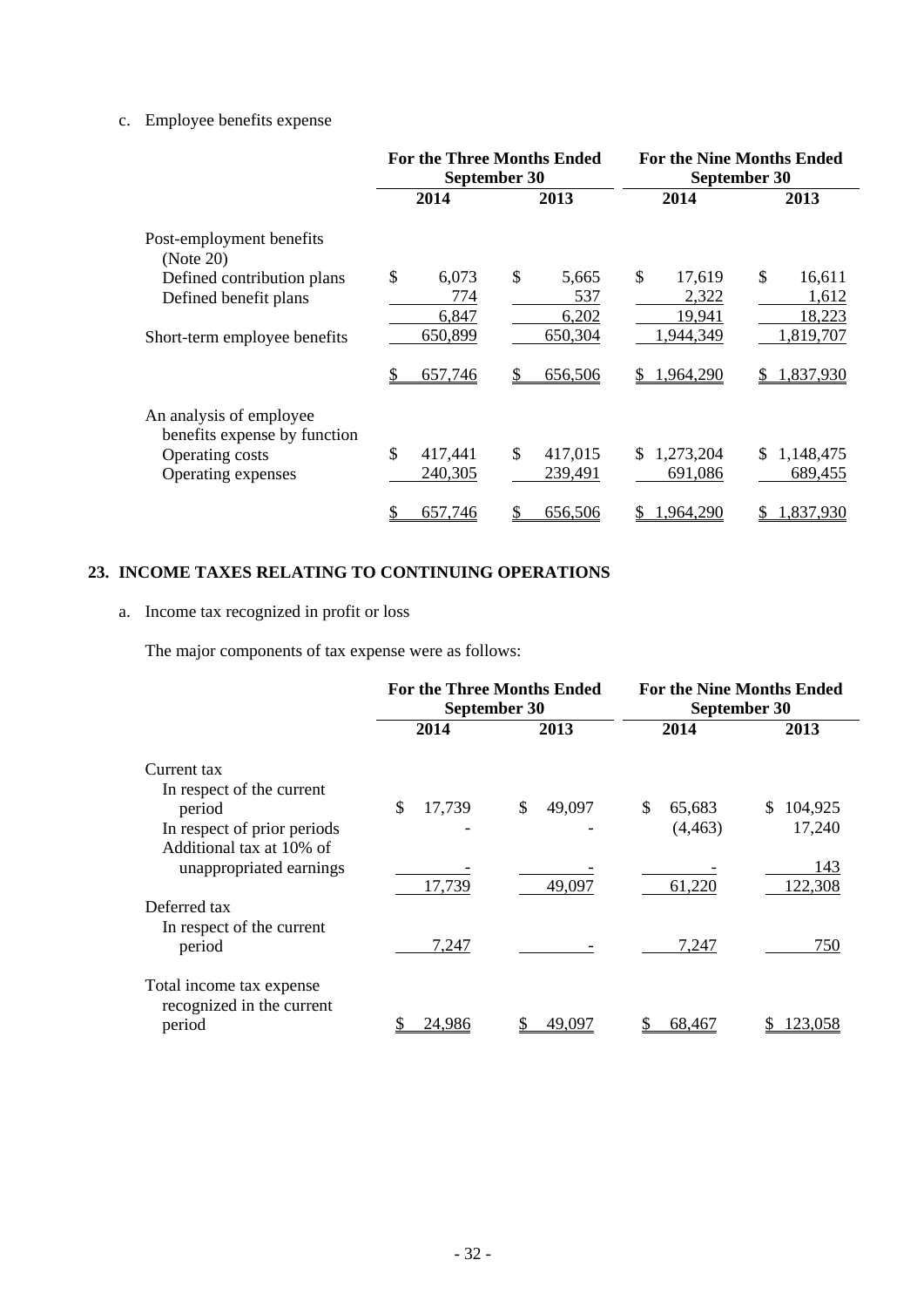b. Information on integrated income tax was as follows:

|                                                                   | September 30,<br>2014 | December 31,<br>2013 | September 30,<br>2013 |
|-------------------------------------------------------------------|-----------------------|----------------------|-----------------------|
| Unappropriated earnings                                           |                       |                      |                       |
| Unappropriated earnings generated before<br>January 1, 1998       | \$                    | \$                   | S                     |
| Unappropriated earnings generated on and<br>after January 1, 1998 | 828,998               | 853,368              | 859,687               |
|                                                                   | 828,998               | 853,368              | 859,687               |
| Balance of imputation credit account (ICA)                        | 188,657               | 205,517              |                       |

The creditable ratio for distribution of earnings of 2013 and 2012 was 26.92% and 27.69%, respectively.

According to legal interpretation No. 10204562810 announced by the Taxation Administration of the Ministry of Finance, when calculating imputation credits in the year of first-time adoption of IFRSs, the cumulative retained earnings include the net increase or net decrease in retained earnings arising from first-time adoption of IFRSs.

c. Income tax assessments

The latest income tax returns through 2012 have been assessed by the tax authorities.

### **24. EARNINGS PER SHARE**

|                                                                                                                          | <b>Income After</b><br><b>Tax (Attributed)</b><br>to Owners of<br>the Company) | Number of<br><b>Common</b><br><b>Shares</b><br>Outstanding<br>(In Thousands) | <b>Earnings Per</b><br><b>Share (NT\$)</b> |
|--------------------------------------------------------------------------------------------------------------------------|--------------------------------------------------------------------------------|------------------------------------------------------------------------------|--------------------------------------------|
| For the three months ended September 30, 2014                                                                            |                                                                                |                                                                              |                                            |
| Basic earnings per share<br>Net income<br>Effect of dilutive potential common shares<br>Employee bonus                   | \$<br>80,133                                                                   | 277,355<br>1,147                                                             | 0.29                                       |
| Convertible bonds                                                                                                        | 5,071                                                                          | 75,173                                                                       |                                            |
| Diluted earnings per share<br>Net income attributed to holders of common<br>shares plus the effect of dilutive potential |                                                                                |                                                                              |                                            |
| common shares                                                                                                            | 85,204                                                                         | 353,675                                                                      | 0.24<br>(Continued)                        |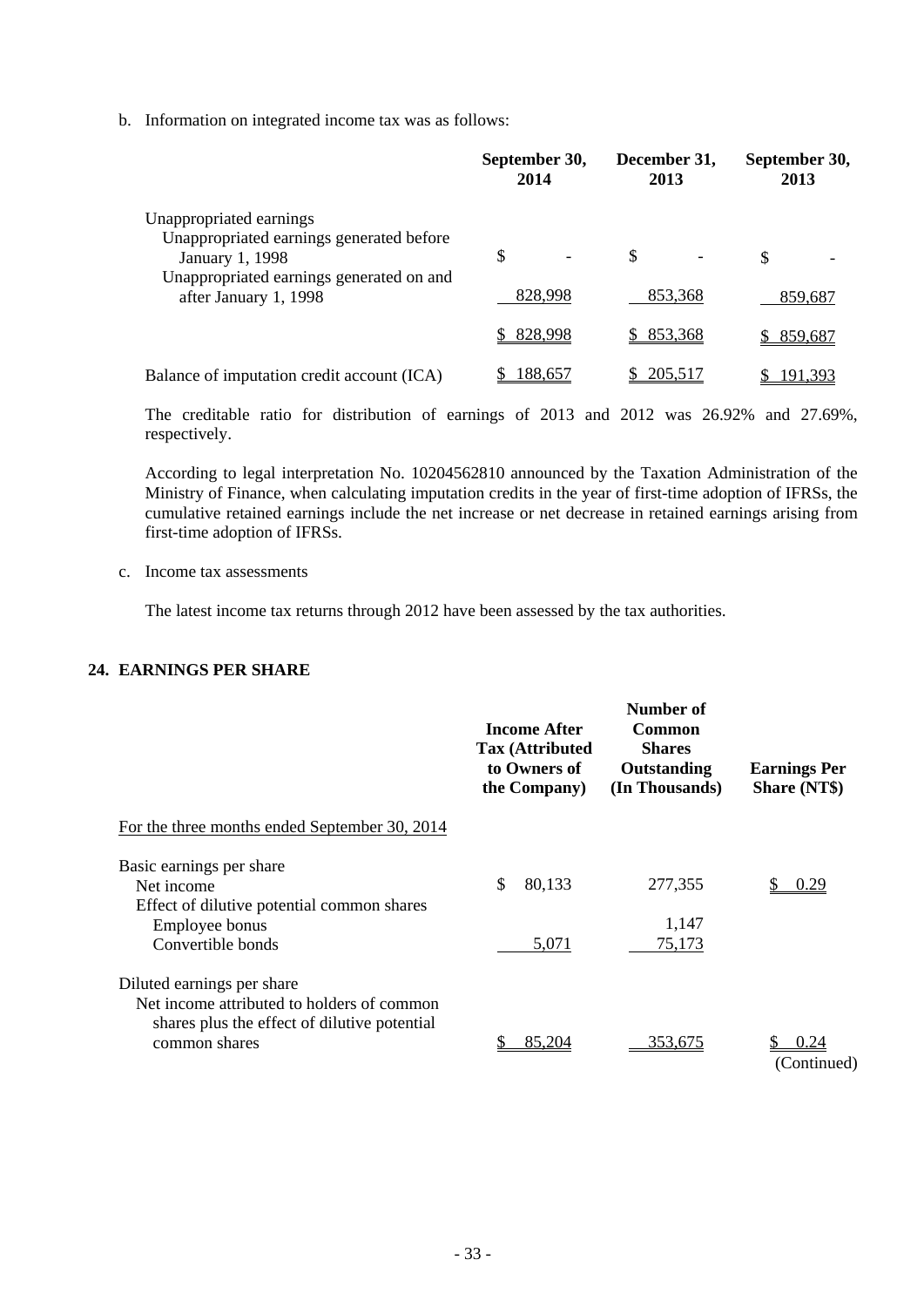|                                                                                                                                           | <b>Income After</b><br><b>Tax (Attributed</b><br>to Owners of<br>the Company) | <b>Number of</b><br>Common<br><b>Shares</b><br>Outstanding<br>(In Thousands) | <b>Earnings Per</b><br><b>Share (NT\$)</b> |
|-------------------------------------------------------------------------------------------------------------------------------------------|-------------------------------------------------------------------------------|------------------------------------------------------------------------------|--------------------------------------------|
| For the three months ended September 30, 2013                                                                                             |                                                                               |                                                                              |                                            |
| Basic earnings per share<br>Net income<br>Effect of dilutive potential common shares<br>Employee share option<br>Employee bonus           | 104,606                                                                       | 277,164<br>108<br>1,429                                                      | 0.38                                       |
| Diluted earnings per share<br>Net income attributed to holders of common<br>shares plus the effect of dilutive potential<br>common shares | 104,606                                                                       | 278,701                                                                      | 0.38                                       |
| For the nine months ended September 30, 2014                                                                                              |                                                                               |                                                                              |                                            |
| Basic earnings per share<br>Net income<br>Effect of dilutive potential common shares                                                      | 128,165<br>\$                                                                 | 277,230                                                                      | <u>\$</u><br>0.46                          |
| Employee bonus<br>Convertible bonds                                                                                                       | 6,504                                                                         | 1,829<br>33,615                                                              |                                            |
| Diluted earnings per share<br>Net income attributed to holders of common<br>shares plus the effect of dilutive potential<br>common shares | 134,669                                                                       | 312,674                                                                      | \$<br>0.43                                 |
| For the nine months ended September 30, 2013                                                                                              |                                                                               |                                                                              |                                            |
| Basic earnings per share<br>Net income<br>Effect of dilutive potential common shares<br>Employee share option                             | \$160,054                                                                     | 277,164<br>795                                                               | \$0.58                                     |
| Employee bonus                                                                                                                            |                                                                               | 2,864                                                                        |                                            |
| Diluted earnings per share<br>Net income attributed to holders of common<br>shares plus the effect of dilutive potential<br>common shares | 160,054                                                                       | 280,823                                                                      | \$0.57<br>(Concluded)                      |

If the Group can settle the bonuses to employees by cash or shares, the Group presumes that the entire amount of the bonus would be settled in shares and the resulting potential shares are included in the weighted average number of shares outstanding used in the computation of diluted earnings per share, if the shares have a dilutive effect. Such dilutive effect of the potential shares is included in the computation of diluted earnings per share until the stockholders resolve the number of shares to be distributed to employees at their meeting in the following year.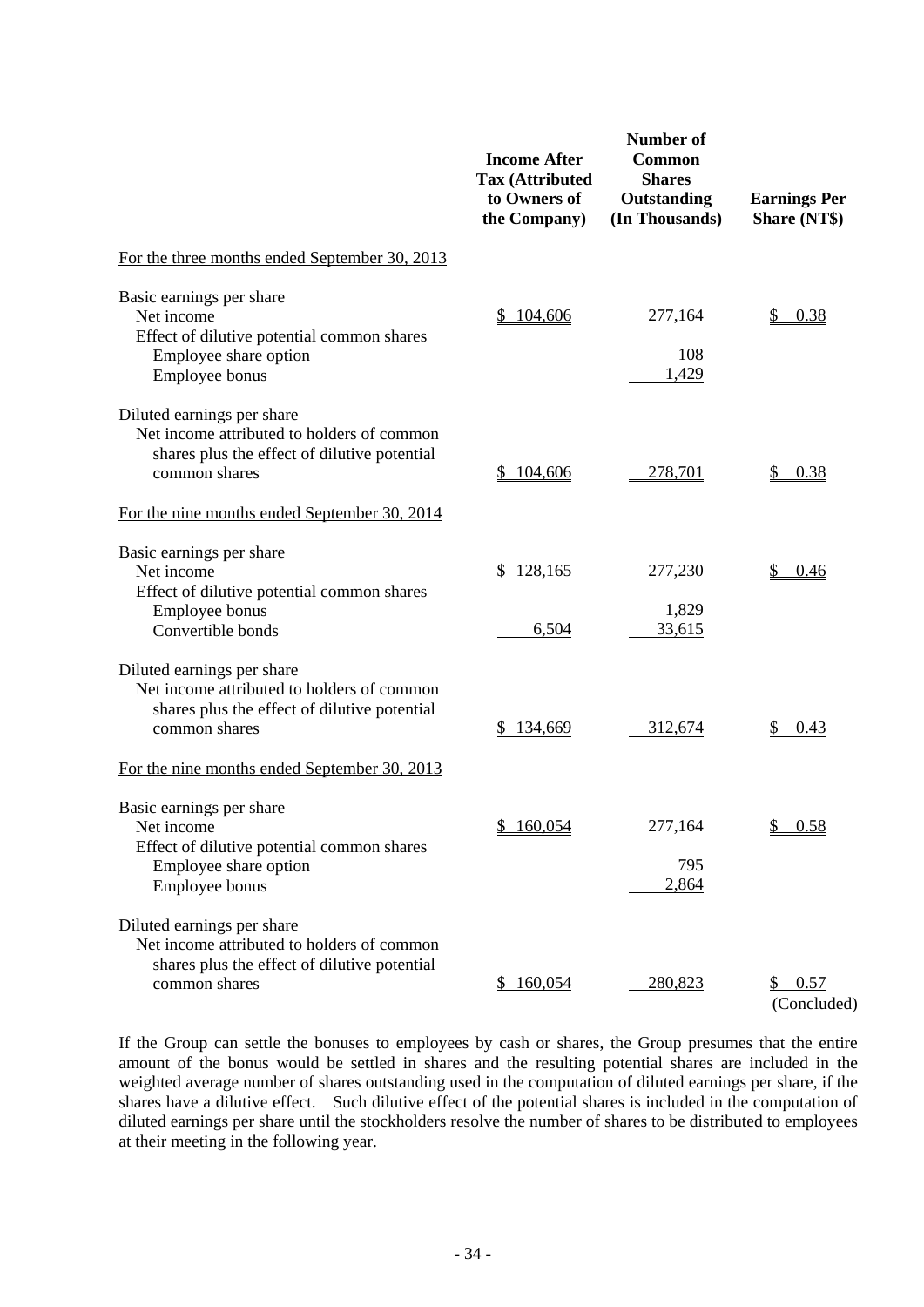### **25. SHARE-BASED PAYMENT ARRANGEMENTS**

#### **Employee Share Option Plan of the Company**

No share options were guaranteed during the nine months ended September 30, 2014 and 2013.

Information on employee share options was as follows:

|                                                              | <b>For the Nine Months Ended</b>                                             |                                                            |  |
|--------------------------------------------------------------|------------------------------------------------------------------------------|------------------------------------------------------------|--|
|                                                              | September 30, 2013<br>Number of<br><b>Options</b><br>(In Thousand<br>Shares) | Weighted-<br>average<br><b>Exercisable</b><br>Price (NT\$) |  |
| Balance at January 1<br>Options exercised<br>Options expired | 4,515                                                                        | 18.20<br>\$                                                |  |
| <b>Balance at September 30</b>                               | 4,515                                                                        | 17.30                                                      |  |
| Options exercisable, end of period                           | 4,515                                                                        |                                                            |  |

As of December 31, 2013, all outstanding options were expired.

### **26. FINANCIAL INSTRUMENTS**

- a. Fair value of financial instruments
	- 1) Fair value of financial instruments not carried at fair value

Except for the financial assets carried at cost, of which fair values cannot be reliably measured, the management of the Group considers that the carrying amounts of financial assets and financial liabilities recognized in the consolidated financial statements approximate their fair values.

2) Fair value measurements recognized in the consolidated balance sheets

The following table provides an analysis of financial instruments that are measured at fair value, grouped into Levels 1 to 2 based on the degree to which the fair value is observable:

a) Level 1 fair value measurements are those derived from quoted prices (unadjusted) in active markets for identical assets or liabilities:

|                                                                            | September 30, | December 31, | September 30, |
|----------------------------------------------------------------------------|---------------|--------------|---------------|
|                                                                            | 2014          | 2013         | 2013          |
| Available-for-sale financial assets<br>Equity securities listed in the ROC |               |              |               |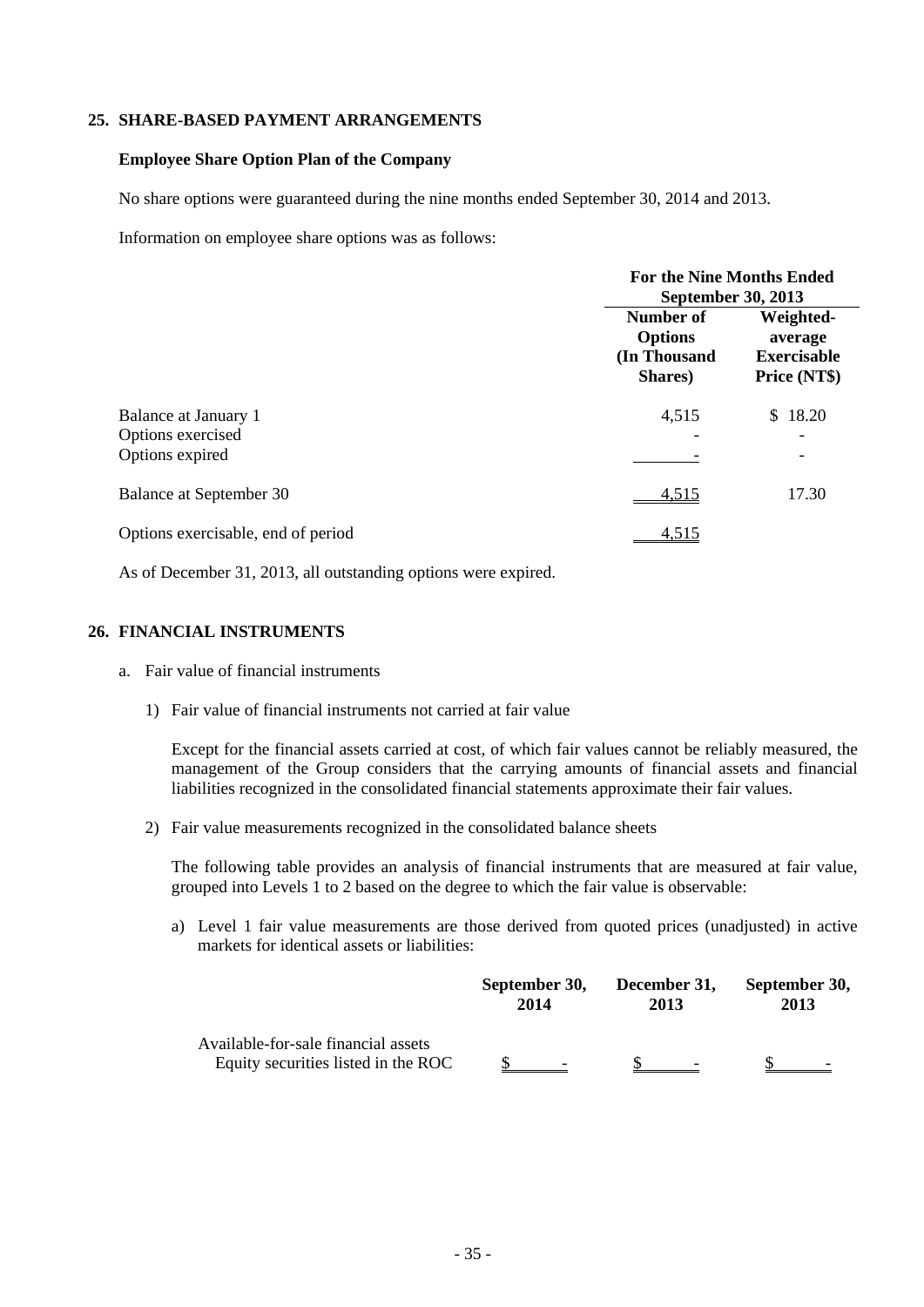b) Level 2 fair value measurements are those derived from inputs other than quoted prices included within Level 1 that are observable for the asset or liability, either directly (i.e. as prices) or indirectly (i.e. derived from prices):

|                                                            | September 30,  | December 31, | September 30, |
|------------------------------------------------------------|----------------|--------------|---------------|
|                                                            | 2014           | 2013         | 2013          |
| Financial assets at FVTPL<br>Guaranteed financial products | $\overline{a}$ | 50.957       | \$139.306     |

3) Valuation techniques and assumptions applied for the purpose of measuring fair value

The fair values of financial assets and financial liabilities with standard terms and conditions and traded in active liquid markets are determined with reference to quoted market prices. When such prices are not available, valuation techniques are applied. The estimates and assumptions used by the Group are consistent with those that market participants would use in setting a price for the financial instrument.

b. Categories of financial instruments

|                                                  | September 30,<br>2014 | December 31,<br>2013 | September 30,<br>2013 |
|--------------------------------------------------|-----------------------|----------------------|-----------------------|
| <b>Financial assets</b>                          |                       |                      |                       |
| Loans and receivables                            |                       |                      |                       |
| Cash and cash equivalents                        | \$<br>1,979,522       | \$1,422,745          | \$<br>1,295,570       |
| Trade receivable                                 | 2,331,209             | 1,966,820            | 2,167,786             |
| Other receivables                                | 37,946                | 32,607               | 31,956                |
| Refundable deposits (recorded as other           |                       |                      |                       |
| non-current assets)                              | 44,252                | 25,741               | 23,448                |
| Financial assets at fair value through profit or |                       |                      |                       |
| loss                                             |                       | 50,957               | 139,306               |
| Financial assets carried at cost                 | 92,902                | 111,145              | 116,451               |
| <b>Financial liabilities</b>                     |                       |                      |                       |
| Measured at amortized cost                       |                       |                      |                       |
| Short-term debts                                 |                       | 100,000              | 200,000               |
| Notes and trade payable                          | 2,245,384             | 2,026,147            | 2,340,859             |
| Trade payable to related parties                 | 79,534                | 109,911              | 119,381               |
| Other payables                                   | 952,026               | 1,028,646            | 1,005,694             |
| Current portion of long-term debts               |                       | 8,333                | 200,000               |
| Bonds payable                                    | 1,423,081             |                      |                       |
| Long-term debts                                  |                       | 791,667              | 400,000               |
| Advance deposits received (recorded as           |                       |                      |                       |
| other non-current liabilities)                   | 1,010                 | 898                  | 880                   |
|                                                  |                       |                      |                       |

#### c. Financial risk management objectives and policies

The Group's major financial instruments included cash and cash equivalents, trade receivable, other receivables, refundable/advance deposit, trade payable, trade payable - related parties, other payables, short-term loans, long-term loans, and bonds payable. The Company's Corporate Treasury function provides services to the business, coordinates access to domestic and international financial markets, monitors and manages the financial risks relating to the operations of the Company through internal risk reports which analyze exposures by degree and magnitude of risks. These risks include market risk, credit risk and liquidity risk.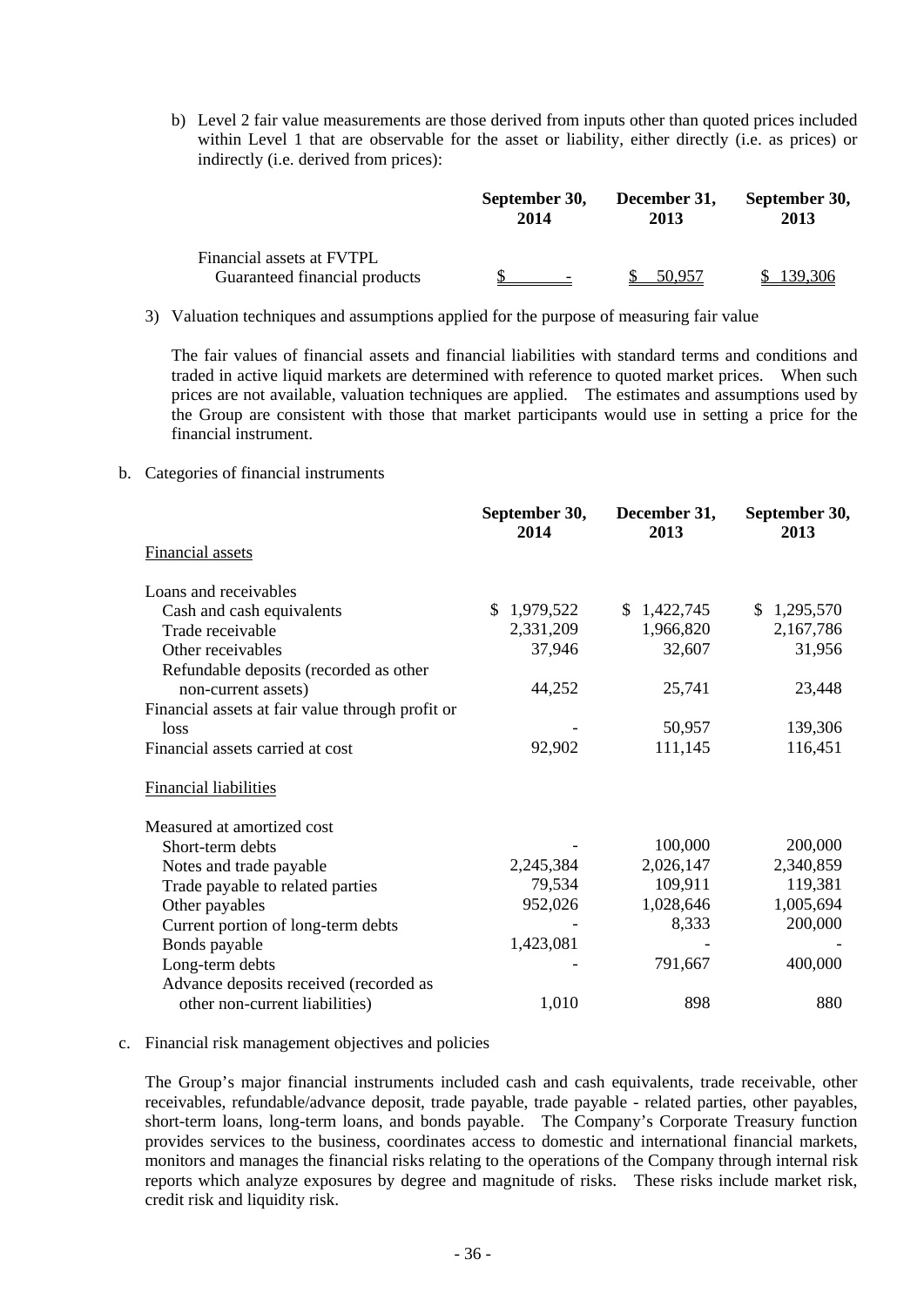#### 1) Market risk

The Group's activities expose it primarily to the financial risks of changes in foreign currency exchange rates and interest rates.

a) Foreign currency risk

Several subsidiaries of the Company had foreign currency sales and purchases, which exposed the Group to foreign currency risk.

The carrying amounts of the Group's foreign currency denominated monetary assets and monetary liabilities (including those eliminated on consolidation) at the end of the reporting period are presented in Note 30.

#### Sensitivity analysis

The Company was mainly exposed to the currency USD.

The following table details the Group's sensitivity to a 1% increase and decrease in New Taiwan dollars (the functional currency) against the relevant foreign currencies. The sensitivity analysis included only outstanding foreign currency denominated monetary items at the end of the reporting period for a 1% change in foreign currency rates. A positive number below indicates an increase in pre-tax profit when New Taiwan dollars strengthen by 1% against the relevant currency. For a 1% weakening of New Taiwan dollars against the relevant currency, there would be an equal and opposite impact on pre-tax profit and the balances below would be negative.

|                |          | <b>Currency USD Impact</b>                       |  |  |
|----------------|----------|--------------------------------------------------|--|--|
|                |          | <b>For the Nine Months Ended</b><br>September 30 |  |  |
|                | 2014     | 2013                                             |  |  |
| Profit or loss | \$ 7.059 | 2,231                                            |  |  |

b) Interest rate risk

The Group was exposed to fair value risk and cash flow interest rate risk from short-term loans, long-term loans, time deposit, repurchase agreements and collateralized bonds at both fixed and floating interest rates.

The carrying amounts of the Group's financial assets and financial liabilities with exposure to interest rates at the end of the reporting period were as follows:

|                                                               | September 30,<br>2014 |                          | December 31,<br>2013 | September 30,<br>2013 |  |
|---------------------------------------------------------------|-----------------------|--------------------------|----------------------|-----------------------|--|
| Fair value interest rate risk<br><b>Financial liabilities</b> | <sup>\$</sup>         | $\overline{\phantom{a}}$ | \$ 600,000           | \$500,000             |  |
| Cash flow interest rate risk<br><b>Financial liabilities</b>  |                       | -                        | 300,000              | 300,000               |  |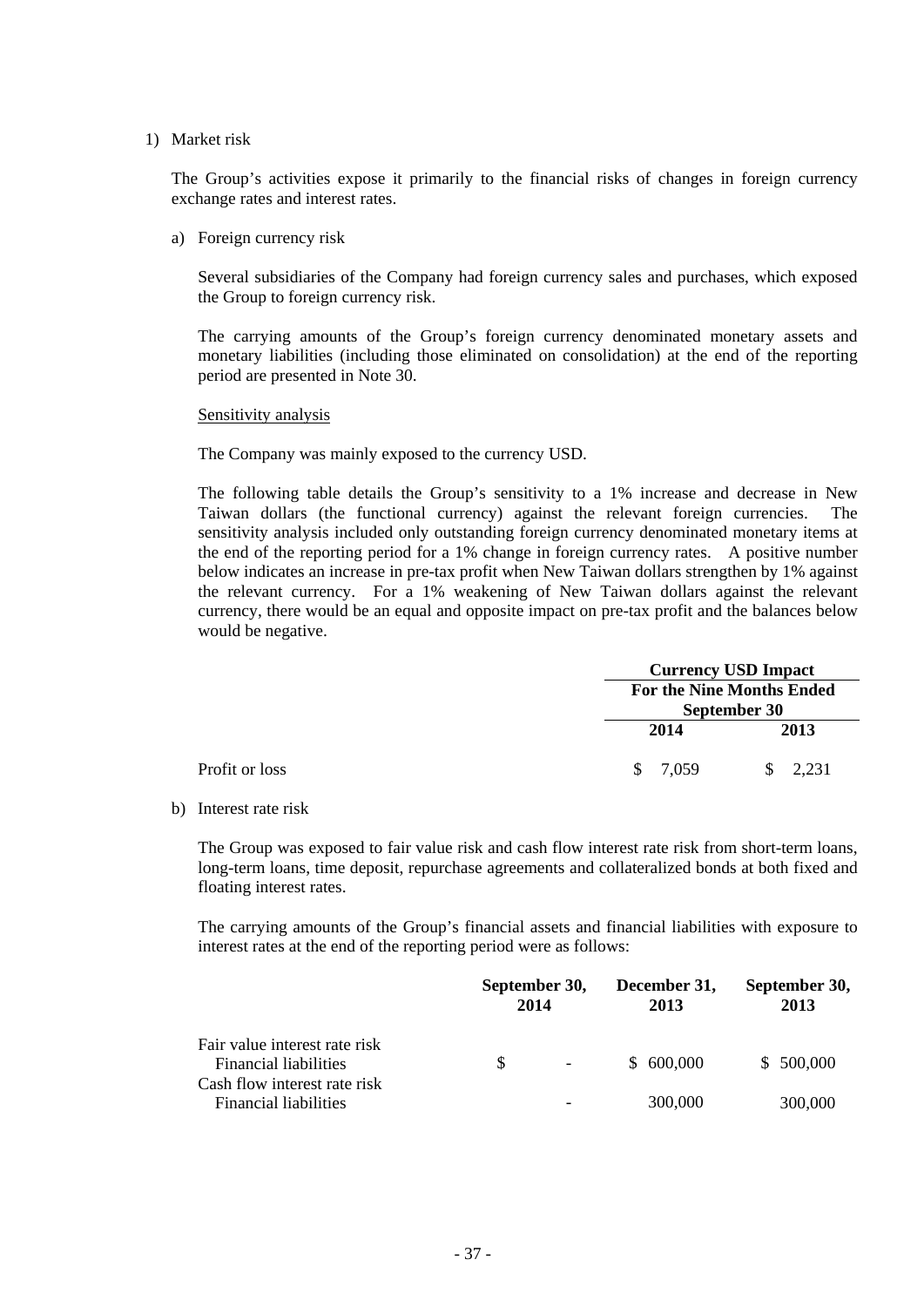2) Credit risk

Credit risk refers to the risk that counterparty will default on its contractual obligations resulting in financial loss to the Group. As at the end of the reporting period, the Group's maximum exposure to credit risk approximates the carrying amount of the respective recognized financial assets as stated in the consolidated balance sheets.

The Group adopted a policy of only dealing with creditworthy counterparties and obtaining sufficient collateral, where appropriate, as a means of mitigating the risk of financial loss from defaults. The Group's exposure and the credit ratings of its counterparties are continuously monitored and the aggregate value of transactions concluded is spread amongst approved counterparties. Credit exposure is controlled by counterparty limits that are reviewed and approved by the risk management committee annually.

Trade receivables consisted of a large number of customers, spread across diverse industries and geographical areas. Ongoing credit evaluation is performed on the financial condition of customers in view of trade receivables and, where appropriate, credit guarantee insurance cover is purchased.

- 3) Liquidity risk
	- a) Liquidity and interest risk tables

The following tables detail the Group's remaining contractual maturity for its non-derivative financial liabilities with agreed repayment periods:

|                                                              | <b>On Demand</b><br>or Less than<br>1 Year | 1 to 3 Years         | <b>Over 3 Years</b>     | <b>Total</b>       |
|--------------------------------------------------------------|--------------------------------------------|----------------------|-------------------------|--------------------|
| Non-derivative financial<br>liabilities                      |                                            |                      |                         |                    |
| Non-interest bearing<br>Variable interest rate<br>instrument | \$3,276,944                                | \$1,423,081          | $\frac{1}{2}$<br>1,010  | \$4,701,035        |
| Fixed interest rate instrument                               |                                            |                      |                         |                    |
|                                                              | \$3,276,944                                | \$1,423,081          | \$<br>1,010             | \$4,701,035        |
| December 31, 2013                                            | <b>On Demand</b><br>or Less than<br>1 Year | 1 to 3 Years         | <b>Over 3 Years</b>     | <b>Total</b>       |
| Non-derivative financial<br>liabilities                      |                                            |                      |                         |                    |
| Non-interest bearing<br>Variable interest rate               | \$3,164,704                                | \$                   | \$<br>898               | \$3,165,602        |
| instrument<br>Fixed interest rate instrument                 | 8,333<br>100,000                           | 291,667<br>500,000   |                         | 300,000<br>600,000 |
|                                                              | 3,273,037<br>S                             | \$<br><u>791,667</u> | <u>\$</u><br><u>898</u> | 4,065,602<br>\$    |

September 30, 2014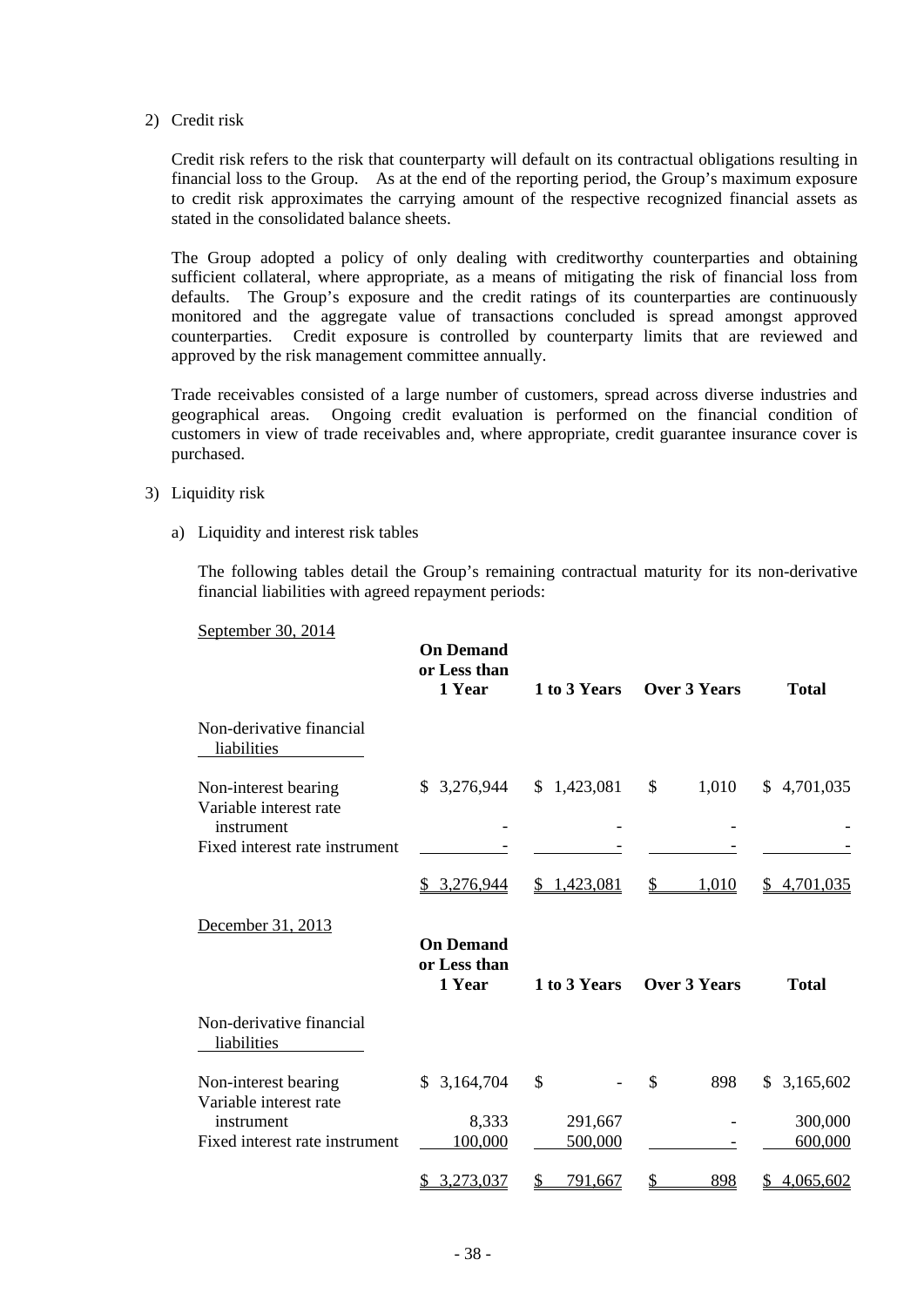### September 30, 2013

|                                                | <b>On Demand</b><br>or Less than<br>1 Year | 1 to 3 Years          |                      | Over 3 Years | <b>Total</b>          |  |
|------------------------------------------------|--------------------------------------------|-----------------------|----------------------|--------------|-----------------------|--|
| Non-derivative financial<br>liabilities        |                                            |                       |                      |              |                       |  |
| Non-interest bearing<br>Variable interest rate | 3,465,934<br>\$                            | \$                    | $\mathcal{S}$        | 880          | 3,466,814<br>S.       |  |
| instrument                                     |                                            | 300,000               |                      |              | 300,000               |  |
| Fixed interest rate instrument                 | 400,000                                    | 100,000               |                      |              | 500,000               |  |
|                                                | 3,865,934<br>S.                            | 400,000               |                      | 880          | 4,266,814             |  |
| Financing facilities<br>b)                     |                                            |                       |                      |              |                       |  |
|                                                |                                            | September 30,<br>2014 | December 31,<br>2013 |              | September 30,<br>2013 |  |
| Unused bank financing facilities               |                                            | <u>2,564,725</u>      | .238,800             |              | 088,580               |  |

### **27. RELATED-PARTY TRANSACTIONS**

a. The Group's related parties and relationship

| <b>Related Party</b>                         | <b>Relationship with the Group</b> |
|----------------------------------------------|------------------------------------|
|                                              |                                    |
| Xu Sheng Technology Co., Ltd.                | Other related parties              |
| Red Sun Metal Industry Co., Ltd.             | Other related parties              |
| Shine Tech Ltd.                              | Other related parties              |
| Heng Hui Co., Ltd.                           | Other related parties              |
| Dongguan Song Xiang Metal Products Co., Ltd. | Other related parties              |
| Hua Jung Co., Ltd.                           | Other related parties              |
| Peter Lin                                    | Phihong's chairman                 |

Details of transactions between the Group and other related parties were disclosed below:

### b. Trading transactions

|                       |        | <b>For the Three Months Ended</b><br>September 30 |         | For the Nine Months Ended<br>September 30 |
|-----------------------|--------|---------------------------------------------------|---------|-------------------------------------------|
| Purchase of goods     | 2014   | 2013                                              | 2014    | 2013                                      |
| Other related parties | 71.582 | 94.840                                            | 238,763 | 240,703                                   |

There is no significant difference between purchase price from related parties and purchase price from unrelated parties.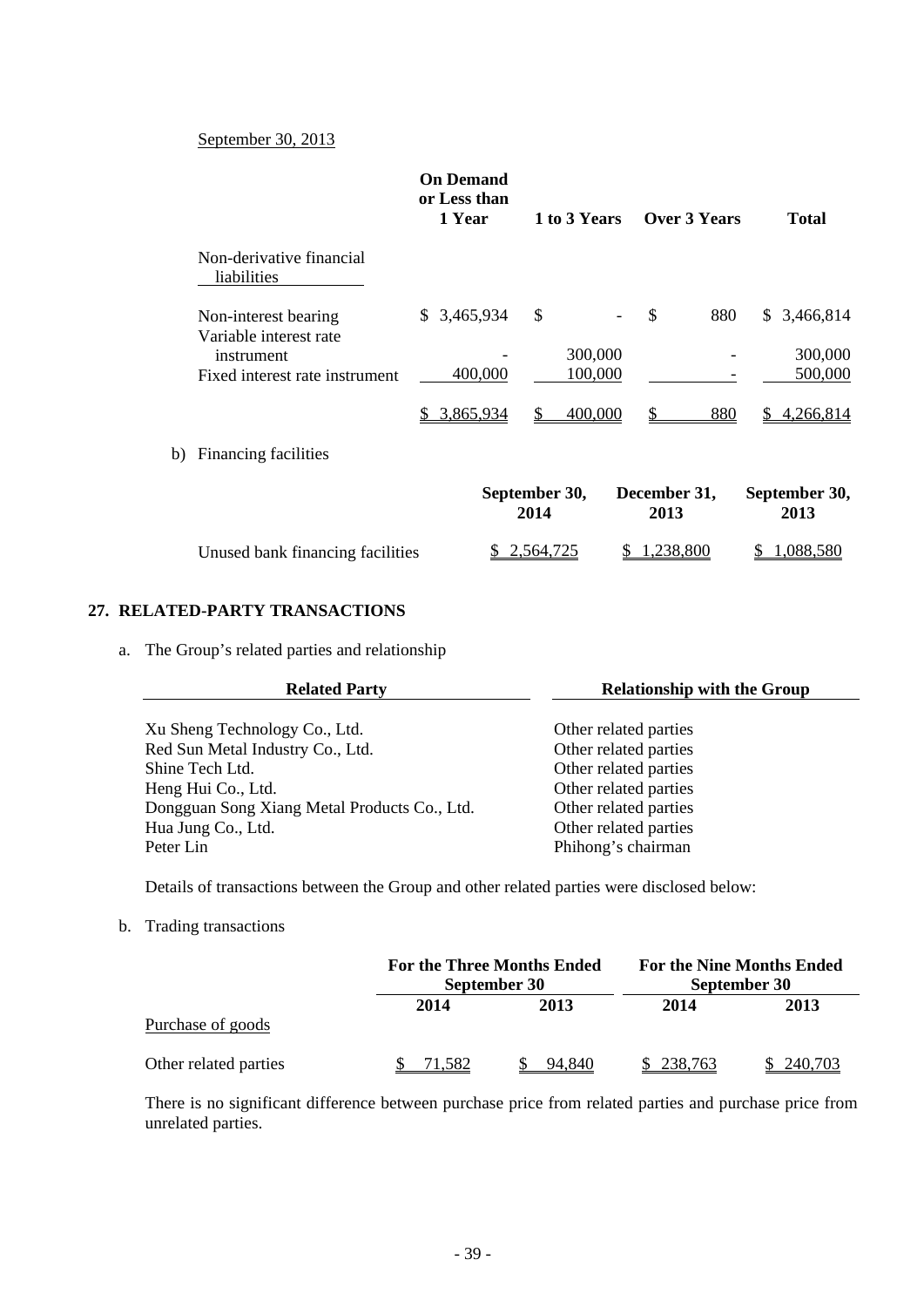The following balances of trade payables for purchases from related parties were outstanding at the end of the reporting period:

|                       | September 30, | December 31, | September 30, |  |
|-----------------------|---------------|--------------|---------------|--|
|                       | 2014          | 2013         | 2013          |  |
| Other related parties | 79,534        | \$109.911    | \$119,381     |  |

c. Compensation of key management personnel

The types and amounts of the remuneration of directors and other members of key management personnel were as follows:

|                                                 |              | <b>For the Three Months Ended</b><br>September 30 |               | <b>For the Nine Months Ended</b><br>September 30 |
|-------------------------------------------------|--------------|---------------------------------------------------|---------------|--------------------------------------------------|
|                                                 | 2014         | 2013                                              | 2014          | 2013                                             |
| Short-term benefits<br>Post-employment benefits | 9,501<br>108 | 8.896<br>94                                       | 28.641<br>324 | 24,201<br>202                                    |
|                                                 | 9.609        | 8.990                                             | 28.965        | 24.403                                           |

The remuneration of directors and key executives was determined by the remuneration committee having regard to the performance of individuals and market trends.

d. Other transactions with related parties

The chairman of Phihong, Peter Lin, has guaranteed the payments of the loans of the Company as of December 31, 2013 and September 30, 2013. The amounts of the guarantees were \$900,000 thousand and \$800,000 thousand, respectively.

### **28. ASSETS PLEDGED AS COLLATERAL OR FOR SECURITY**

The following assets were provided as collateral for bank borrowings:

|                                                       | September 30,<br>2014               | December 31,<br>2013          | September 30,<br>2013         |  |
|-------------------------------------------------------|-------------------------------------|-------------------------------|-------------------------------|--|
| Freehold land<br><b>Buildings</b><br>Trade receivable | 197,586<br>\$<br>143,124<br>736,305 | 112,450<br>149,409<br>725,785 | 112,450<br>151,870<br>809,782 |  |
|                                                       | <u>.077,015</u>                     | 987,644                       | <u>1,074,102</u>              |  |

### **29. CONTINGENT LIABILITIES AND UNRECOGNIZED COMMITMENTS**

The Group's unrecognized commitments were as follows:

|                                              | September 30, | December 31. | September 30, |  |
|----------------------------------------------|---------------|--------------|---------------|--|
|                                              | 2014          | 2013         | 2013          |  |
| Acquisition of property, plant and equipment | \$ 549,560    | \$514,049    | \$ 503,971    |  |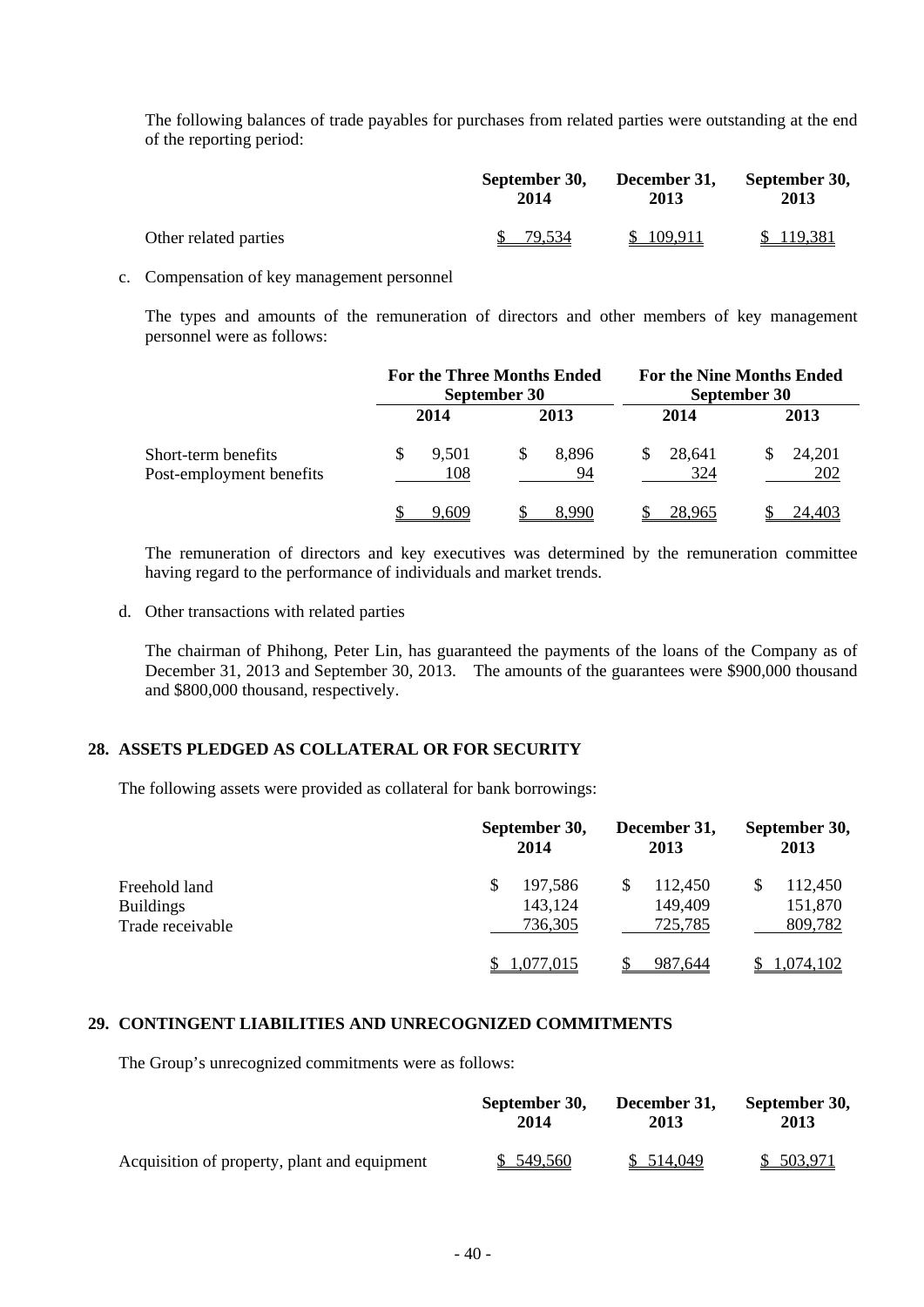### **30. EXCHANGE RATE OF FINANCIAL ASSETS AND LIABILITIES DENOMINATED IN FOREIGN CURRENCIES**

|                                                                                                        | September 30, 2014 |                                                |                                       |                                                       | <b>December 31, 2013</b> |                                                |                                       |                                                       | September 30, 2013 |                                                |                                       |                                                       |
|--------------------------------------------------------------------------------------------------------|--------------------|------------------------------------------------|---------------------------------------|-------------------------------------------------------|--------------------------|------------------------------------------------|---------------------------------------|-------------------------------------------------------|--------------------|------------------------------------------------|---------------------------------------|-------------------------------------------------------|
|                                                                                                        |                    | Foreign<br><b>Currencies</b><br>(In Thousands) | <b>Exchange</b><br>Rate<br>(Note)     | <b>New Taiwan</b><br><b>Dollars</b><br>(In Thousands) |                          | Foreign<br><b>Currencies</b><br>(In Thousands) | <b>Exchange</b><br>Rate<br>(Note)     | <b>New Taiwan</b><br><b>Dollars</b><br>(In Thousands) |                    | Foreign<br><b>Currencies</b><br>(In Thousands) | <b>Exchange</b><br>Rate<br>(Note)     | <b>New Taiwan</b><br><b>Dollars</b><br>(In Thousands) |
| Financial assets                                                                                       |                    |                                                |                                       |                                                       |                          |                                                |                                       |                                                       |                    |                                                |                                       |                                                       |
| Monetary items<br><b>USD</b><br><b>JPY</b><br><b>HKD</b><br><b>RMB</b><br><b>Financial liabilities</b> | \$                 | 153.103<br>187,407<br>4,504<br>137,781         | 30.4750<br>0.2787<br>3.9264<br>4.9521 | \$4.665,814<br>52,230<br>17.685<br>682,305            | \$.                      | 94,873<br>526,578<br>1,345<br>52,190           | 29.9000<br>0.2836<br>3.8557<br>4.8997 | \$2.836,703<br>144,338<br>5,186<br>255,715            | S.                 | 120,173<br>463,588<br>1,643<br>42,774          | 29.5400<br>0.2983<br>3.8095<br>4.8036 | \$ 3,549,910<br>138,288<br>6,259<br>205,469           |
| Monetary items<br><b>USD</b><br><b>JPY</b><br><b>HKD</b><br><b>RMB</b>                                 |                    | 102.743<br>18.700<br>5,565<br>222,171          | 30.4750<br>0.2787<br>3.9264<br>4.9521 | 3.131.093<br>5,212<br>21,850<br>1,100,213             |                          | 60,250<br>10,761<br>4.808<br>132,690           | 29.9000<br>0.2836<br>3.8557<br>4.8997 | 1.801.475<br>3,052<br>18,538<br>650,141               |                    | 71.232<br>4,500<br>4,950<br>154,414            | 29.5400<br>0.2983<br>3.8095<br>4.8036 | 2.104.193<br>1,342<br>18,857<br>741,743               |

The significant financial assets and liabilities denominated in foreign currencies were as follows:

Note: Exchange rate represents the amount of New Taiwan dollars for which one foreign currency could be exchanged.

#### **31. SEGMENT INFORMATION**

The Group's power supply segment is the only one reportable segment. The power supply segment mainly engages in the manufacturing and selling of AC/DC power adapters, charger bases, and power supply modules for computers. The Group's other operating segments did not exceed the quantitative threshold so they are not disclosed as reportable segments. These segments mainly engage in manufacturing and selling of lighting supply and developing, manufacturing and selling monitors.

The Group adopted operating profits as the measurement threshold. There was no material inconsistency between the accounting policies of the operating segment and the accounting policies described in Note 4.

The Company's operating segment information was as follows:

#### a. Segment revenues and results

|                                                          |                 | <b>Segment Revenues</b>          | <b>Segment Profit</b>            |               |  |  |  |
|----------------------------------------------------------|-----------------|----------------------------------|----------------------------------|---------------|--|--|--|
|                                                          |                 | <b>For the Nine Months Ended</b> | <b>For the Nine Months Ended</b> |               |  |  |  |
|                                                          |                 | September 30                     | September 30                     |               |  |  |  |
|                                                          | 2014            | 2013                             | 2014                             | 2013          |  |  |  |
| Power supply                                             | 8,778,052<br>S. | 8,569,599<br>S.                  | \$<br>78,609                     | \$<br>268,073 |  |  |  |
| <b>Others</b>                                            | 653,462         | 470,898                          | 6,067                            | (94, 427)     |  |  |  |
| Income from continuing                                   |                 |                                  |                                  |               |  |  |  |
| operations                                               | \$9,431,514     | 9,040,497                        | 84,676                           | 173,646       |  |  |  |
| Other revenue                                            |                 |                                  | 123,709                          | 128,930       |  |  |  |
| Other gain and loss                                      |                 |                                  | 2,114                            | (16,392)      |  |  |  |
| Financial cost                                           |                 |                                  | (18, 283)                        | (5,212)       |  |  |  |
| Investment income recognized<br>under equity method, net |                 |                                  | 4,228                            | 229           |  |  |  |
| Income before income tax                                 |                 |                                  | 196,444                          | 281,201       |  |  |  |